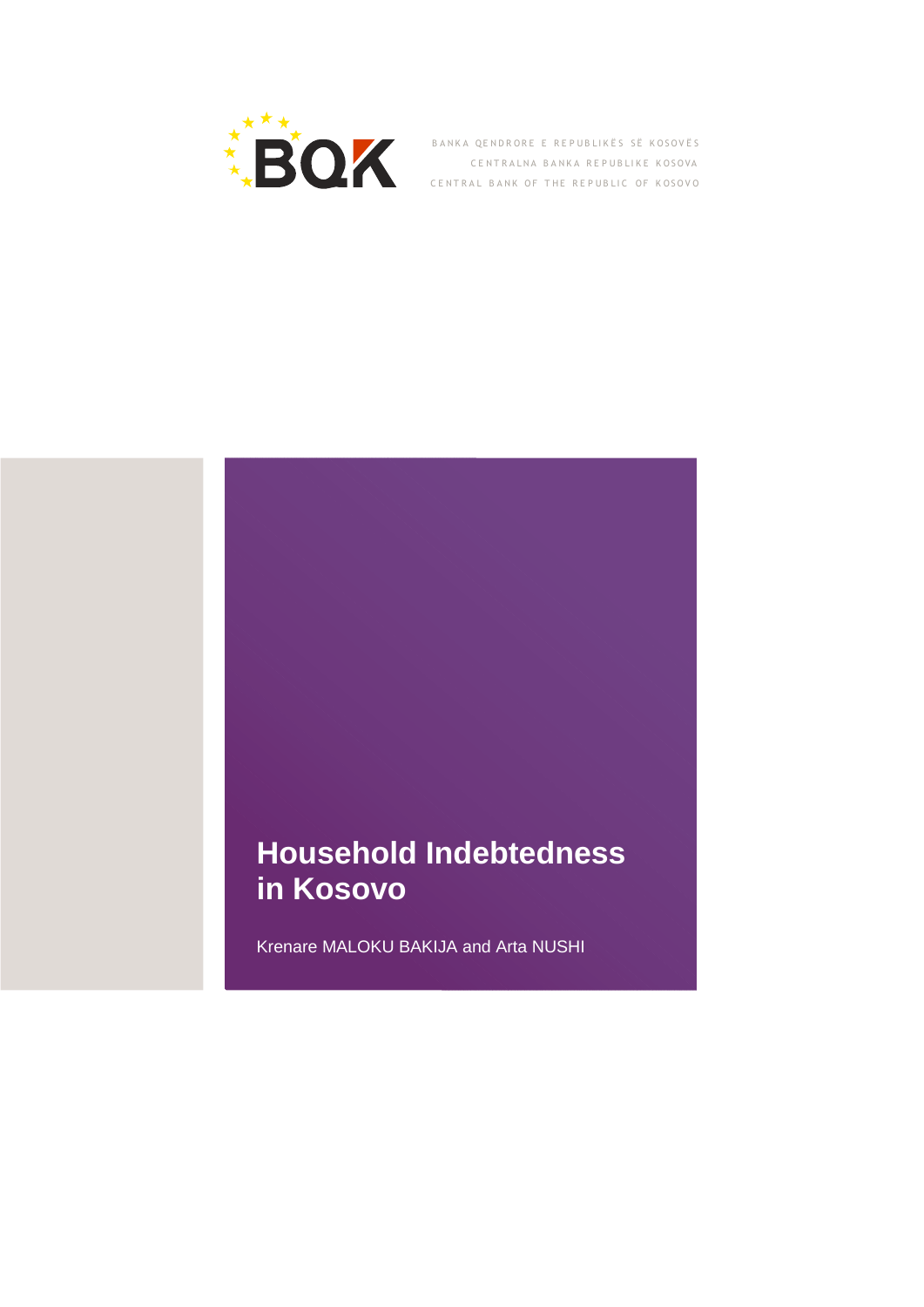BANKA QENDRORE E REPUBLIKËS SË KOSOVËS CENTRALNA BANKA REPUBLIKE KOSOVA CENTRAL BANK OF THE REPUBLIC OF KOSOVO

# **Household Indebtedness in Kosovo**

March 2022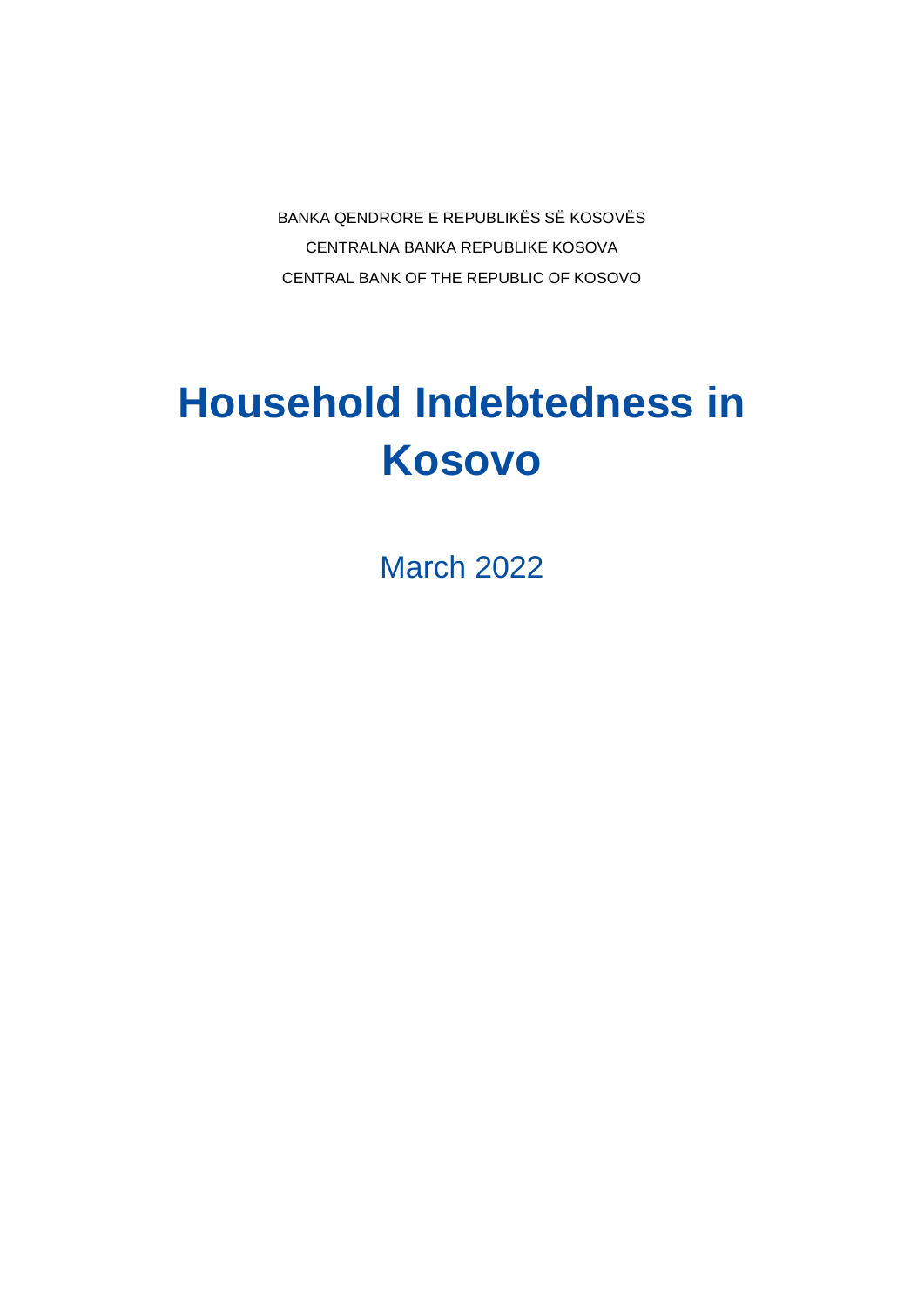| <b>PUBLISHER</b> | © Central Bank of the Republic of Kosovo             |
|------------------|------------------------------------------------------|
|                  | Economic Analysis and Financial Stability Department |
|                  | 33 Garibaldi, Prishtina 10 000                       |
|                  | Tel: ++381 38 222 055                                |
|                  | Fax: ++381 38 243 763                                |

| Website | www.bqk-kos.org |
|---------|-----------------|
|---------|-----------------|

**Email address** [economic.analysis@bqk-kos.org](mailto:economicanalysis@bqk-kos.org)

**EDITOR Zana GJOCAJ**

**AUTHORS Krenare MALOKU BAKIJA Arta NUSHI**

**Acknowledgements:** Special thanks are due to the Credit Registry of Kosovo (CRK) team as well as to the representatives of the Financial Institutions participating in the study, for their valuable contribution to the data collection process.

> **Remark:** Please note that this version is the translation of the original study written i[n Albanian.](https://bqk-kos.org/wp-content/uploads/2022/03/01BQK_NBEF-1.pdf) Users of this data are required to cite the source. Suggested citation: Maloku Bakija. K. & Nushi. A (2022), *Household indebtedness in Kosovo*, Central Bank of the Republic of Kosovo. Any necessary correction will be made in the electronic version.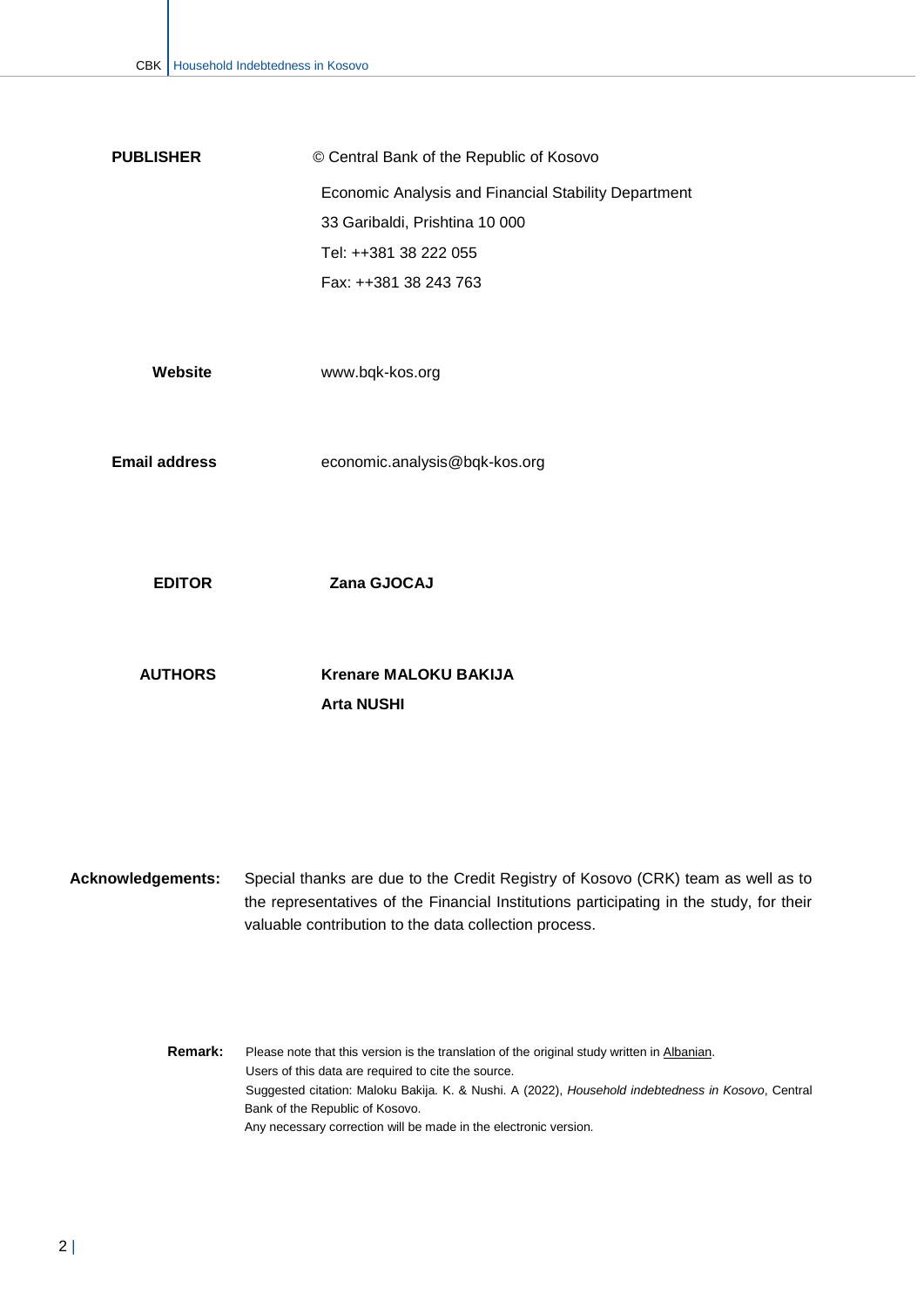## **CONTENTS:**

| 4.1. Socio-demographic and socio-economic characteristics of the borrowers------------------ 20 |  |
|-------------------------------------------------------------------------------------------------|--|
|                                                                                                 |  |
|                                                                                                 |  |
|                                                                                                 |  |
|                                                                                                 |  |
|                                                                                                 |  |
|                                                                                                 |  |
|                                                                                                 |  |
|                                                                                                 |  |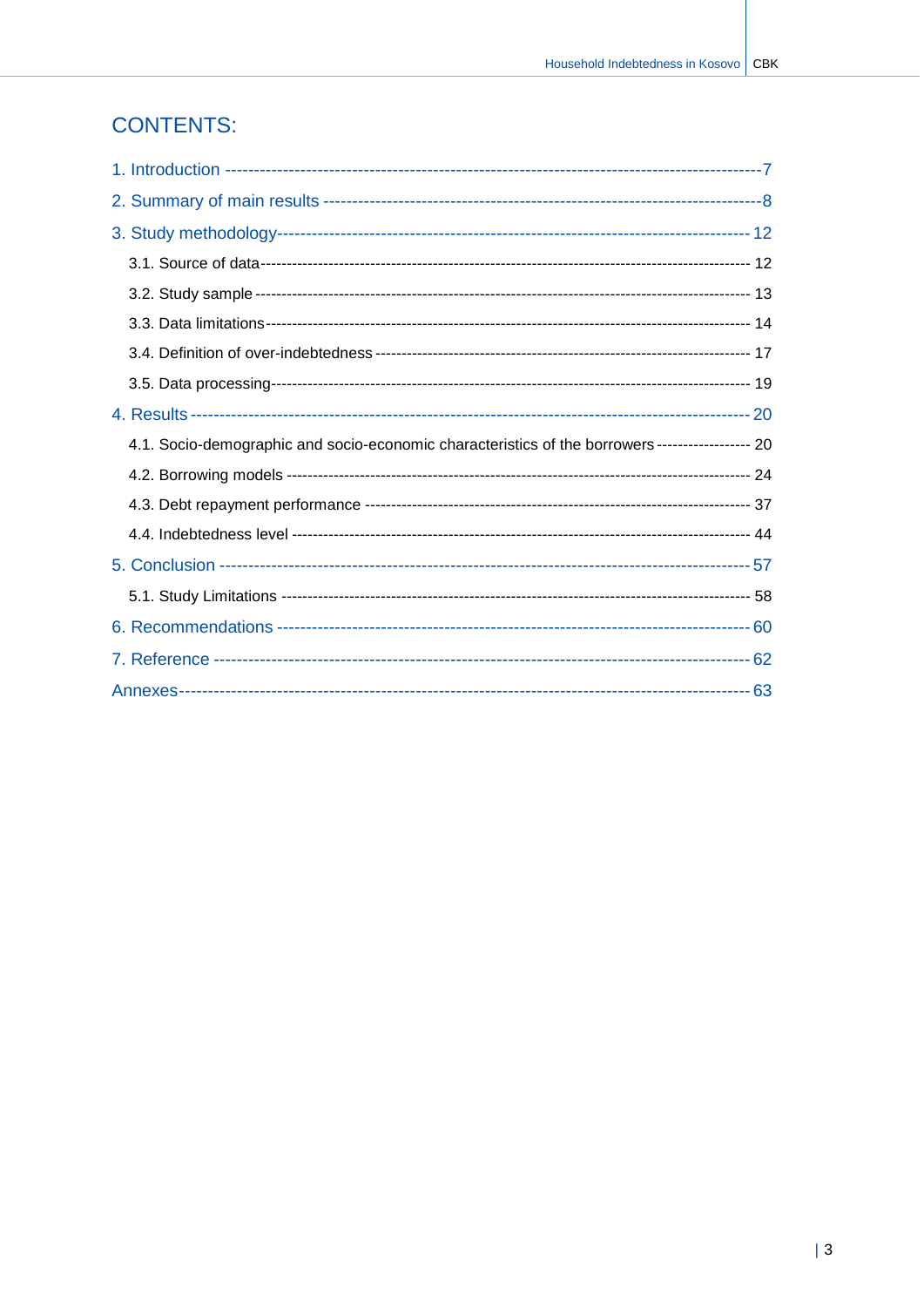### **CHARTS**

| Chart 15. The amount of outstanding debt, on average, by purpose of the loan and by institutions ------------------------ 30     |  |
|----------------------------------------------------------------------------------------------------------------------------------|--|
|                                                                                                                                  |  |
|                                                                                                                                  |  |
|                                                                                                                                  |  |
| Chart 19. Distribution of borrowers, by number of institutions with which the credit contracts have been achieved ----- 32       |  |
| Chart 20. Distribution of borrowers, by number of active credit contracts and number of institutions----------------------- 33   |  |
|                                                                                                                                  |  |
| Chart 22. Distribution of borrowers, by number of active credit contracts and type of institution---------------------------- 33 |  |
|                                                                                                                                  |  |
|                                                                                                                                  |  |
|                                                                                                                                  |  |
|                                                                                                                                  |  |
|                                                                                                                                  |  |
|                                                                                                                                  |  |
|                                                                                                                                  |  |
|                                                                                                                                  |  |
|                                                                                                                                  |  |
|                                                                                                                                  |  |
|                                                                                                                                  |  |
|                                                                                                                                  |  |
|                                                                                                                                  |  |
|                                                                                                                                  |  |
|                                                                                                                                  |  |
|                                                                                                                                  |  |
|                                                                                                                                  |  |
| Chart 40a. Credit contracts in arrears (> 30 days) in the banking sector, by year of disbursement ------------------------- 39   |  |
| Chart 40b. Credit contracts in arrears (> 30 days) in the microfinance sector, by year of disbursement ------------------- 39    |  |
|                                                                                                                                  |  |
|                                                                                                                                  |  |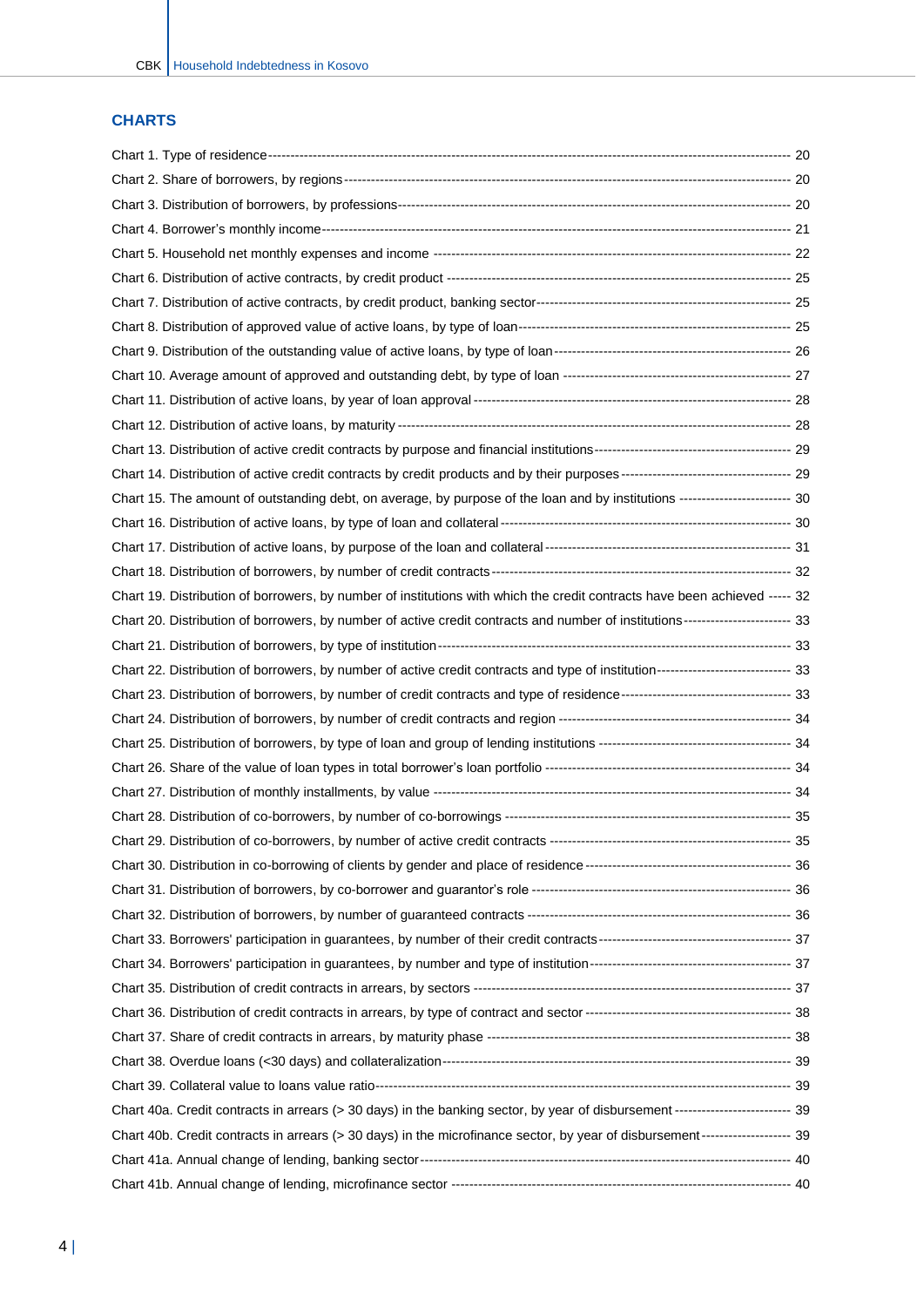| Chart 45. Borrowers' payment performance, by type of institution where he/she is a client--------------------------------- 41 |  |
|-------------------------------------------------------------------------------------------------------------------------------|--|
|                                                                                                                               |  |
|                                                                                                                               |  |
|                                                                                                                               |  |
| Chart 49. Customer payment performance, by contracts performance as co-borrowers ----------------------------------- 43       |  |
|                                                                                                                               |  |
|                                                                                                                               |  |
|                                                                                                                               |  |
|                                                                                                                               |  |
|                                                                                                                               |  |
|                                                                                                                               |  |
|                                                                                                                               |  |
|                                                                                                                               |  |
|                                                                                                                               |  |
|                                                                                                                               |  |
|                                                                                                                               |  |
|                                                                                                                               |  |
|                                                                                                                               |  |
|                                                                                                                               |  |
|                                                                                                                               |  |
|                                                                                                                               |  |
|                                                                                                                               |  |
|                                                                                                                               |  |
|                                                                                                                               |  |
|                                                                                                                               |  |
| Chart 66. Household indebtedness level, by number of contracts (loans) and lending institutions------------------------- 51   |  |
|                                                                                                                               |  |
| Chart 68. Household indebtedness level, by type of institution with which the loans are contracted------------------------ 51 |  |
|                                                                                                                               |  |
|                                                                                                                               |  |
|                                                                                                                               |  |
|                                                                                                                               |  |
|                                                                                                                               |  |
|                                                                                                                               |  |
|                                                                                                                               |  |
|                                                                                                                               |  |
| Chart 77. Net household debt indebtedness index before and after the outbreak of the COVID-19 pandemic------------ 54         |  |
|                                                                                                                               |  |
|                                                                                                                               |  |
|                                                                                                                               |  |
|                                                                                                                               |  |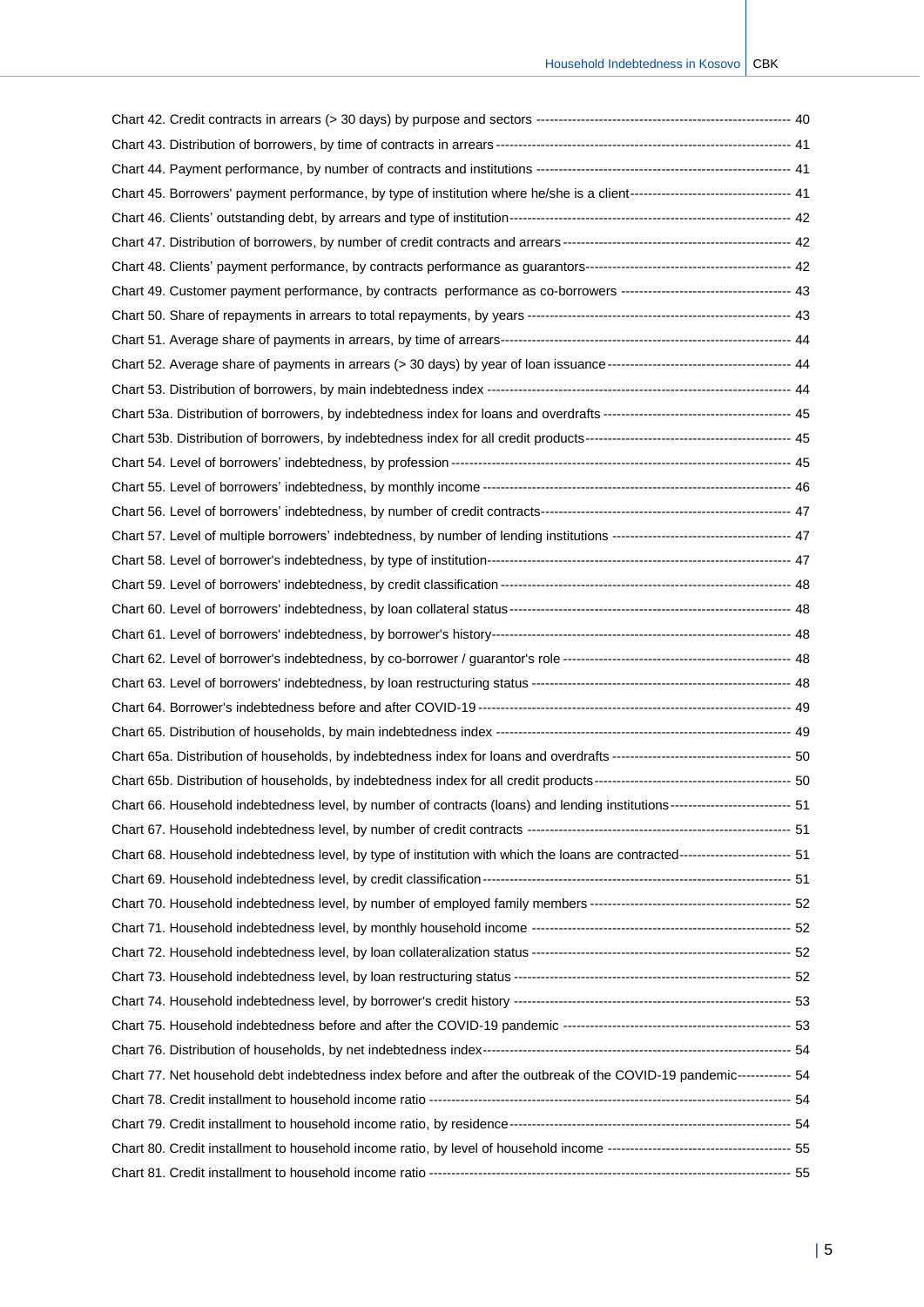| Chart 85. Frequency in arrears of over 2 months with municipal utility bills, by household residence----------------------- 56 |  |
|--------------------------------------------------------------------------------------------------------------------------------|--|
| Chart 86. Frequency in arrears of over 2 months with municipal utility bills, by household monthly income -------------- 56    |  |

#### **TABLES**

| Table 10. Credit contract to collateral coverage ratio and number of collateral units, by sectors ---------------------------- 31 |
|-----------------------------------------------------------------------------------------------------------------------------------|
| Table 11. Indebtedness level and monthly income, monthly installment, approved value and loan outstanding value (in               |
| Table 12. Observations of the borrower with equal income and the respective household, by number of employed                      |
| Table 13. Monthly income, monthly installment, approved value of active credit contracts, and outstanding value (in               |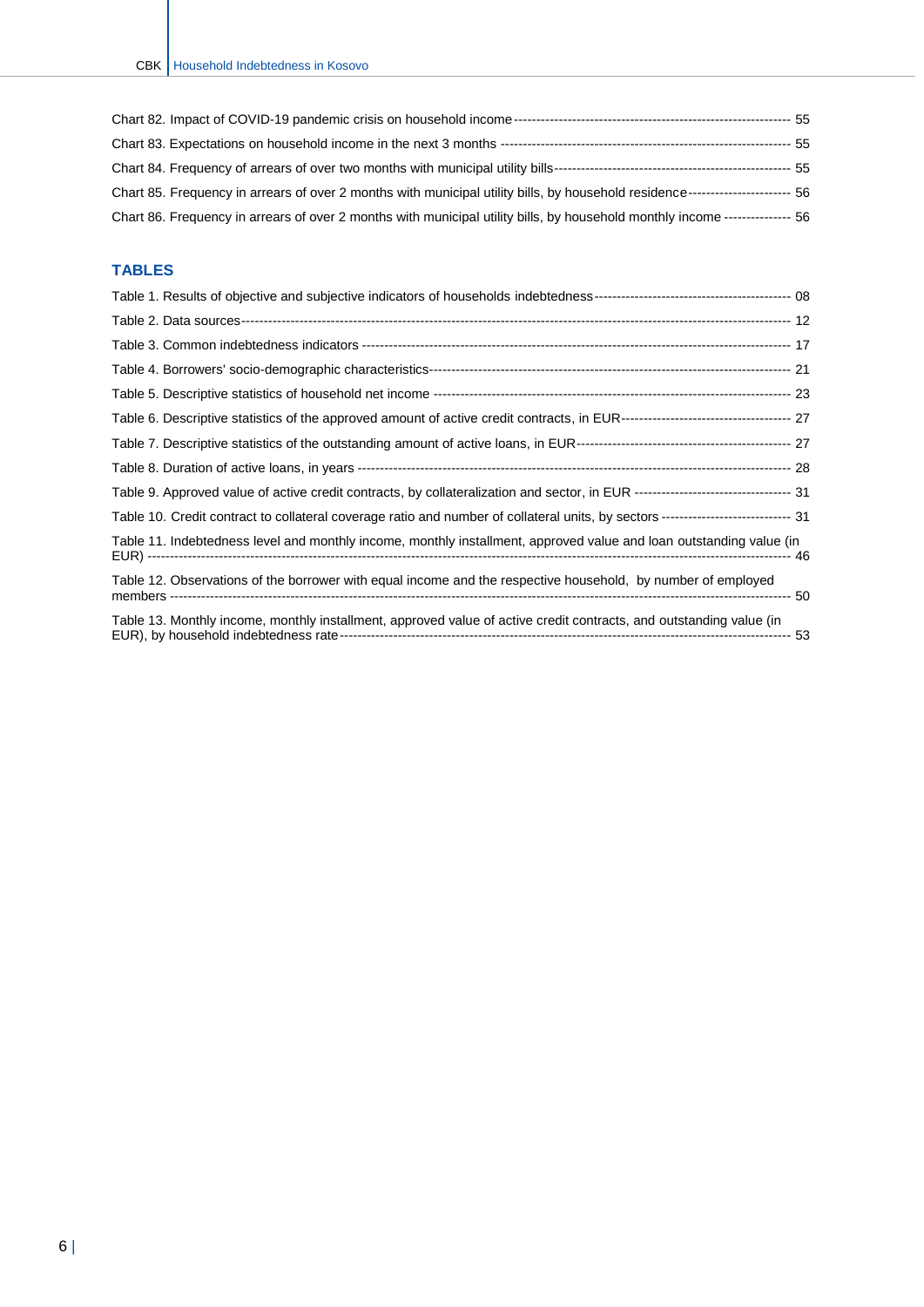## <span id="page-7-0"></span>**1. Introduction**

The persistent lending growth, especially the higher growth of lending to households in the recent decade, as well as the expansion and increase in the use of credit products such as credit cards and overdrafts, has raised concerns regarding the risk of household over-indebtedness. The issue of increasing household indebtedness has attracted the attention of scholars and policymakers, as it poses a direct risk to the debt sustainability of households and the stability of the financial system as a whole. Furthermore, the excessive accumulation of debt could lead to wider socio-economic consequences, thus increasing the vulnerability towards poverty and social exclusion.

The Central Bank of Kosovo (CBK), in order to maintain a favorable environment for the growth and development of the financial system, as well as to ensure financial stability, has conducted the second study that assess household borrowers indebtedness level, thus contributing/informing policy and decision-making. Similar studies assessing indebtedness issues have been conducted previously by the CBK and EFSE (in 2012 and 2015), but they focused only on the indebtedness at the level of individual borrowers or enterprises, and addressed only specific lending segments.

In this study, the CBK has for the first time expanded to include all lending institutions in Kosovo (9 banks and 9 microfinance institutions), as well as to include the entire spectrum of lending products for the household sector. The main purpose of this study is to assess the indebtedness level of individual credit clients and their respective household unit. In addition, the study aims to identify lending trends, differences in these trends according to socio-demographic and socioeconomic characteristics, as well as borrowing patterns such as multiple and cross-borrowing across institutions and sectors, and their association with over-indebtedness problems.

Given that the study was conducted in the period after the outbreak of the COVID-19 pandemic, it will also attempt to measure the possible effects of the COVID-19 pandemic crisis on household income, indebtedness dynamics and solvency.

The study is structured into the following chapters: 3) Study methodology, which elaborates the sample selection and accompanying constraints; 4) Interpretation of results, which first elaborates on borrowers' socio-demographic and socio-economic characteristics, then borrowing patterns (types and characteristics of credit contracts), payment performance, and finally, indebtedness; 5) Conclusion, which summarizes the findings of the study, including its limitations, and 6) Recommendations, which outlines measures that could be taken by stakeholders to address the identified issues related to indebtedness assessment, particularly at household level.

The specific goals that the study aims to address are as follows:

- Socio-demographic and socio-economic characteristics of borrowers with active loans in banking and microfinance institutions;
- Main borrowing patterns (type and purpose of loans, approved loan values, duration, use of collateral, co-borrowing, multiple and cross-borrowing from several institutions and sectors);
- Repayment performance characteristics and potential influencing factors;
- Indebtedness level of individual borrowers and their respective households';
- Impact of the outbreak of the COVID-19 pandemic crisis on borrowers'/household income and indebtedness levels.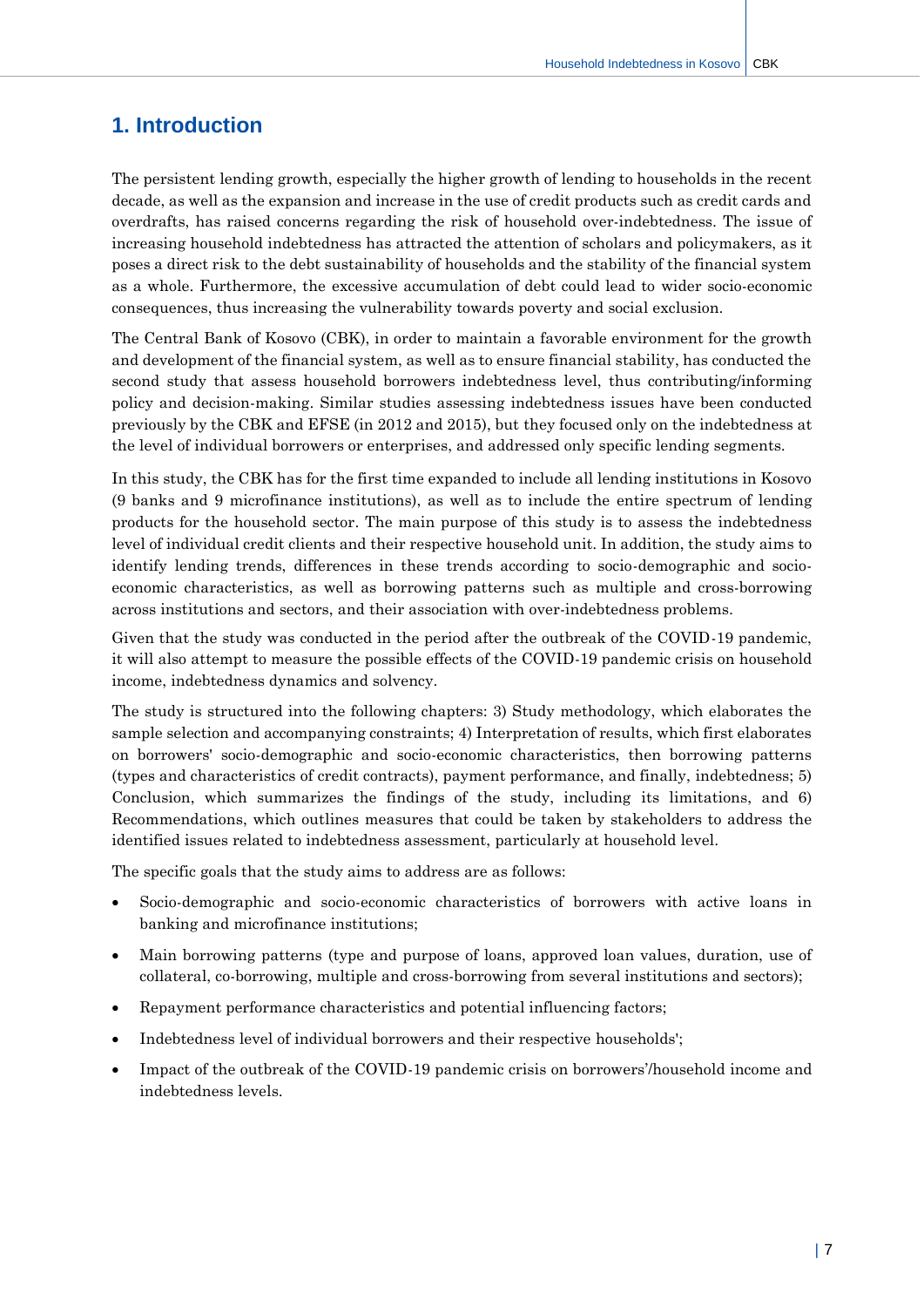## <span id="page-8-0"></span>**2. Summary of the main results**

Over-indebtedness has no common definition and hence no common measurement method. A set of various indicators were used by scholars to assess specific aspects of over-indebtedness in order to achieve a more comprehensive picture of the issue. In this study, over-indebtedness was assessed through a set of several indicators, whose association was tested and analyzed (Table 1).



| Category                                                                                                                                                    | Indicator                                                                                                                                                            | Assessment/Indicator                                                                                         | <b>Results</b>                                                                                                                                                                                                                                                                                                                                                                  |
|-------------------------------------------------------------------------------------------------------------------------------------------------------------|----------------------------------------------------------------------------------------------------------------------------------------------------------------------|--------------------------------------------------------------------------------------------------------------|---------------------------------------------------------------------------------------------------------------------------------------------------------------------------------------------------------------------------------------------------------------------------------------------------------------------------------------------------------------------------------|
| Cost of debt servicing: Debt<br>to income ratio                                                                                                             | Households spending more than 50% of their                                                                                                                           | a) Indebtedness Index (amount of monthly<br>loan installments =>50% of borrower<br>gross monthly income      | 27.4% of borrow ers use over 50% of their income to pay<br>their loan installments                                                                                                                                                                                                                                                                                              |
|                                                                                                                                                             | gross monthly income on total debt payment<br>(secured and unsecured debt)                                                                                           | b) Indebtedness Index (amount of<br>monthly loan installments => $50\%$ of<br>household gross monthly income | 11.7% of borrow ers use over 50% of their income to pay<br>their installments                                                                                                                                                                                                                                                                                                   |
|                                                                                                                                                             | Households spending more than 50% of their<br>gross monthly income on total debt payment<br>(secured and unsecured debt)                                             | Households survey<br>(sample of 1068 households)                                                             | a) 60.3% of households do not have outstanding loans at<br>all, w hile only 1.9% use more than 50% of their income on<br>their credit repayment, w hile 4.7% have not responded.<br>b) Within households with outstanding credit, 4.8% spent<br>more than 50% of their monthly household income on<br>monthly credit repayments, while 11.7% of respondents did<br>not respond. |
| Arrears                                                                                                                                                     | Households are in arrears for more than 2<br>months in paying credit contracts                                                                                       | Borrowers are in arrears for more than 60<br>days (sample 1,984)                                             | 8.5% of borrow ers are in arrears for more than two<br>months on paying credit installments. Most of them (74.4%)<br>are in arrears for over 2 months in only one credit contract                                                                                                                                                                                               |
|                                                                                                                                                             | Households are in arrears for more than 2<br>months on payment of regular monthly<br>obligations for utility expenses (water,<br>electricity, w aste, property tax), | Households survey<br>(sample of 1.068 households)                                                            | 9% of households are often in arrears for longer than 2<br>months on the payment of these obligations; while 45.7%,<br>stated that they are sometimes in arrears                                                                                                                                                                                                                |
| Borrowers=>4 outstanding credit<br>Number of credit contracts<br>Households=>4 outstanding credit contracts<br>credit contracts<br>contracts (sample 1,984) |                                                                                                                                                                      | 17.7% of borrow ers have 4 or more than 4 outstanding                                                        |                                                                                                                                                                                                                                                                                                                                                                                 |

Source: CBK.

**Loan over-indebtedness<sup>1</sup> varies from 27.4 percent, when considering only the individual borrower's monthly income, to 11.7 percent, when considering the monthly income of the entire household unit.** Indebtedness assessment based only on the borrower's income may reflect an overestimation of the over-indebtedness situation, as it does not account for coborrowings and the fact that households pool their income -to cover expenses. On the other hand, in assessing indebtedness taking into account household income, due to the lack of information on the potential borrowings of other family members, we may have an underestimated picture of the household over-indebtedness level. Therefore, over-indebtedness results should not be interpreted in absolute terms, but rather as an indication of the approximate level of household loan indebtedness in the financial sector in Kosovo, which is considered to be in the interval between the above results by both indicators (the indicator measuring over-indebtedness with borrower's income and the indicator considering the entire household unit's income).

**In the first phase of over-indebtedness - at risk of over-indebtedness, because the monthly loan installment accounts for 50 to 75 percent of monthly income- are 21.8 percent of borrowers.** Whereas, when taking into account the income of the whole household, 8.2 percent of households are at risk of over-indebtedness. **At a critical stage- with debt-to-**

-

**<sup>1</sup>** Loan over-indebtedness includes cases where the level of monthly debt repayments on loans only (the amount of monthly loan installments, not including other credit products such as overdrafts and credit cards) exceeds 50 percent of monthly income.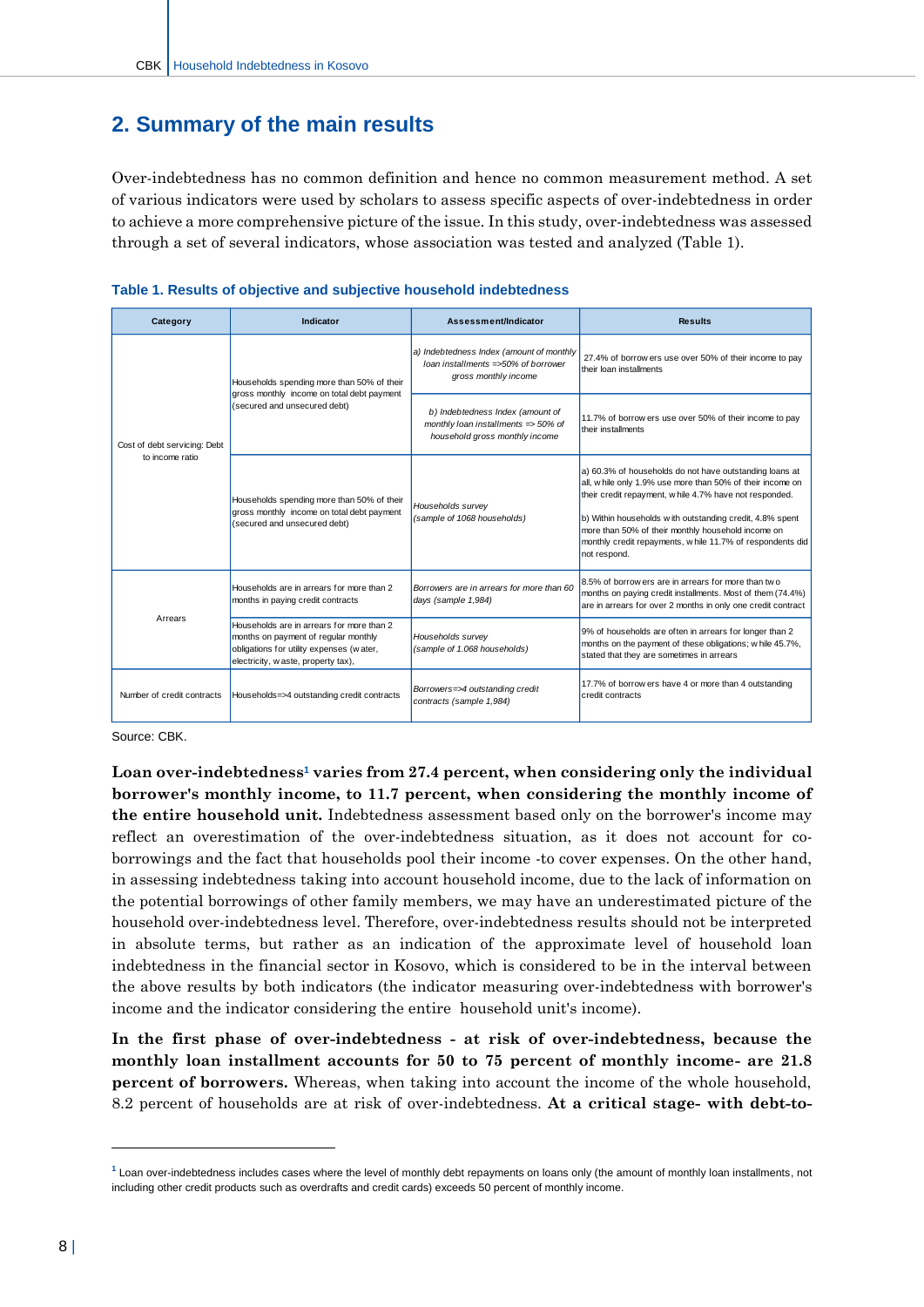**income ratio in the range of 75 to 100 percent-** are 3.8 percent of borrowers and 2.0 percent of households. Cases when borrower's monthly loan installments exceed gross monthly income – **Insolvency cases** - appear in 1.8 percent of the sample of borrowers and 1.4 percent of households**.** 

**Over-indebtedness is associated with multiple borrowing, in particular with crossborrowing from different institutions.** Borrowers with multiple active contracts from different institutions had almost twice as many cases of over-indebtedness, respectively 40.5 percent of them (22.2% of households) were over-indebted, compared to 24.2 percent of borrowers with multiple active contracts from the same institution (7.5 % for households). The probability of being at the critical indebtedness phase and the insolvent phase was also significantly higher for multiple borrowers engaged in cross-borrowing across different institutions (average ratio of 85:15, implying that out of the total borrowers in the respective over-indebtedness phases, 85 percent are borrowers with multiple contracts from different institutions).

**Borrowers and households with active loans only in the banking sector have a higher over-indebtedness incidence than borrowers with active loans only in the microfinance sector.** Whereas, the probability of over-indebtedness is the highest in borrowers and households with active loans in both sectors. Banking sector clients/borrowers were over-indebted in 25.7 percent of cases (9.7% of households), compared to 15.6 percent of microfinance borrowers (6.2% of households). Also, insolvency cases were higher in the group of banking sector clients, in 1.7 percent of cases, compared to only 0.3 percent of for microfinance clients. However, when considering household income, the insolvency rate for banking sector borrowers drops at a lower level than the microfinance sector (0.6 percent and 0.8 percent, respectively).

**In assessing the issue of over-indebtedness, the installments of other credit products such as credit-cards and overdrafts have been excluded, due to difficulties in quantifying their actual monthly repayments. <sup>2</sup>** These products, although they can be a persistent source of debt for borrowers with a potentially significant effect on increasing their overindebtedness, may also reflect a temporary debt situation as they may represent a one-off usage of the product. In the absence of information on the actual credit-card and overdraft installments, the indebtedness assessment when including payments on these credit products had to be done under the assumption that the total outstanding debt is a monthly installment. Due to this conservative assumption (since the outstanding amount for credit cards is mainly paid in several installments and not in one installment as assumed here, whereas the overdraft outstanding balance is paid only at maturity), the rate of over-indebted borrowers turns out to be much higher, and is considered overstated. Therefore, indebtedness results including the debt payments on these products are only briefly reported in the results section.

**Repayment performance problems were associated with higher level of indebtedness.** Borrowers in arrears had almost twice as many cases of over-indebtedness, namely 40.0 percent of borrowers in arrears (21.6% of households) were over-indebted, compared to 26.1 percent of borrowers who had regular payment performance (10.6 % for households). Also, debt insolvency cases were more common among borrowers in arrears, with 2.3 percent of borrowers in arrears (4.1% of households) being insolvent compared to only 1.7 percent of borrowers with timely repayments (1.1% households).

 $\overline{a}$ 

**<sup>2</sup>** Credit card is a credit product with different payment terms. The payment of the utilised debt can be paid in full or spread over time, according to the conditions set by the banks and the preferences of the users. Overdraft is a credit product that allows the client to use the funds when his account has reached zero. The client pays interest on the amount used of the permitted overdraft limit, depending on the utilization, while the return of the total overdraft debt is made only at maturity.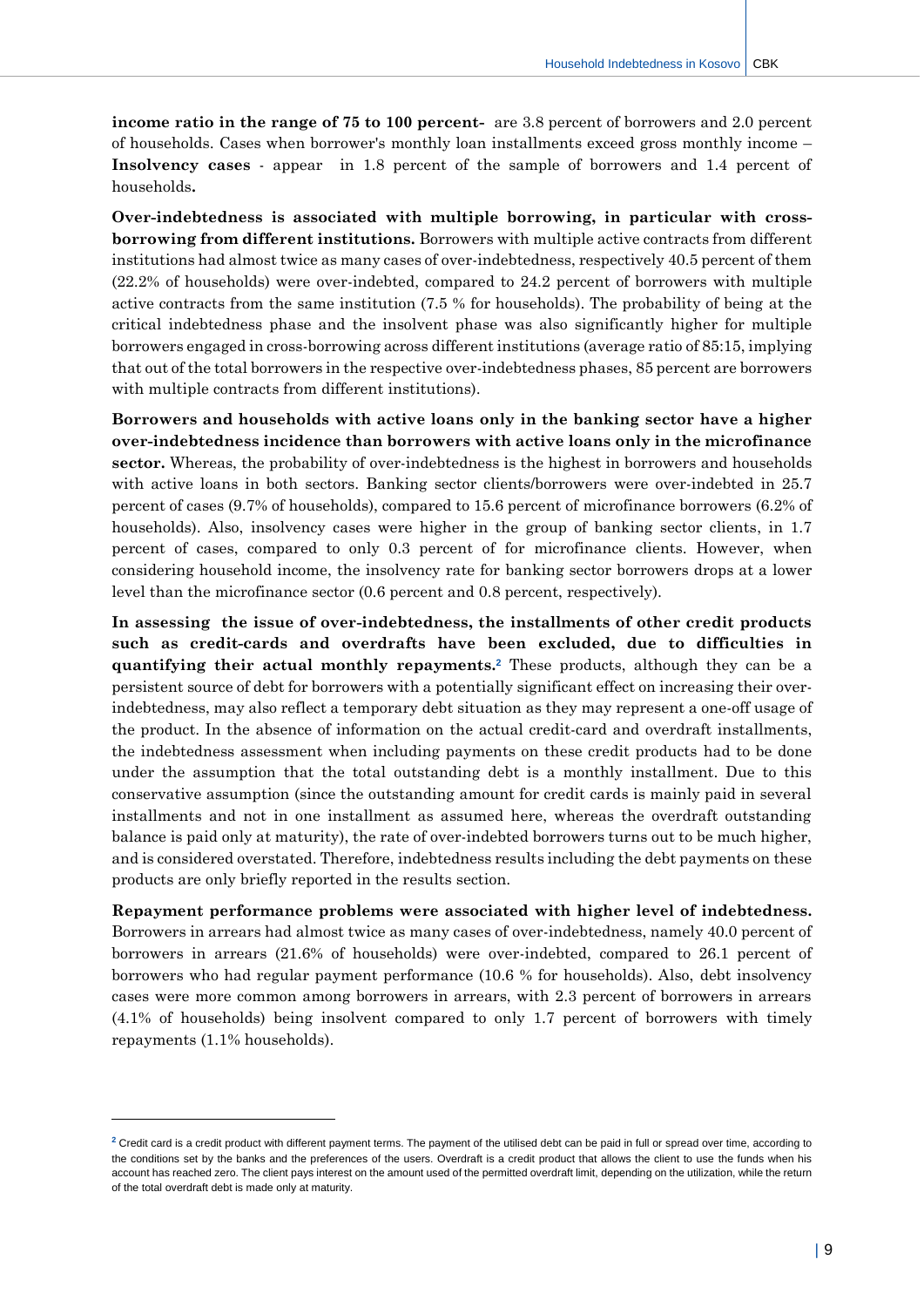**Repayment problems were highest among borrowers with multiple contracts, but from different institutions.** About a quarter of borrowers with multiple contracts issued from several institutions were in arrears, compared to only 2.0 percent of borrowers with multiple contracts but with the same institution. The share of borrowers in arrears of more than 2 months was 8.5 percent, most of whom (74.4%) were in arrears on only one credit contract. The likelihood of borrowers' repayment performance problems increased with the increase in the number of active credit contracts, hence borrowers with four or more than four credit contracts had the highest incidence of repayment delays.

**Borrowers and households' indebtedness levels appeared = higher in the post COVID-19 outbreak period.** The indebtedness index after the outbreak of the COVID-19 pandemic is on average higher by 2 percentage points for each of the indebtedness categories. However, these results do not fully reflect the impact of the pandemic and should generally be taken with caution due to the inconsistency of the time period reflected by the data.**<sup>3</sup>** Also, post pandemic data on credit installments are not complete**<sup>4</sup>** , and in many cases are collected in the form of a survey, which creates space for subjectivity.

**According to the net household indebtedness index<sup>5</sup> , the rate of insolvent households results high, which is in part through to reflect data quality limitations .** Specifically, for 13.7 percent of households, the monthly debt value (loan installments) is higher than their remaining monthly income after deductions for regular monthly living expenses. However, in 1.9 percent of cases, regular monthly expenses were reported to be higher than gross household income. This fact, as well as the high share of insolvent borrowers suggest a limitation expressed in the reported data, which is considered to have influenced the overestimation of the overindebtedness situation.

**Household over-indebtedness, assessed alternatively through a survey commissioned directly by the CBK, but on another random sample of households, r lower.** The results of the household survey suggest that 60.3 percent of households do not poses active loans at all. Over-indebtedness, i.e. spending of more than 50 percent of household income in servicing monthly credit installments, was present in only 1.9 percent of cases. Whereas, within households that had active loans, only 4.8 percent spent more than 50 percent of household income in monthly credit repayments.

**Survey results suggest that 9 percent of households are often in delay for more than 2 months in the payment of their regular monthly utility bills (water, electricity, waste,**  property tax). A high percentage, 45.7 percent, stated that they are sometimes delayed, while 28.5 percent said that they rarely have such delays. **According to the survey, the outbreak of the COVID-19 pandemic had a mixed effect on household income.** One third of households, respectively 35.6 percent, stated that household income has not changed as a result of the outbreak of the COVID-19 pandemic. On the other hand, slightly lower share, 31.1 percent, stated that their family income has declined. The remaining 27.8 percent of respondents said that there was a temporary decline in income which returned to the its previous level shortly, while 5.5 percent stated that household income has increased.

 $\overline{a}$ 

**<sup>3</sup>** The timing of recording of pre-pandemic income is not consistent between financial institutions. While some of them reported data in the last month before the outbreak of the pandemic, others reported borrowers' income as of the date of credit origination.

**<sup>4</sup>** Changes in credit installments, i.e. restructurings, are not complete. Restructured installments as a result of COVID-19 were taken from Financial Institutions for active loans of their clients (clients selected as a sample for the respective institution). However, for the calculation of the total debt of the client, respectively the household, data on installments of all active credit products of each client were acquired from the CRK, but they did not reflect fully the information on all restructured loans..

**<sup>5</sup>** The net household indebtedness index represents the ratio of the sum of borrower's monthly credit installments to the net household's monthly income (gross monthly income deducted for regular household's monthly utility and living expenses).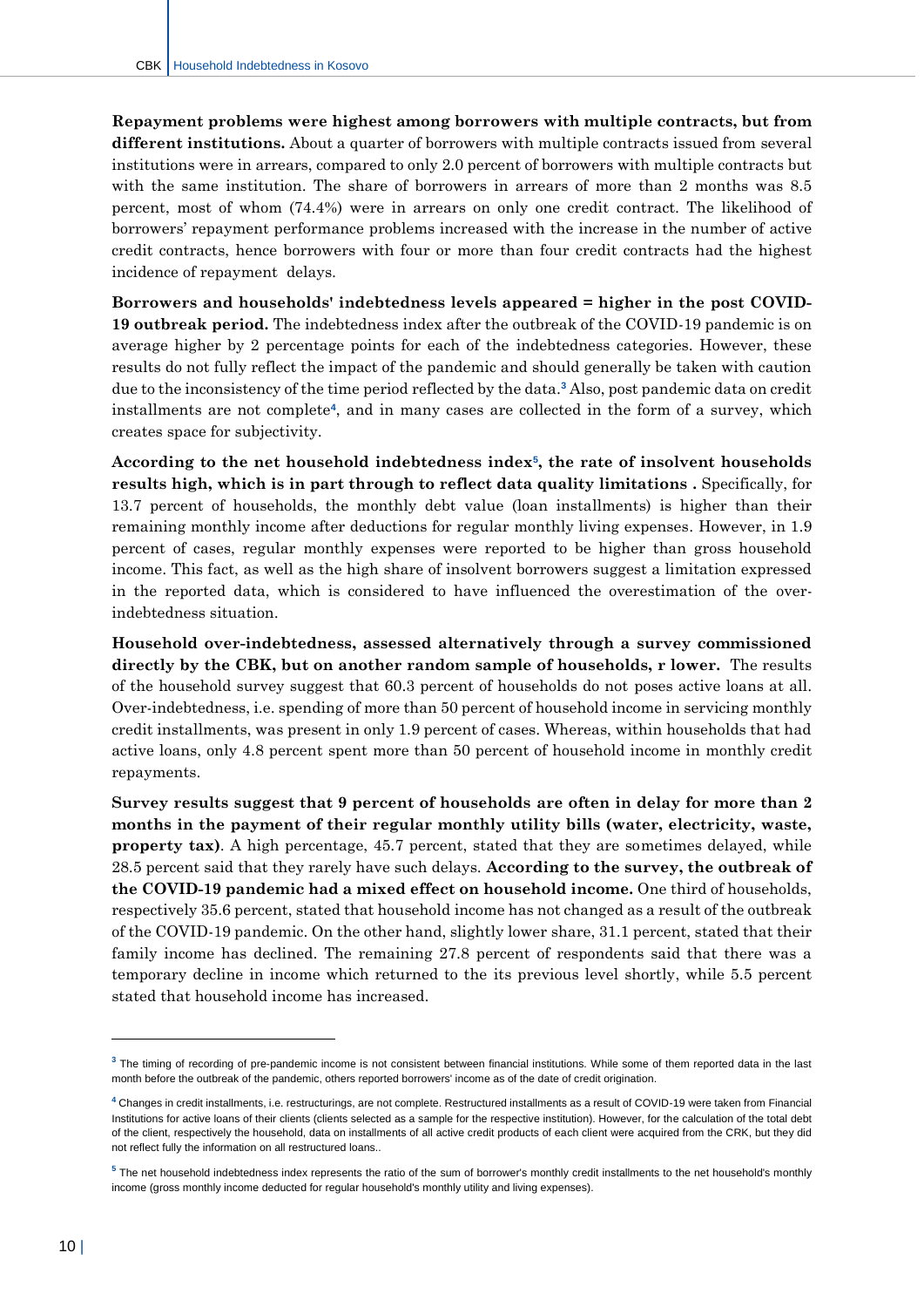In conclusion, several different indicators were used to assess different aspects of overindebtedness, which taken altogether provide important information on the level of household indebtedness in Kosovo. The results suggest that over-indebtedness is associated with multiple borrowing, in particular cross-borrowing from several different institutions, and with poorer repayment performance. However, it should be noted that the cause-and-effect relationship between these factors is not established, as causality can flow in both directions: the possession of more credit contracts affects the increase of monthly debt repayment and has an impact on the increase of borrowers' indebtedness level; however, there is a possibility that borrowers may acquire additional debt to service their existing debt, and thus lead to over-indebtedness. Also, repayment delays do not necessarily imply borrowers' over-indebtedness, as they may represent temporary changes in borrowers' income and/or expenses. On the other hand, over-indebted borrowers may not always end with repayment delays, as they can use other sources of income savings, family borrowings, etc. - for their debt repayment.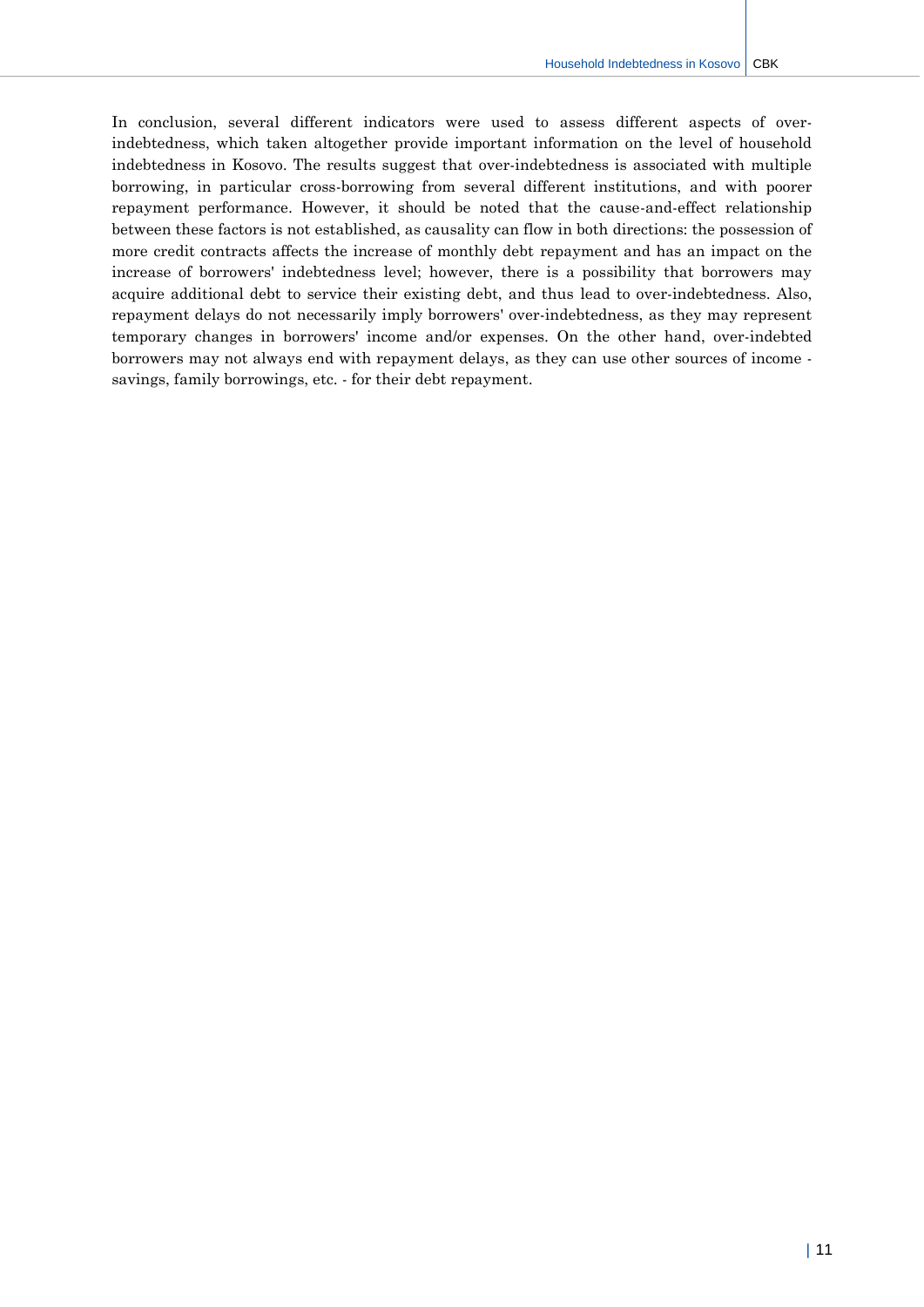## <span id="page-12-0"></span>**3. Study methodology**

#### <span id="page-12-1"></span>3.1. Source of data

The study tends to measure the indebtedness level of individual credit borrowers and their respective households, through the use of data from the Credit Registry of Kosovo (CRK) and the data of the Information Management System of banks and microfinance institutions. The main data source is the CRK, a platform on which all lending financial institutions report on a regular basis. However, since CRK only poses financial information (income data) of the individual credit borrowers, the provision of financial information (income and expenses) at the household level of the respective credit borrowers was obtained from financial institutions participating in the study.

Financial institutions also provided some additional borrower and loan-specific data which complemented the CRK database, but also served as a good basis for data quality checks. Financial institutions were required to provide data on monthly household income and expenses separately for the period before and after the outbreak of COVID-19 pandemic, to enable the analysis of possible effects of the crisis on income and indebtedness. Within the loan-specific data requested from financial institutions, data on loan restructuring as a result of the COVID-19 pandemic were of particular importance since such information were not complete in the CRK.

|                                          | <b>CRK</b>                                                                                                                                | <b>Financial institutions</b>                                                                                                                                                                                                                                                                                                                               |  |  |
|------------------------------------------|-------------------------------------------------------------------------------------------------------------------------------------------|-------------------------------------------------------------------------------------------------------------------------------------------------------------------------------------------------------------------------------------------------------------------------------------------------------------------------------------------------------------|--|--|
| Socio-demographic data                   | Region, gender, age, occupation                                                                                                           | Number of household members                                                                                                                                                                                                                                                                                                                                 |  |  |
| <b>Borrowing patterns</b>                | Types of loans, data on the<br>approved and outstanding amount<br>on all credit contracts, the date of<br>approval and maturity of loans. | The same data required in the CRK (for the<br>purpose of complementing each other),<br>including the purpose of the loan.                                                                                                                                                                                                                                   |  |  |
| Scope<br>of<br>cross-<br>indebtedness    | credit<br>Source<br>οf<br>contracts<br>(institutions from which the loan<br>was issued) and characteristics of<br>credit contracts        |                                                                                                                                                                                                                                                                                                                                                             |  |  |
| Guarantors and<br>CO-<br>borrower status | Engagement in guarantor or co-<br>debtor provision in other contracts                                                                     |                                                                                                                                                                                                                                                                                                                                                             |  |  |
| Repayment<br>performance                 | Credit repayment classification for<br>all credit contracts.                                                                              | Only for credit contracts originating from the<br>respective institution: credit classification,<br>number of days in arrears and the value of<br>overdue outstanding amount.                                                                                                                                                                               |  |  |
| <b>Indebtedness level</b>                | Monthly income<br>Monthly<br>credit<br>installment                                                                                        | Individual borrower's income(for the purpose<br>of verifying income data in the CRK and<br>complementing/updating them in accordance<br>with the information received from FIs)<br>Monthly installment (in the absence of the<br>information in the CRK)<br>Household income<br>Household living expenses, including food,<br>utilities and energy payments |  |  |

#### **Table 2. Data sources**

Source: CBK.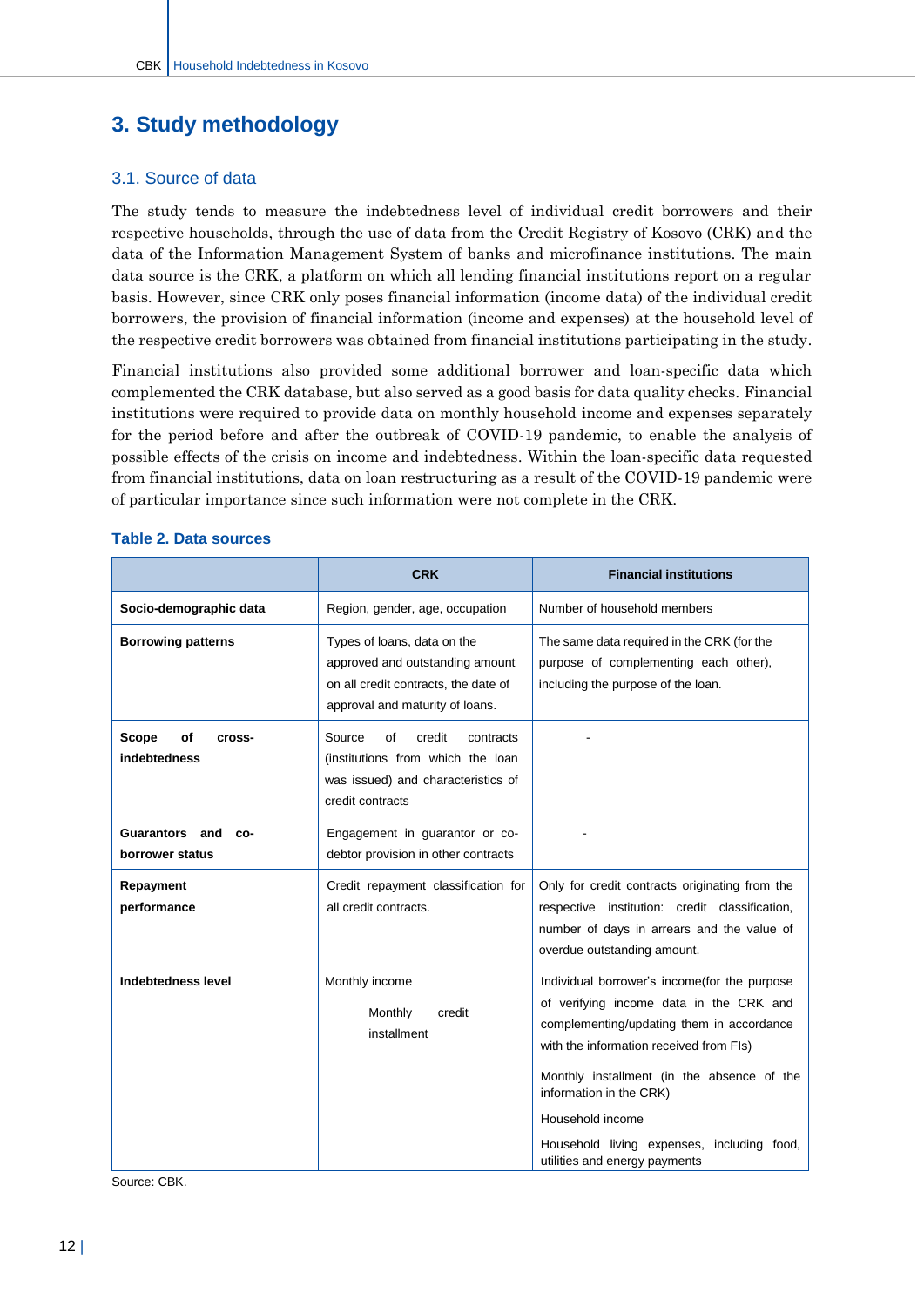Information on the household unit was not available in most cases even from the financial institutions themselves (in the Information Management System or in the Borrowers' Credit Records, financial institutions have data only on the borrower and potential co-borrower / guarantor), therefore this information was obtained specifically for the purposes of this study. The data provision method was left at the discretion of financial institutions, most of which have conducted written surveys with their borrowers.

In the final database for the analysis of credit contracts, priority was given to CRK data, while in the final database at the level of the borrower/household, priority was given to the data from financial institutions, assuming that they were more up-to-date. In case of missing data from the priority source, the other data source was used to complete the final databases given that the information was available. Data sources are disclosed in (Table 2).:

An additional source of information for assessing the household indebtedness is a household indebtedness survey commissioned by the CBK, and conducted by Ubo Consulting<sup>6</sup>, through their public opinion research product 'Omnibus'.

This survey includes questions aimed at obtaining information for the assessment of the indebtedness in aspects that are not covered through the analysis drawing on CRK and financial institution data, but also questions that assess the same aspects, which altogether serve as additional information for a more holistic assessment of households' indebtedness. The sample of households is different, however, it is considered that the results of the survey are informational for assessing the overall issue of indebtedness for the purposes of credit risk assessment and policymaking.

#### <span id="page-13-0"></span>3.2. Study sample

-

The overall sample of the study was selected from the population of individual clients of all banking and microfinance institutions in Kosovo, having at least one active credit contract at the CRK at the end of March 2021. Data on the total number of individual clients with at least one active credit contract for each of the lending financial institution were obtained from the CRK. All banks and banking branches in Kosovo which lend to the household sector, regardless of share in this segment, were included in the study**<sup>7</sup>** While in terms of microfinance lending institutions, the study included only institutions with a share in this market segment higher than 0.22 percent (at least 5 clients).**<sup>8</sup>** The final study sample includes individual clients of nine commercial banks and nine microfinance institutions,<sup>9</sup> with active loans as of March 2021. Based on the market reach of the institutions included in the study in March 2021, the sample represents 99.4% of the total credit market in terms of the number of customers for the given segment.

The sample, which was selected adhering to the confidence level of 99% and the 3% error margin, initially included 1,841 clients. This initial sample was increased by 10.0% to account for the possibility of multiple draws - sampling of the same client by more than one institution -, and to account for missing data and data errors (observations with extensive missing data or reporting errors). After these adjustments, the final study sample included 1,991 individual clients with 10,738 credit contracts (of which 5,014 active credit contracts). However, the sample varies for the

 $6$  UBO Consulting is a local market research and business consulting company, which is a member of the European Society for Opinion and Marketing Research (ESOMAR), the World Association for Public Opinion, Market and Social Research.

**<sup>7</sup>** Credins Bank, as of the sampling date, had no active household loans.

**<sup>8</sup>** Monego and IuteCredit are not included due to their operating license revocation.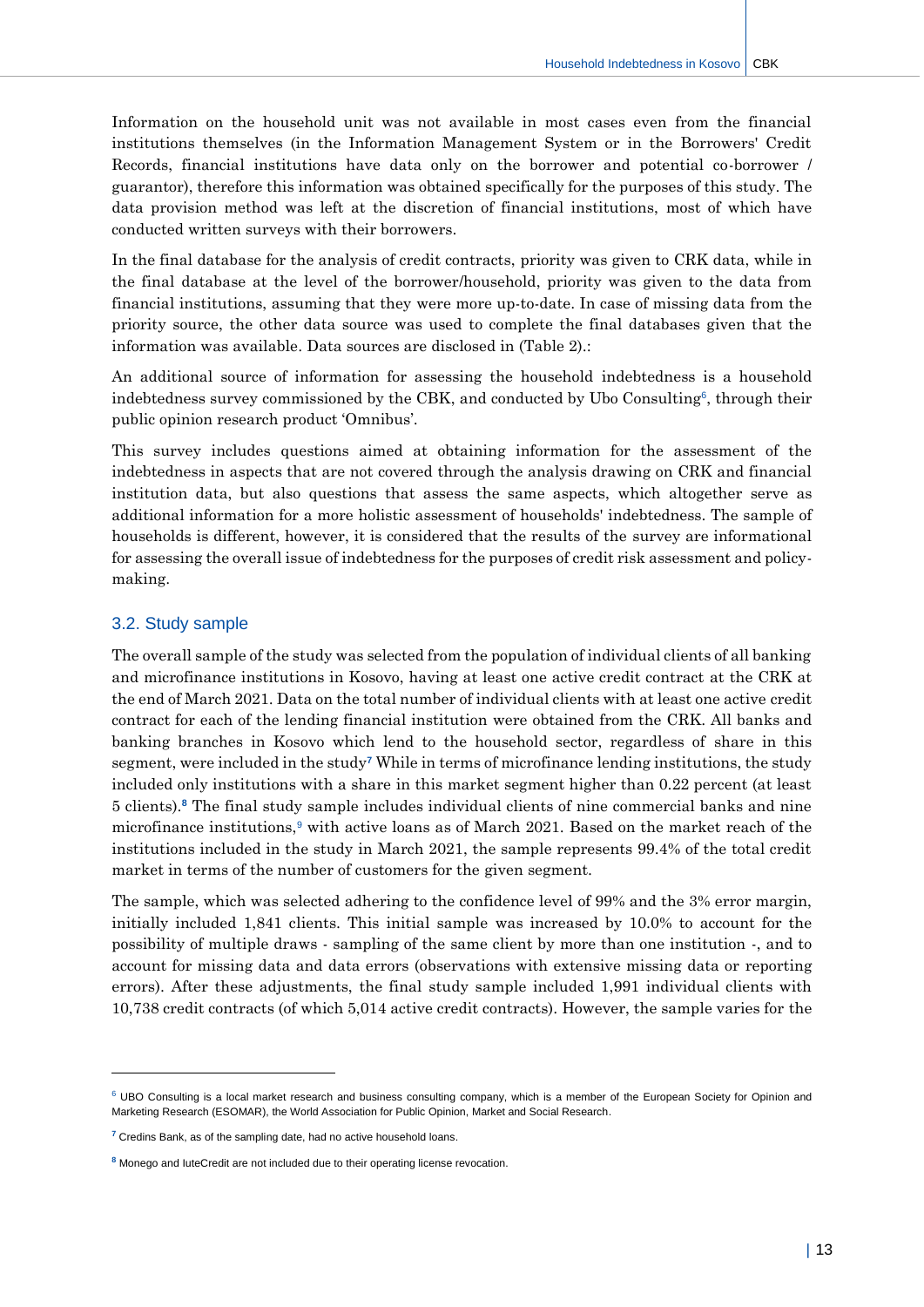different indebtedness indicators, depending on the information available, so the sample number is reported alongside each indicator.

The sample distribution for the participating financial institutions was done in proportion to their share in the household lending market.

#### **3.2.1 Selection procedure of study sample**

In order for the sample to be valid and representative of the population, it was randomly selected by the study authors who are senior analysts in the Economic Analysis and Financial Stability Department (EAFSD) of the CBK. To ensure client data confidentiality, the lists of clients with active loans in financial institutions were initially coded by the CRK with unique client codes which were subsequently sent to EAFSD for random selection of clients. The sample of selected clients was passed back to CRK to add their corresponding identification number and forward them to the financial institutions for data completion. For the same sample of clients, CRK extracted the requested data from their database, and after coding, they were sent to the EAFSD for processing.

#### **3.2.2. Sample of household survey**

The sample for the household survey conducted by Ubo Consulting is 1,068 households. The sample is stratified by ethnicities as well as balanced in terms of gender and type of settlement. More specifically, the gender representation of the sample is 50.4% men and 49.6% women. While the representation in terms of settlement is: urban 44.4% and 55.6% rural.

The sample has a margin of error of  $\pm 3%$  and a 95% confidence interval. The sample was selected through systematic random method, and the survey was conducted with the household member over 18 years of age with the first nearest birthday. The survey was conducted between 15 - 23 March 2021.

#### <span id="page-14-0"></span>3.3. Data limitations

The process of compiling this study has faced many challenges in terms of data provision, as well as limitations in their quality. These limitations are reflected in the over / under estimation of certain results, so it is recommended that the interpretation of the findings of this study is done taking into account the relevant data limitations and the underlying assumptions.

#### **3.3.1. Data quality**

Information on monthly household income and living expenses was provided by financial institutions specifically for the purposes of this study. The data were obtained either through written surveys or individual contact with borrowers. This process of obtaining data, for which there is no regulatory framework that mandates their reporting, nor any mechanism for its documentation (employment contract or bank statements), creates room for skepticism in the accuracy of the obtained information. In many cases, borrowers refused to disclose household income and expenses, which led to changes in the initial sample - additional borrowers have been selected for the respective institutions, in order to obtain the required minimum number of the sample of borrowers with information on these key variables of interest-. However, even when data was obtained, the lack of mechanisms for its confirmation points to potential data subjectivity (over or under estimation / statement of income and expenses).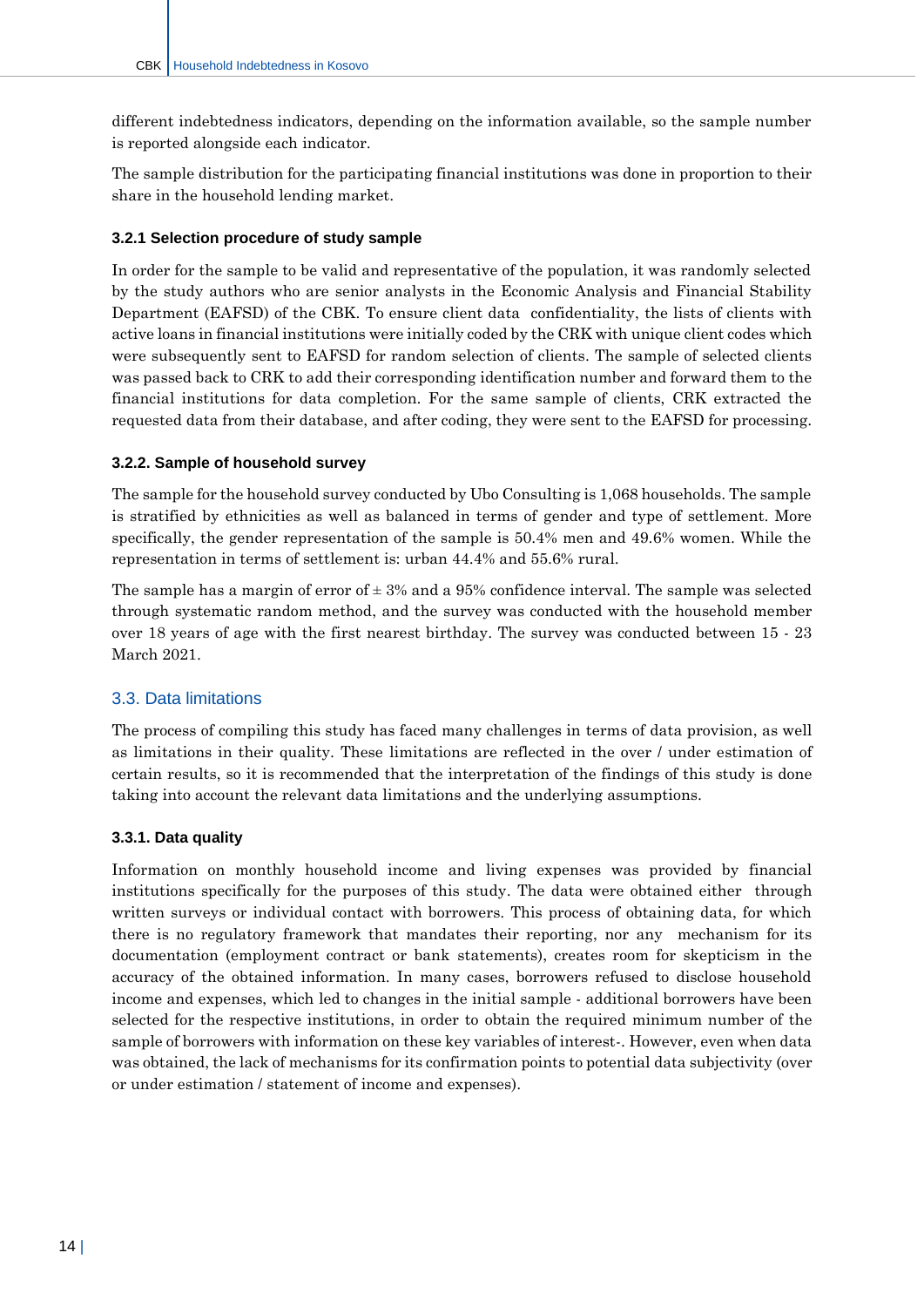The skepticism in data quality issues mentioned above are confirmed by the fact that in many cases:

- a) Monthly income of the individual borrower is reported the same as the income of the entire household, despite the fact that more than one employee in the household unit is reported;
- b) Household monthly income is reported to be lower than borrowers' income;
- c) Monthly household expenses, which includes cost of living expenses excluding credit installments, were reported to be higher than entire household income;

Despite the corrections for technical mistakes done in cooperation with the relevant financial institutions, concerns about the quality of information provided by borrowers remain. This concern about accuracy, also emphasized by the financial institutions themselves, should be taken into account in interpreting the results of the household indebtedness.

Another issue for the assessment of household indebtedness, which that may lead to underestimation of the over-indebtedness , is the lack of information on household debt. In the absence of debt information of all household members, the borrower's debt (the amount of the borrower's credit installments in all financial institutions, obtained through the credit register) is considered as household debt. Due to the fact that the income includes the declared income at the household level, while the debt includes only the borrower's debt, the indebtedness index tends to be underestimated.

In the case of the net indebtedness index which also takes into account the data of regular monthly household expenses, there is also doubt about the accuracy of the data on expenses. In 1.9 percent of cases, the monthly household expenses (after possible corrections) are found to be higher than the household income.

Therefore, while household indebtedness results should be interpreted with caution, it is considered that the results of individual borrowers' indebtedness reflect a more objective assessment of the situation. Data on borrowers' monthly income are the data that lending institutions mainly have documented through employment contracts or bank statements of the monthly income. This information, in most cases, is completed by financial institutions at the time of loan issuance and stored in the respective borrowers' loan files.

Even in the case of borrowers' income, there are some aspects of information quality that need to be emphasized:

- a) The time dimension, which means the time of recording the borrowers' monthly income and their possible change over the period of the credit contract extension. Income for the borrowers are collected by the lending institutions at the time of loan issuance and are not updated on a regular basis throughout the term of the loan contract. This leads to the possibility that the available data will not reflect possible changes in income in the postloan approval period, which affects the borrower's capacity to repay the debt. This issue of income that are not up to date may have an impact on over or under estimation of results for the indebtedness level. Under assumption that income have not been updated since the issuance of credit contracts, financial institutions were required to submit updated data following the outbreak of the COVID-19 pandemic. However, due to the potential change in income from the time the contract was issued, the pre- and post-pandemic COVID-19 revenue comparison may not fully reflect the pandemic effect but these possible updates.
- b) Inconsistency of borrowers' data between the two databases, respectively the CRK and information submitted by financial institutions, which may be the result of the above issue of time dimension, or possible reporting errors. The most significant discrepancies resulted in the cases of loan installments (16.1 percent of total loans), the outstanding amount (17.8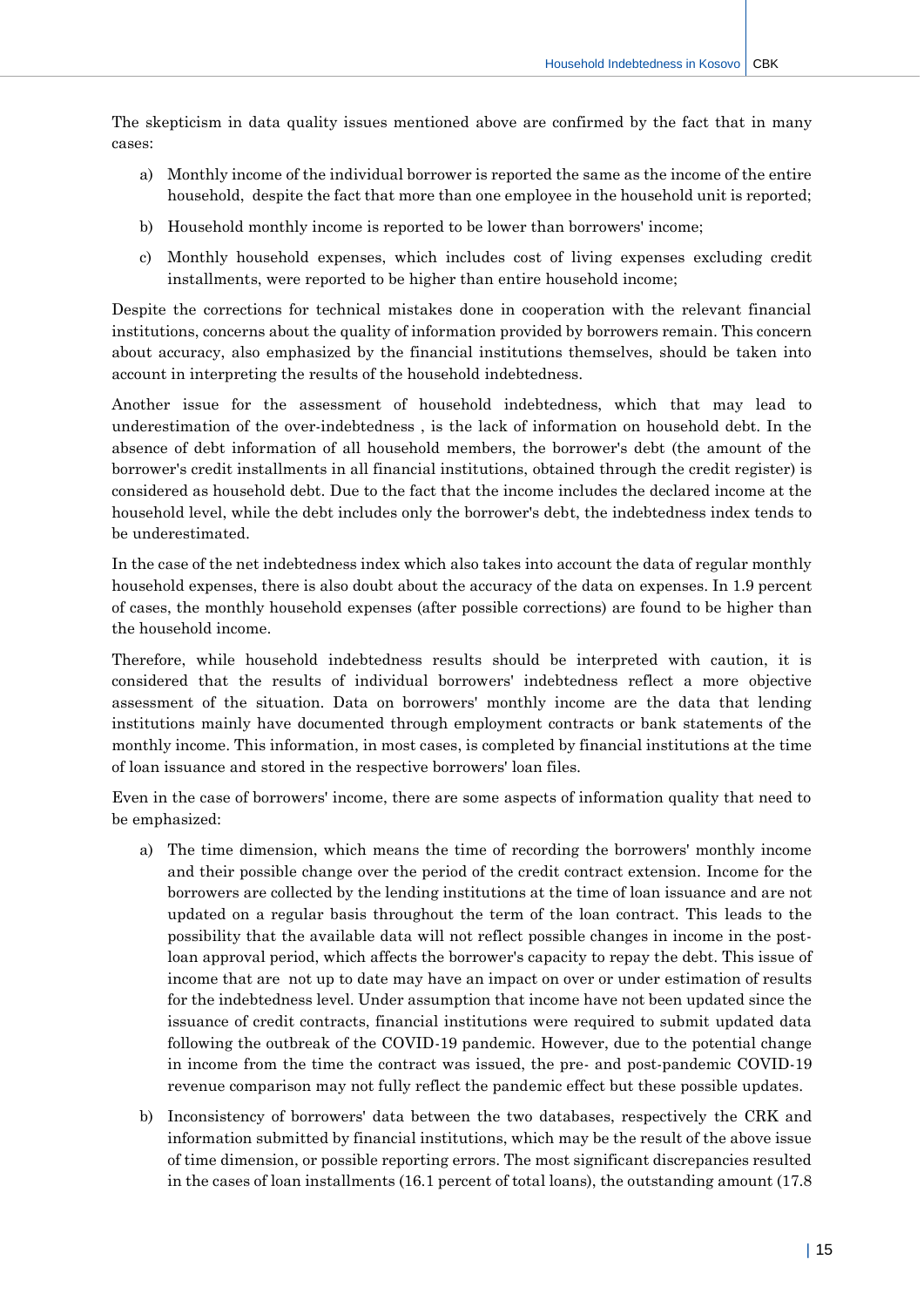percent), the purpose of the loan (7.95 percent), the profession (21.9 percent), the municipality (15.7 percent). In case of discrepancies, the information submitted by the financial institutions is retained, due to the assumption that they are more up to date.

#### **3.3.2. Lack of accurate data on loan installments**

The loan installment amount, although already a variable that is required to be reported to the Credit Registry, in many cases is missing for credit products, such as overdrafts (installment missing at 79.7 percent of active overdrafts) and credit cards (installment missing at 98.5 percent of active credit cards). The installment amount of these credit products for the borrowers included in the study was taken from the data of financial institutions, but only in cases when these products were issued by the same institutions. Whereas in the case when the borrowers in the sample have loan products from other financial institutions, and in the absence of the installment amount of these products, assumptions had to be made to calculate the total amount that customers pay to repay these debts.

In the case of credit cards, in the absence of information on the possible division of active debt into loan installments, it is assumed that the total debt outstanding is a monthly loan installment. In cases where there was a delay in payment, a punitive interest was also applied.

Whereas, for overdrafts and loans, in case of lack of installment information (only 1.7 percent of loans and active leasing had missing credit installments), the calculation was made initially using information on the total cost of the loan and the effective interest rate, reported in the Credit Registry of Kosovo (CRK). For overdrafts, the total amount owed is considered as a monthly installment while for loans, the monthly installment is calculated under the assumption of equal payments throughout the duration of the loan. The installment calculation is done assuming that the credit contract has an interest rate equal to the average interest rate offered by all institutions (especially for banks and microfinance) for the respective credit product.

The average annual interest rates used to calculate the installment, broken down by credit products and sectors are as follows:

- Loans**<sup>10</sup>** and leasing:
	- a) Banking sector: 6.24 %
	- b) Microfinance sector: 21.83%
- Overdraft in the banking sector: 14.97%
- Credit card (Monthly penalty rate for overdue amount): 32.0%

Lack of accurate data on the loan installment amount can cause results to deviate because interest rates vary according to the institution, type and terms of the loan, so there may be times when the installments paid by customers are underestimated or overestimated. Also, the installments may not be evenly distributed throughout the duration of the contract, where financial institutions may apply installment payment exemption periods, or negotiate one-off loan payments. The main problem lies in the case of credit cards, the outstanding amount of which can be structured for payment in several installments. In these cases, it is estimated that the level of indebtedness when credit cards are included, has a high degree of doubt of accuracy, respectively high probability of overestimation. Even in the case of overdrafts, the assumption of payment of the total outstanding

 $\overline{a}$ 

**<sup>10</sup>** Loan means the classic credit product, respectively loans with maturity and respective interest rate that the borrower is obliged to pay to the lending institution for the use of the loan for the entire maturity period. The loan is repaid in (usually equal credit installments. In this study, the term credit, or credit contract, refers to all credit products, including loans, leasing, credit cards, overdrafts, etc. While with the term borrower, we refer to the general phenomenon of borrowing (including all types of credit).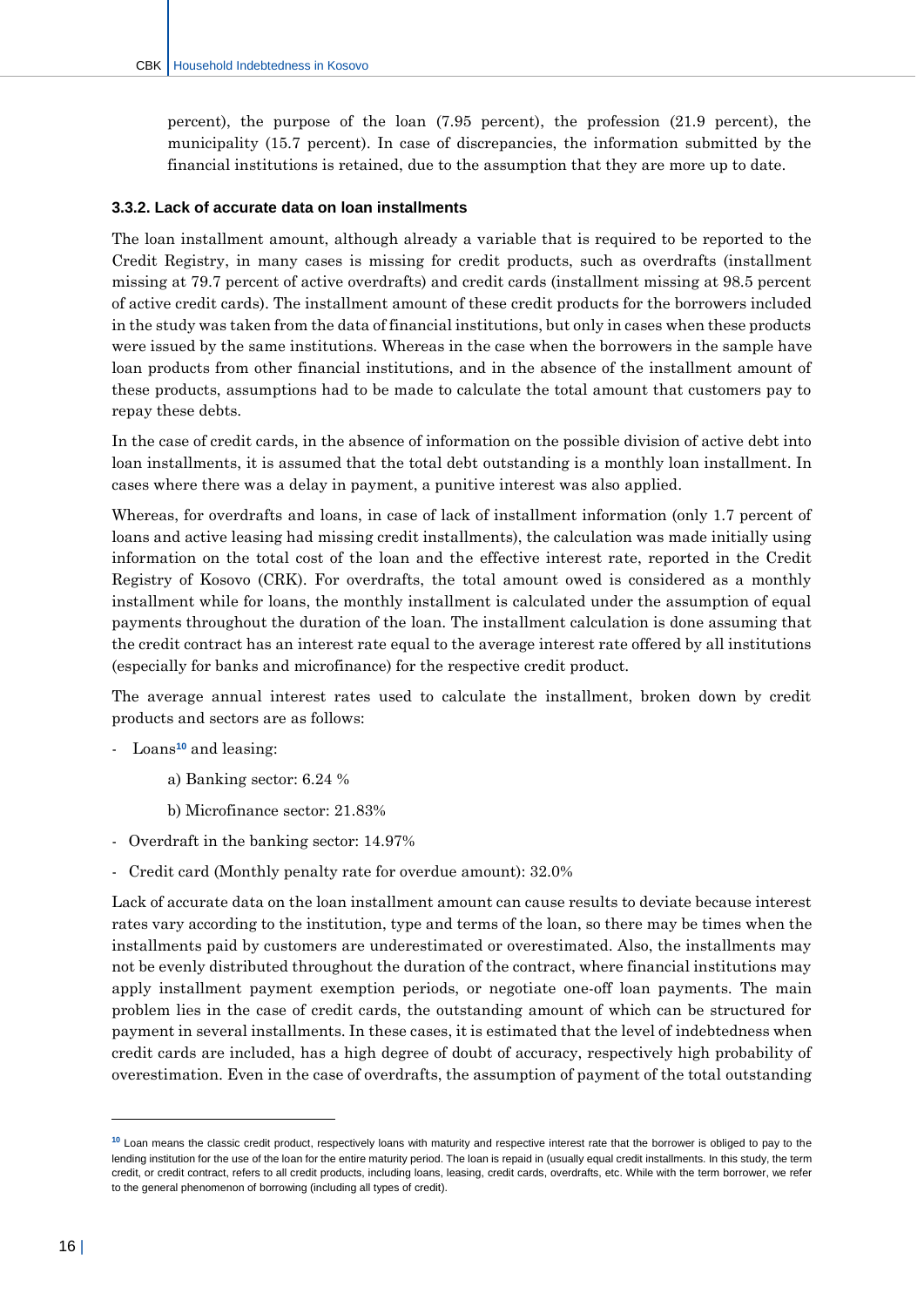amount is estimated to cause an overestimation of the indebtedness, as customers on a monthly basis usually pay only interest on the amount of the overdraft limit used, while payment of the full amount of the overdraft is required only at the termination / maturity of the contract.

#### <span id="page-17-0"></span>3.4. Definition of over-indebtedness

In the world literature, respectively in various studies on indebtedness there is no consensus regarding the definition and method of assessing indebtedness/over-indebtedness. Researchers from different countries use different definitions, namely different indebtedness assessment indicators (D'Alessio & Iezzi, 2013). Among the most widely used definitions is the one used in the UK which focuses on outstanding debt (arrears) in paying regular bills (including credit installments), where indebtedness is considered the situation where families or individuals are in arrears on a structural basis (continuous delays for several months), or are at significant risk of falling into the category of structural arrears (OXERA, 2004). Another most commonly used definition is that used in Germany, whereby over-indebtedness has been defined as a situation where household income "in spite of a reduction of the living standard, is insufficient to discharge all payment obligations over a long period of time (Haas, 2006). The European Commission in 2010 re-emphasized the main criteria for assessing the indebtedness, pre-defined in 2008 through a study to define a more comprehensive and common definition of indebtedness for EU countries. The criteria, which must be met by the indicators of the assessment of the level of indebtedness, include: a) The indebtedness must be assessed at the level of the household and not at the level of the individual, because households combine resources - income and expenses; b) Indicators must include all financial obligations, including all types of credit contracts but also regular monthly bill payments; c) Over-indebtedness means the inability to pay recurring expenses (every month) therefore it must be considered as a permanent and not temporary problem; ç) The problem cannot be solved by taking more debt; and d) The problem requires a significant reduction in expenses or an increase in resources and the level of income.

D'Alessio & Iezzi (2013) suggest that recent studies have shown trends of compliance towards key indicators for indebtedness measurement, always emphasizing the lack of consensus on the 'best' indicator for assessing over-indebtedness. The most used indicators, which adhere to most of the above principles, reflect four aspects of the indebtedness such as: high debt-to-income ratio, late payment, frequent use of credit, and the subjective aspect of considering debt as a severe burden (Table 3).

| Category                                     | Indicator                                                                                                   |  |  |
|----------------------------------------------|-------------------------------------------------------------------------------------------------------------|--|--|
|                                              | Households spending over 30 % (or 50%) of their gross monthly income to pay secured and<br>unsecured debt   |  |  |
| Cost of debt servicing: Debt to income ratio | Households spending over 25 % of their gross monthly income to pay unsecured debt                           |  |  |
|                                              | Households w hose spending on total debt repayments takes them below the poverty line                       |  |  |
| Arrears                                      | Households with more than 2 months in arrears on paying their credit contracts or household<br><b>bills</b> |  |  |
| Number of credit contracts                   | Households with 4 or more than 4 outstanding credit contracts                                               |  |  |
| Subjective perception of debt                | Clients declaring that debt obligations are "heavy burdens" for their income                                |  |  |

#### **Table 3. Common indebtedness indicators**

Source: D'Allessio, G. and S. Iezzi, (2013) *Household Over-Indebtedness. Definition and Measurements with Italian Data*. Bank of Italy.

The authors point out that since the above indicators present different aspects of indebtedness, each of them constitutes important information for assessment, but that neither of them has an advantage over the other. Moreover, Disney et al. (2008) argue that different indicators tend to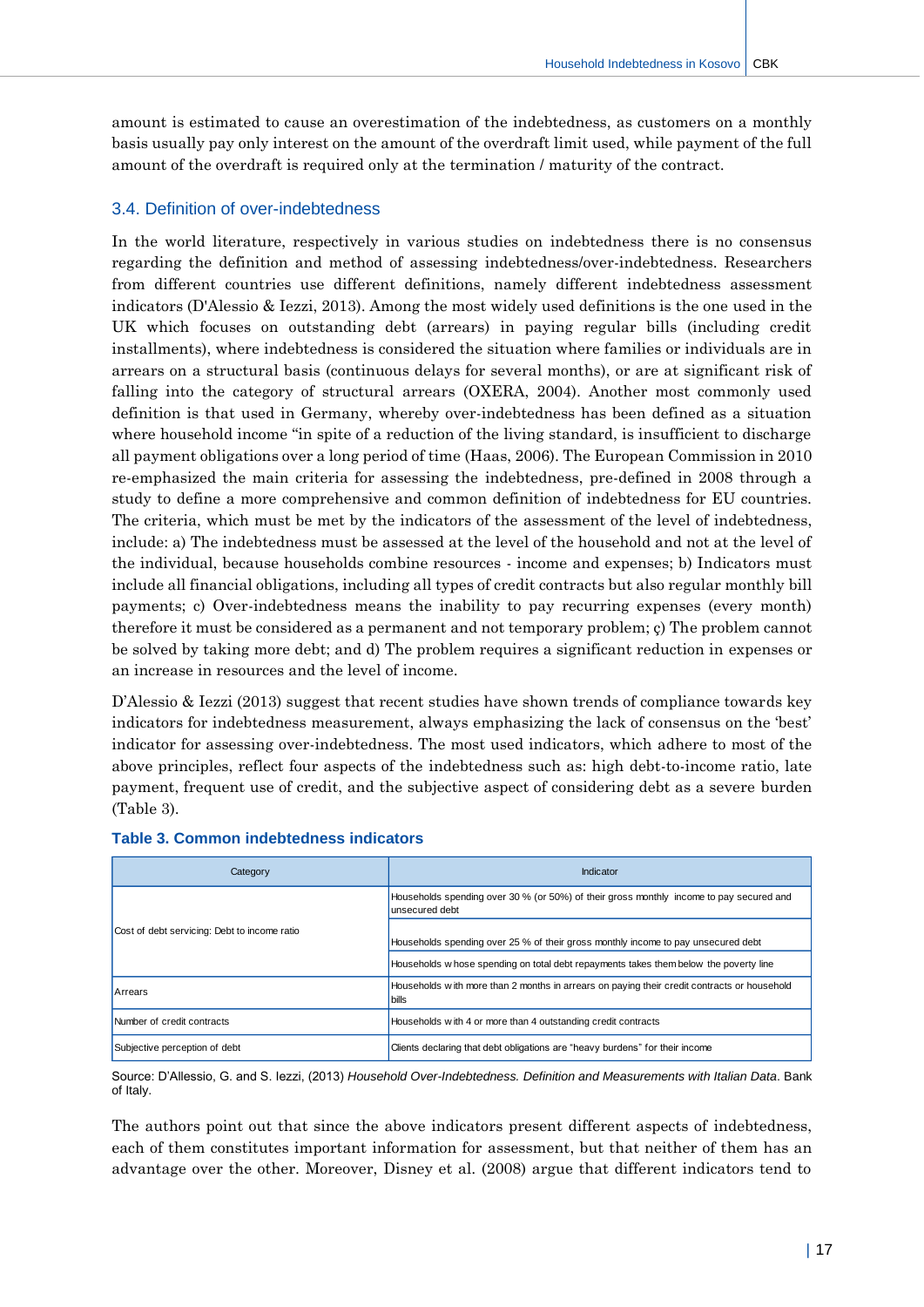estimate the indebtedness for different groups of households, at different stages of the life cycle. The challenge remains in finding the combination of indicators that measure the indebtedness for the same group of households, especially due to the lack of available data.

In this study, it is initially attempted to estimate the indebtedness of the same group of households through indicators that assess the first three aspects of indebtedness. However, in the absence of complete information on the household through the CRK channel and information received from financial institutions, the assessment will be more objective on the level of indebtedness of individuals.

The main indicator for measuring the level of indebtedness (**indebtedness index**) is defined as the ratio between **the amount of monthly loan installments<sup>11</sup> and monthly income**. The index was also calculated for all credit products, but its correlation with other variables was not analyzed due to the above-mentioned data limitations and conservative assumptions in its calculation.

The indebtedness index is calculated separately for individual borrowers and their respective households. For the individual borrowers' indebtedness index, the calculation is based on the monthly income (net of taxes and pension contributions ) of the borrower, , while for the household indebtedness index, the calculation is based on the entire household income. In both cases, the debt represents only the debt of the individual (all monthly installments only of the borrower, in the absence of information about the debt of other family members). Based on the values of the indebtedness index, borrowers/households were classified into four indebtedness categories:

- 1) **Not indebted (indebtedness index < 0.50):** borrowers / households which spend less than 50% of monthly income (net of taxes only), in servicing monthly loan installments.
- 2) **At risk (indebtedness index = 0.50 - 0.75):** borrowers / households which spend 50% to 75% of their monthly income in servicing monthly loan installments.
- 3) **At the critical stage (indebtedness index = 0.75 - 1.0):** borrowers / households which spend 75% to 100% of their monthly income in servicing monthly loan installments.
- 4) **Insolvent (indebtedness index > 1.0):** borrowers / households which spend all their monthly income in servicing monthly loan installments; thus, monthly installments exceeds monthly income.

In the case of household indebtedness, **the net indebtedness index** is calculated, based on the available monthly income, minus regular monthly household expenses (cost of living expenses, excluding credit installment payments).

Indebtedness categories according to the **net indebtedness** index for households were classified as follows:

- 1) **Not indebted**, when the installment to net income ratio is below 70 percent;
- 2) **Over-indebted**, when the indebtedness index is in the range 70 -100 percent.;
- 3) **Insolvent**, when the index exceeds the value 100 percent.

 $\overline{a}$ 

**<sup>11</sup>** The main Indebtedness index in this study is considered the index based only on installments of loans with regular payments. This is due to the fact that the index aims to estimate the monthly indebtedness (monthly debt to monthly income) and the inclusion of loans with irregular installments and credit products such as credit cards and overdrafts, overestimate the indebtedness due to lack of accurate information on monthly installments or even the characteristic of irregular payment.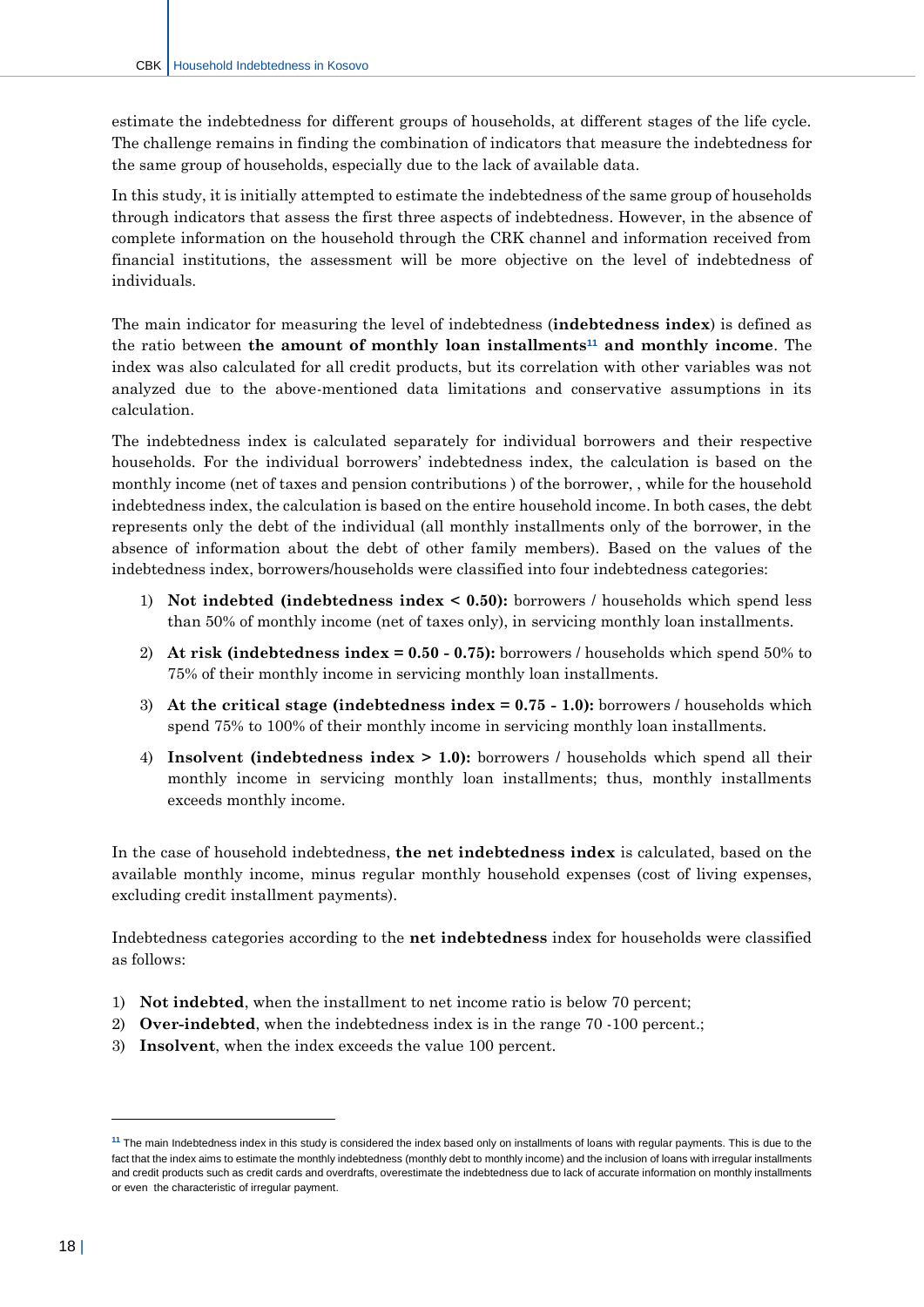It should be noted that the net index was used only to estimate the level of indebtedness in general, not analyzing its correlation with other factors as in the case of the main indebtedness index.

Indebtedness indices are calculated with data on income and credit installments which were recorded in the period before the outbreak of COVID-19, as well as with data recorded after the outbreak of the pandemic (in the first half of 2021, when income information has been collected) to assess any possible changes in income and debt, respectively the indebtedness, before and after the pandemic outbreak period.

Indebtedness assessment from the aspect of arrears and the number of credit contracts is done only at the individual borrower level, through the indicator of arrears of more than 2 months in the payment of credit contracts and the number of credit contracts of borrowers. These two indicators are not affected by the above limitations in the data,**<sup>12</sup>** therefore in combination with the main indebtedness index they represent an objective source of information on the level of indebtedness of borrowers.

Due to the limitation in the data for the household unit for the assessment of the indebtedness within the framework of this study, a household survey was commissioned to be conducted as an additional assessment.

The questions asked through the survey are:

- 1) What percentage of monthly household income do you spend on repayment of loan/loans?
- 2) How often are you in arrears longer than 2 months on the payment of utility bills (water, electricity, waste, property tax)?
- 3) How did the pandemic crisis affect your household income?
- 4) What percentage of monthly household income do you spend on consumption (food, hygiene, clothes) and utilities (water, electricity, waste, property tax)?
- 5) What are your household income expectations for the next 3 months?

#### <span id="page-19-0"></span>3.5. Data processing

-

Data processing of the study and obtaining of results is done with the statistics and data analysis program - STATA 15.1

The relation between the variables was assessed using tests such as Pearson's CHi<sup>2</sup> as well as the t-test. Given that the analysis is done on a sample of clients, the results are tested for their statistical significance. In almost all cases, only the results that have statistical significance at the level of 1 and 5% (when the value p≤0.05) are interpreted. It should be noted that the statistical significance of the results in cases where there is a correlation between the two variables does not necessarily represent a cause-and-effect correlation.

**<sup>12</sup>** Arrears and the number of credit contracts are well-defined data that leave no room for subjectivity, inconsistency and other potential problems highlighted in relation to the indebtedness index.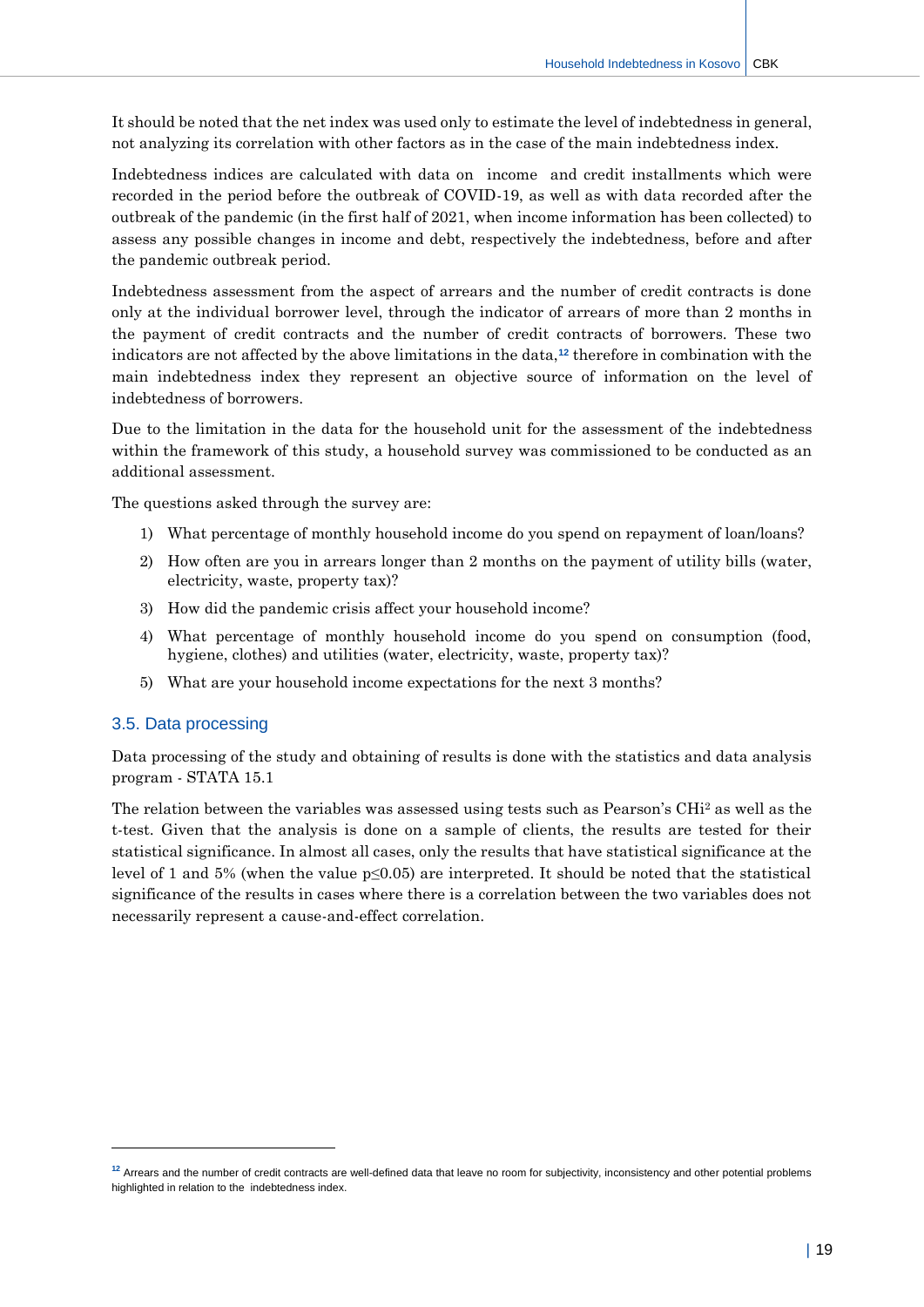## <span id="page-20-0"></span>**4. Results**

#### <span id="page-20-1"></span>4.1. Socio-demographic and socio-economic characteristics of the borrowers

Most of the borrowers of the selected sample, respectively 71 percent are men, in the 30-40 years of age group. Over 70 percent of total borrowers are married (Table 4).







Source: CBK.

About 55 percent of borrowers live in urban areas (Chart 1). More than a third are from the region of Prishtina, while the region with the smallest number of borrowers is Ferizaj (Chart 2) .

Nearly one-third of borrowers are categorized as Professionals **13** , according to the International Standard Classification of Occupations (ISCO) (Chart 3). Most borrowers have stated over 10 years of work experience. Households with two employed members have the highest share in the selected sample of borrowers, followed by households with only one employed member that make up almost one third of the sample.

#### Source: CBK.



#### Chart 3. Distribution of borrowers, by professions

 $\overline{a}$ 

**<sup>13</sup>** Science and engineering professionals; Health professionals; Teaching professionals; Business and administration professionals; Information and communication technology professionals; Legal, social and cultural professionals [Classification of Occupations in Kosovo -](https://kpk.rks-gov.net/) ISCO KS (rks[gov.net\)](https://kpk.rks-gov.net/)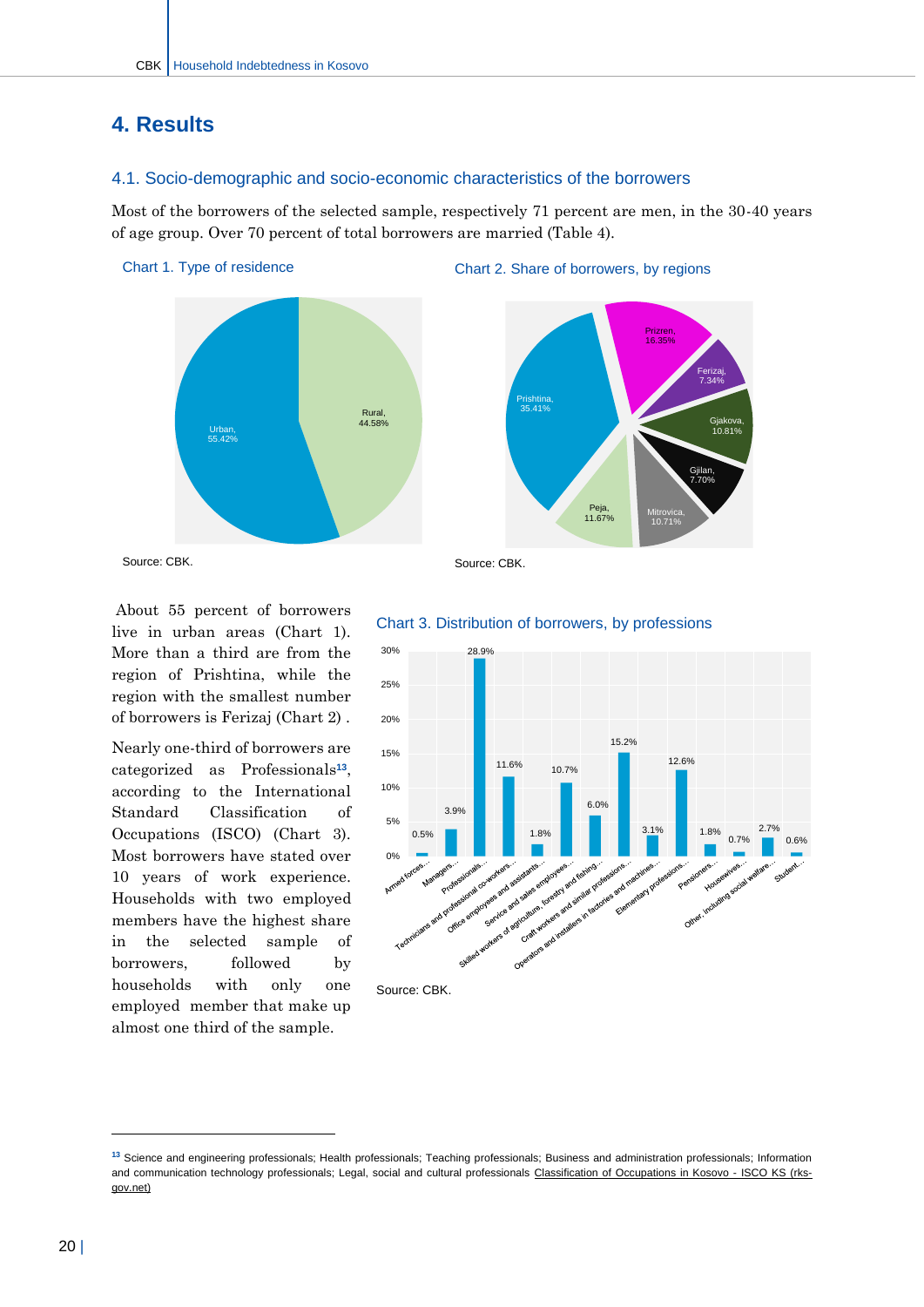| <b>Characteristics</b>                          | Share (%) | <b>Number / Frequency</b> |  |
|-------------------------------------------------|-----------|---------------------------|--|
| Age                                             |           |                           |  |
| < 30 years of age                               | 17.33     | 341                       |  |
| 30 - 40 years of age                            | 29.32     | 577                       |  |
| 40 - 50 years of age                            | 24.49     | 482                       |  |
| 50-60 years of age                              | 20.17     | 397                       |  |
| > 60 years of age                               | 8.69      | 171                       |  |
| Gender                                          |           |                           |  |
| Man                                             | 70.75     | 1405                      |  |
| Woman                                           | 29.25     | 581                       |  |
| <b>Status</b>                                   |           |                           |  |
| Not married                                     | 28.19     | 548                       |  |
| Married                                         | 71.19     | 1384                      |  |
| Divorced                                        | 0.62      | 12                        |  |
| <b>Work experience</b>                          |           |                           |  |
| 0-5 w ork experience                            | 27.01     | 437                       |  |
| 6-10 years                                      | 27.13     | 439                       |  |
| Over 10 years                                   | 45.86     | 742                       |  |
| Number of employees in the respective household |           |                           |  |
| 1 (only the borrow er)                          | 34.31     | 586                       |  |
| 2 employees                                     | 42.86     | 732                       |  |
| 3-5 employees                                   | 20.37     | 348                       |  |
| Over 5 employees                                | 2.46      | 42                        |  |

#### **Table 4. Borrowers' socio-demographic characteristics**

Source: CBK.

#### **4.1.1 Monthly income of borrowers**

The average income of borrowers**<sup>14</sup>** was EUR 643 per month. The median of income was EUR 505, which suggests that half of the clients had net income below EUR 505 per month (Chart 4). Significant differences in income were observed according to some sociodemographic characteristics. Monthly income for women borrowers, on average, were EUR 151 lower. Borrowers residing in urban areas had income, on average, EUR 120 higher than borrowers in rural areas.

#### Chart 4. Borrowers' monthly income



Regarding the breakdown by regions, income in the Prishtina region were higher, but the differences were not statistically significant.

 $\overline{a}$ 

**<sup>14</sup>** Monthly income include monthly income after taxes.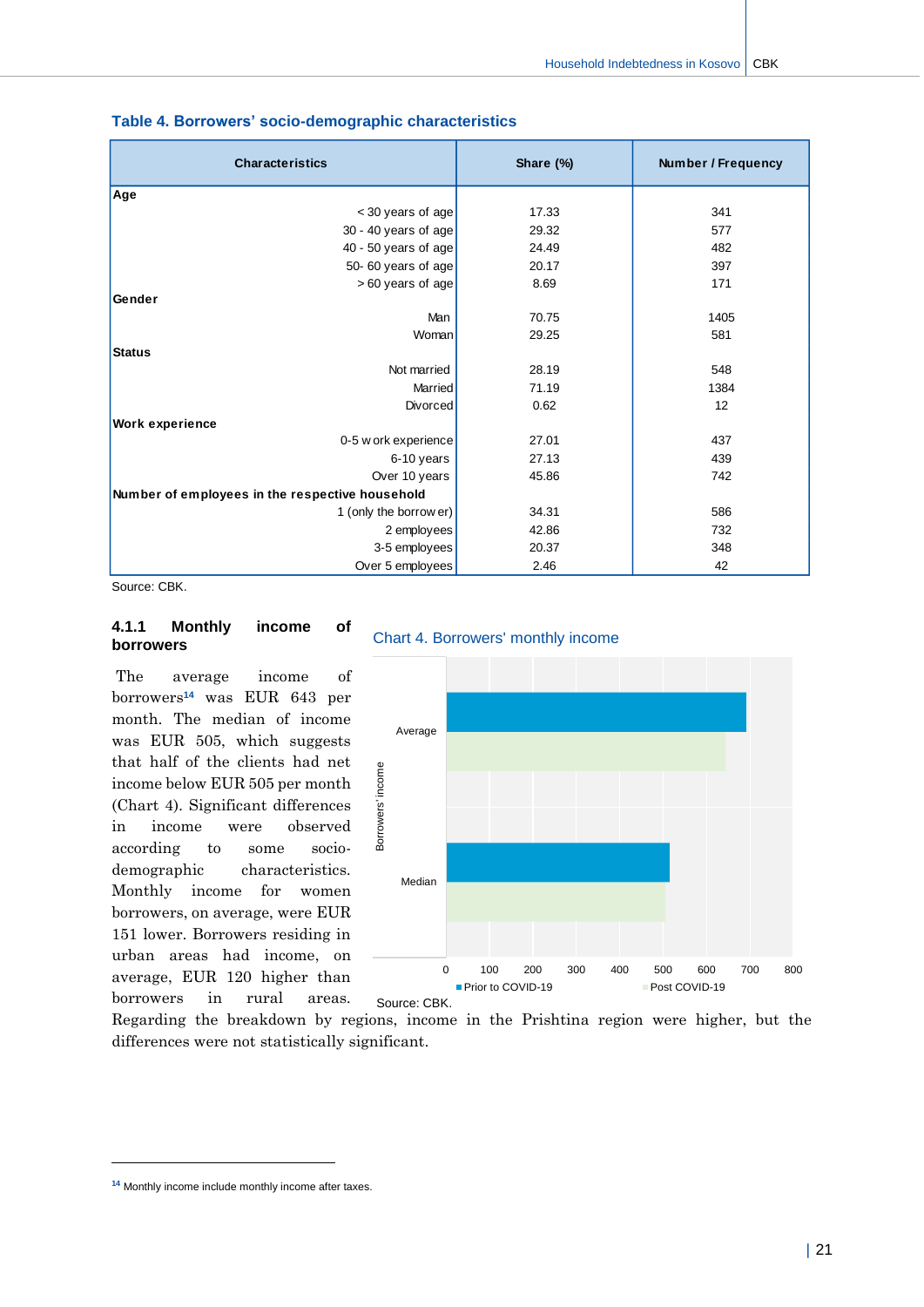Significant differences, in line with expectations, were found among groups of different ages, professions, and borrowers' work experience. The age group younger than 30 years of age as well

as the one older than 60 years of age, on average, had lower income. The age group 41-50 had the highest income. Professions with the highest level of required skills had higher monthly salaries. The differences are statistically significant only between the group of managers and almost all other professions, as well as professionals and craft workers and elementary professions. According to work experience, income is higher in groups of clients with higher work experience.

Average Income income Expenses Income Median Average Expenses Median Net interest<br>income Average Net interest Median

Chart 5. Household net monthly expenses and income

■ Prior to COVID-19 Post COVID-19

0 200 400 600 800 1000 1200

The average monthly income did

not differ significantly between Source: CBK.

the group of bank customers and those of microfinance institutions. However, the differences are highlighted in individual comparisons between institutions, especially for three institutions (two banks and one microfinance institution), which on average have the highest income. The reason may be related to the specific strategy of these institutions in offering to customers higher loan amounts, which respectively corresponds to higher income. This is also supported by the fact that, on average, the clients of both of these institutions have turned out to have a higher value of active loans at the time of disbursement. Given the pandemic circumstances and their impact on the overall economic situation, the study attempted to measure the potential effect of the COVID-19 pandemic on borrowers' income. The average monthly income of borrowers, in contrast to general expectations, is higher after the COVID-19 pandemic. This result is mainly influenced by the income of the borrowers of the two banking institutions, who, on average, have higher income after the pandemic. According to the professions, there are the skilled workers in agriculture, forestry and fisheries, service and sales employees; operators and installers in factories and machines, as well as the elementary professions that result in a decrease in income following the COVID-19 pandemic, while other professions result in increases.

The standard income deviation after the pandemic is higher, which suggests that the result was more influenced by more extreme observations. However, the change in borrowers' income before and after the COVID-19 pandemic cannot be considered to fully reflect the impact of the pandemic because pre-pandemic data in many cases were recorded at the time the lending was granted by the institutions, and possible changes in Borrowers' income from the time of loan issuance to the time of obtaining data for the purposes of this study are not reflected in all cases. Therefore, the change, in this case the increase, may also reflect the gradual increase in borrowers' income, regardless of the pandemic effect.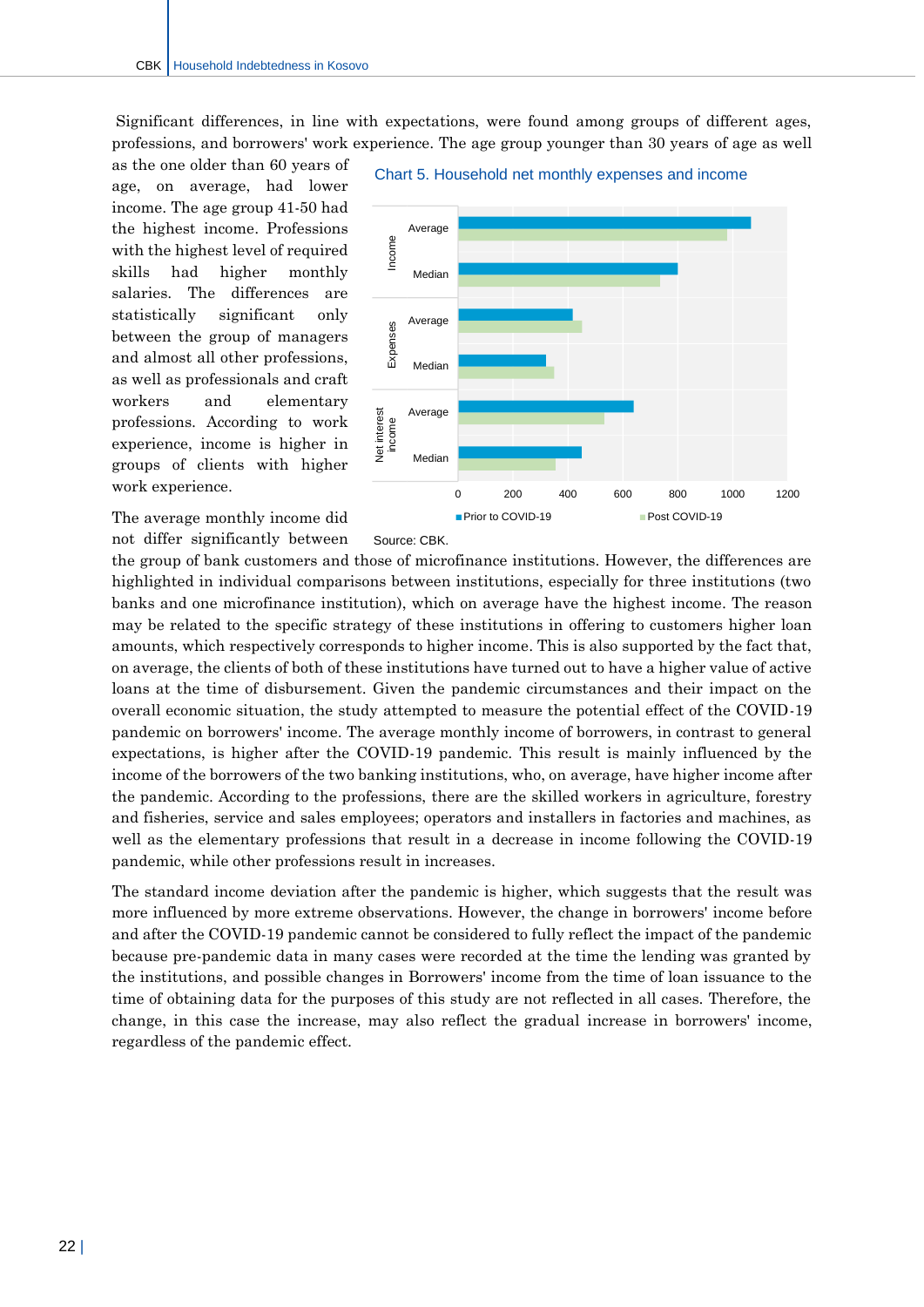|                                                       | Prior to COVID-19 |               | Post COVID-19 |               |
|-------------------------------------------------------|-------------------|---------------|---------------|---------------|
| Socio-demographic characteristics of households       | Average           | <b>Median</b> | Average       | <b>Median</b> |
| Man                                                   | 1102              | 802           | 1002          | 720           |
| Woman                                                 | 980               | 800           | 924           | 758           |
| Not married                                           | 1077              | 800           | 1022          | 760           |
| Married                                               | 1061              | 800           | 955           | 728           |
| <b>Divorced</b>                                       | 1741              | 1040          | 1828          | 859           |
| Urban                                                 | 1174              | 900           | 1092          | 800           |
| Rural                                                 | 931               | 736           | 835           | 650           |
| Ferizaj                                               | 931               | 800           | 796           | 693           |
| Gjakovë                                               | 970               | 770           | 879           | 700           |
| Gjilan                                                | 818               | 730           | 767           | 672           |
| Mitrovica                                             | 975               | 700           | 872           | 644           |
| Peja                                                  | 1021              | 800           | 910           | 641           |
| Prishtina                                             | 1240              | 940           | 1177          | 840           |
| Prizren                                               | 1045              | 810           | 940           | 700           |
| Armed forces                                          | 754               | 700           | 734           | 700           |
| Managers                                              | 1687              | 1000          | 1563          | 800           |
| Professionals                                         | 1302              | 1000          | 1218          | 950           |
| Technicians and professional co-w orkers              | 1106              | 893           | 1063          | 785           |
| Office employees and assistants                       | 858               | 650           | 774           | 500           |
| Service and sales employees                           | 922               | 797           | 813           | 666           |
| Skilled w orkers of agriculture, forestry and fishing | 945               | 820           | 809           | 700           |
| Craft w orkers and similar professions                | 899               | 720           | 776           | 680           |
| Operators and installers in factories and machines    | 810               | 700           | 827           | 700           |
| Elementary professions                                | 862               | 673           | 775           | 620           |
| Pensioners                                            | 617               | 570           | 574           | 470           |
| Housew ives                                           | 864               | 800           | 699           | 500           |
| Other, including social w elfare                      | 1267              | 681           | 1270          | 678           |
| <b>Student</b>                                        | 955               | 926           | 787           | 699           |
| < 30 years of age                                     | 984               | 800           | 931           | 750           |
| 30 - 40 years of age                                  | 1150              | 868           | 1048          | 770           |
| 40 - 50 years of age                                  | 1131              | 795           | 1042          | 700           |
| 50-60 years of age                                    | 981               | 797           | 864           | 700           |
| > 60 years of age                                     | 952               | 765           | 917           | 700           |
| 1 (only the borrow er)                                | 750               | 591           | 693           | 536           |
| 2 employees                                           | 1117              | 900           | 1006          | 800           |
| 3-5 employees                                         | 1524              | 1257          | 1384          | 1051          |
| Over 5 employees                                      | 1607              | 1300          | 1335          | 1066          |
| <b>Banks</b>                                          | 1097              | 800           | 1035          | 750           |
| Microfinance                                          | 991               | 808           | 849           | 700           |

#### **Table 5. Descriptive statistics of household net income**

Source: CBK.

#### **4.1.2 Monthly household income**

Households, on average, had a monthly income of EUR 1,084. The median monthly income was lower, respectively EUR 830.5. Income in households with more employed members was higher, but the differences generally narrow down with the increase in the number of the employees. On average, income increase by EUR 350 with the increase of one employed member, up to four employed members. In households with five or more employed members, which have a low share in the total study sample, income show higher variance and do not increase further.

The differences in average household income by demographic characteristics are found to be similar to the differences appearing in borrowers' income, with some exceptions. Households where the borrower is woman turn out to have EUR 122.3 less monthly income than households where the borrower is man. Households in the Prishtina region have the highest household income, while those in the Gjilan region have the lowest income. Household income in urban areas are higher than in rural areas.

In contrast to the income of individual borrowers which were similar by type of institution (bank or microfinance), the household income of the borrowers of the banking sector, on average, were higher than those of the borrowers of the microfinance sector.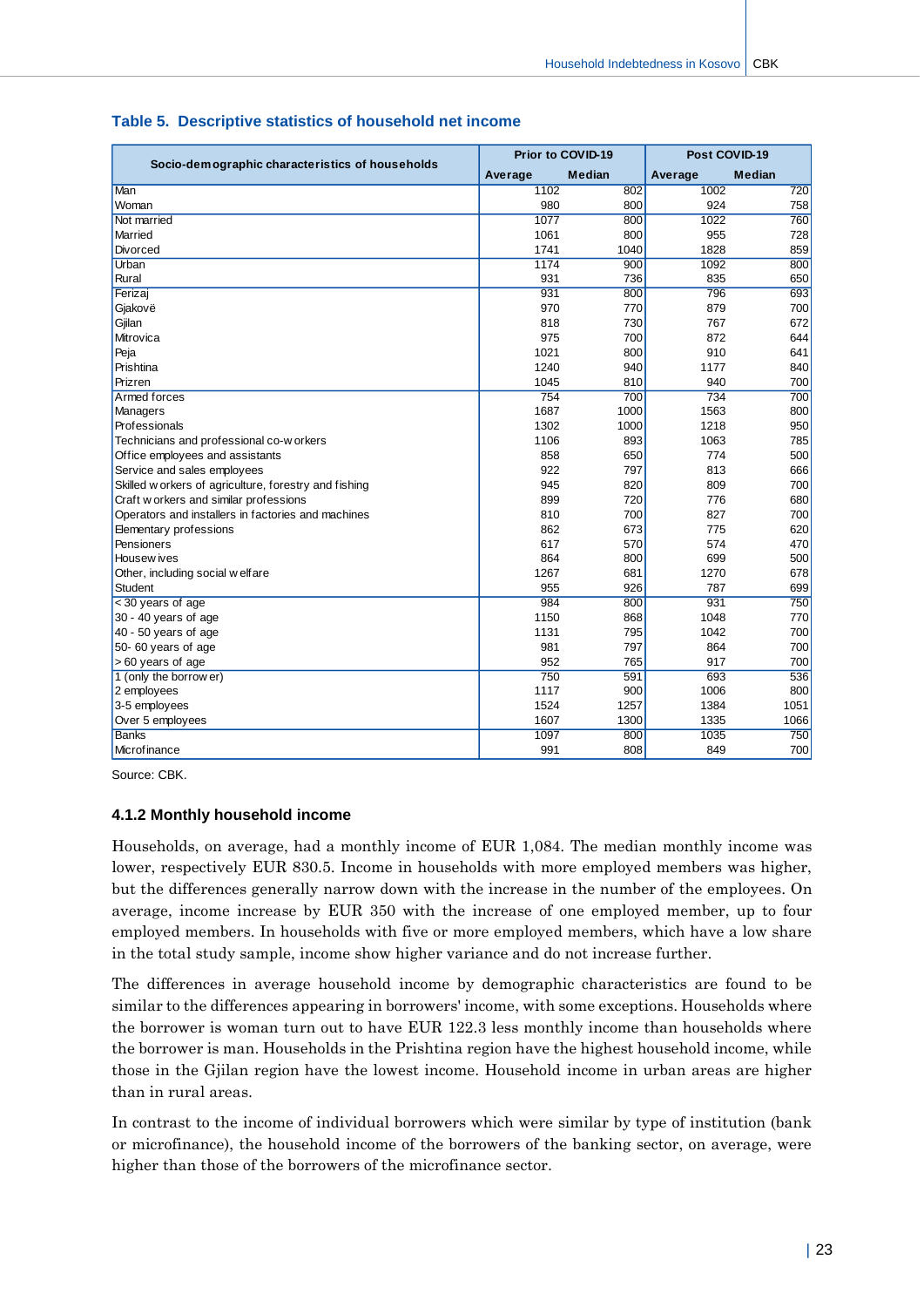Unlike the income of individual borrowers which increased in the post-pandemic period, household income, on average, fell in the post COVID-19 period by EUR 87.5, to EUR 978.8. The median income for households after COVID-19 is EUR 735. These results suggest that the decline in the household budget of borrowers has been influenced by the decline in income of other members of the borrower's family. The decline in household income is mainly influenced by the household income of clients of microfinance institutions, which on average have experienced a more pronounced decline during the pandemic (Table 5).

#### **4.1.3 Monthly household expenses**

Regular monthly household expenses (monthly bills for energy, water, waste, utilities and internet, as well as other living expenses, not including credit installments) on average appear to be EUR 417.2. The median of monthly expenses is lower, respectively EUR 320 (Chart 5). Expenses, as well as income, are highest in the Prishtina region and lowest in the Gjilan region. Household expenses in urban settlements are higher. The households of the borrowers of the banking sector have, on average, higher expenses than the borrowers of the microfinance sector. Expenses result higher in the households of married borrowers. Similar to income, expenses increase as the number of employed family members increases. But, in terms of expenses, the increase is highest from the group with one employed member to two employed members, EUR 132 on average, and this increase narrows with the increase in the number of employed members.

The net monthly income of households (after deducting the reported expenses) results, on average, at EUR 640.0.

Monthly household expenses after the COVID-19 pandemic increased by an average of EUR 33.8. Consequently, the net household income after the pandemic decreased by EUR 107.6, which was influenced by both the decrease in income and the increase in expenses (Appendix 2).

#### <span id="page-24-0"></span>4.2. Borrowing models

#### **4.2.1 Type of loan**

Half of the borrowers' active credit contracts were loans (50.4 percent), followed by overdrafts and credit cards which represented 19 percent and 30 percent of active contracts, respectively. Other types of credit contracts**<sup>15</sup>** accounted for only 0.6 percent of the total loan portfolio (Chart 6).

The above distribution of loan-dominated credit contracts is influenced by the microfinance sector, which operates almost exclusively with loans (99.6 percent of active contracts in the microfinance sector are loans and only 0.6 percent financial leasing). Whereas, within the banking sector, the distribution of credit contracts by credit product is more equal (Chart 7). This distribution has significant differences within the banking sector institutions, which reflects the different strategies of banks to focus on certain credit products.

The use of different credit products results in statistically significant differences according to sociodemographic characteristics. Credit cards are used in a higher percentage in urban settlements, where 71.6 percent of urban borrowers are their users compared to 50.7 percent of borrowers in rural areas. The highest share of credit card users was in the Prishtina region, 73 percent of borrowers as opposed to the average of 63.6 percent of all regions. Ferizaj was the region with the

 $\overline{a}$ 

**<sup>15</sup>** In the Kosovo Credit Registry, types of loans are categorized as follows: 1) loans; 2) overdrafts; 3) credit cards; 4) other credit assets; 5) letters of credit; 6) guarantees; and 7) leasing. For the purpose of facilitating analysis, the last four categories are grouped into one category which we refer to as other types of credit contracts.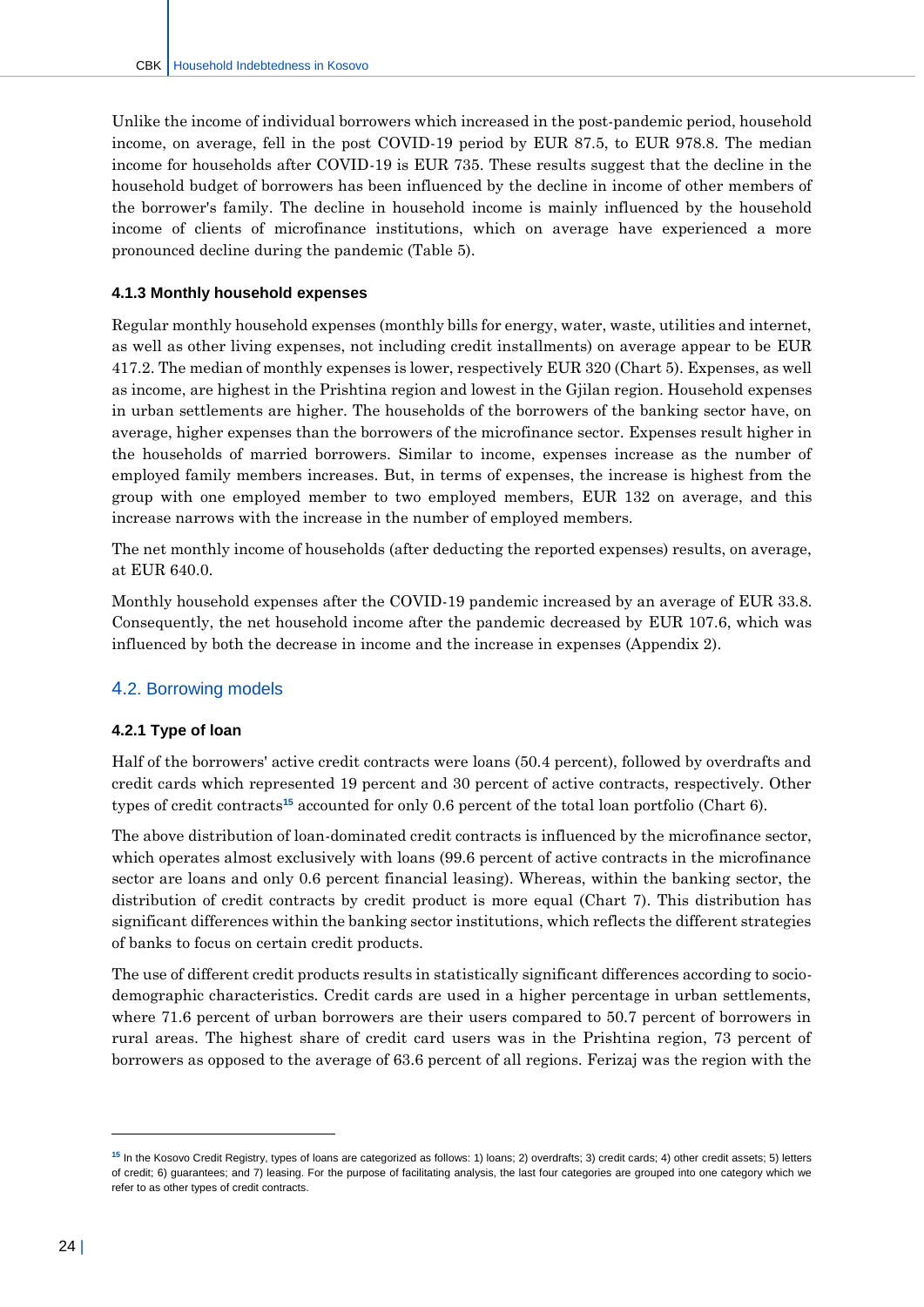

lowest number of users. Borrowers in the age group of 31-40 were the most frequent users of the credit card, while the rarest users were the age group over 60 and up to 30 years of age.

Women were the largest users of credit cards, with 49.9 percent of women having a positive credit card balance compared to 44.8 percent of men. By profession, the most frequent users were mainly professions with higher qualifications such as professionals, technicians and professional

associates, but also the professions of the armed forces and students. Credit cards were used more in households with two employed family members, while less in those with only one employed member and with more than four employed members. Borrowers with credit contracts in more than one financial institution were the largest users of credit cards. Borrowers that did not have active loans had slightly higher tendencies to use credit cards. Whereas, the tendencies of using credit cards were much higher among the borrowers who used overdrafts.

Chart 8. Distribution of approved value of active loans , by type of loan (as % to total amount)



The most frequent users of credit

cards were borrowers who had restructured active loans (74.3 percent compared to 62.1 percent of borrowers without restructured loans).

Overdrafts turned out to be more frequently used by borrowers who also have loans, of whom 49.0 percent also use overdrafts as opposed to 39.2 percent of overdraft users who do not have loans. Borrowers who also had credit cards showed a much higher tendency to use overdrafts (69.0 percent compared to 11.9 percent of non-credit card users).

Consequently, borrowers with more than one credit contract, i.e. three or more, were the largest users of overdrafts. Tendencies to use overdrafts were higher for customers with active contracts with a single institution (50.2 percent compared to 44.1 percent for customers with active contracts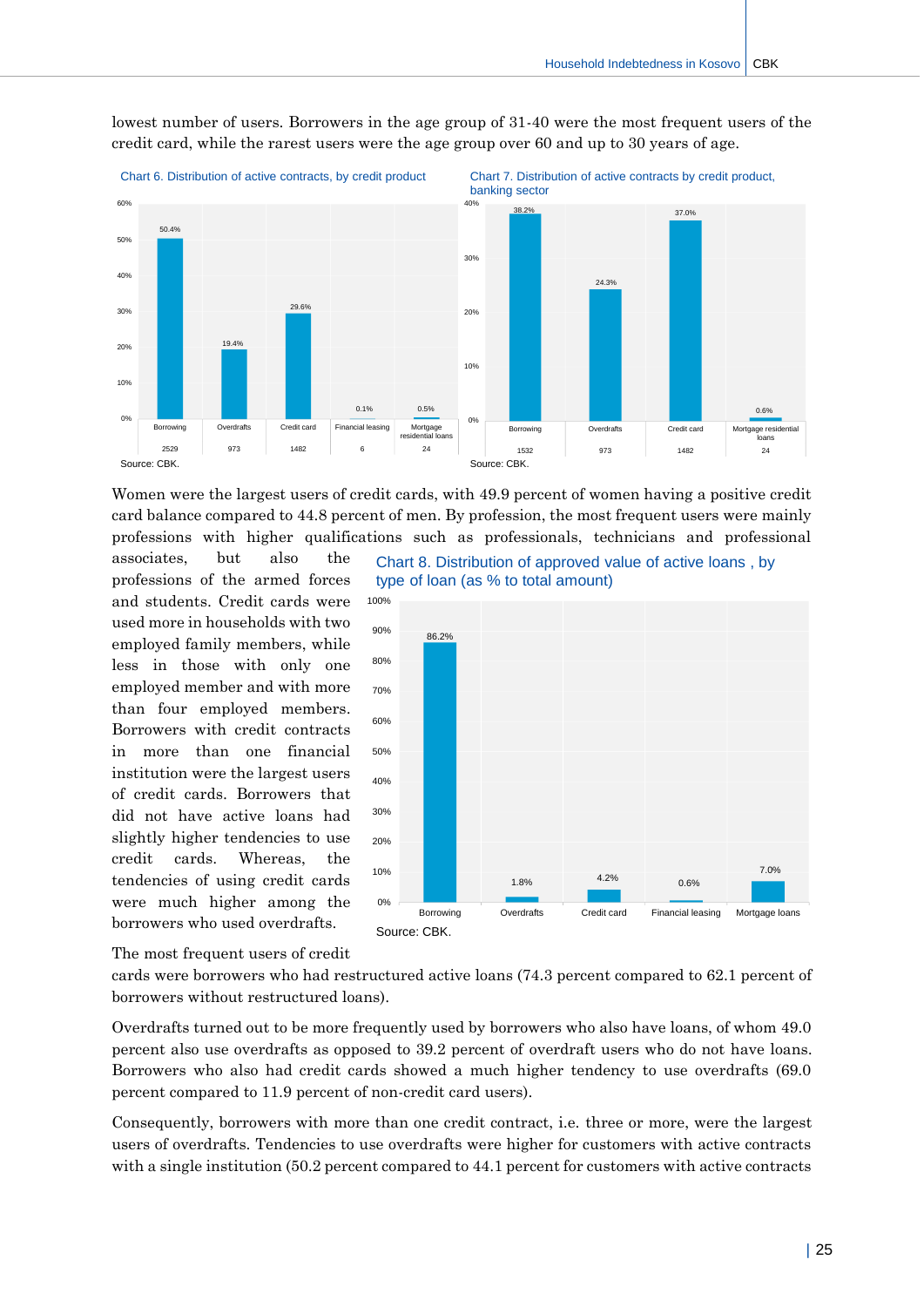with different institutions), which suggests that customers prefer to use overdrafts at the same bank where they have another credit contract (respectively loan or credit card).

Even in overdrafts, the most frequent users with active debt in overdrafts were those with restructured active loans (25.7 percent compared to 16.2 percent of borrowers without restructured loans).

The use of overdrafts also shows statistically significant differences according to some socio-demographic characteristics. Overdrafts are used to a higher degree by borrowers in urban settlements, at 56.2 percent compared to 36.5 percent of users coming from rural areas. The most frequent users of overdrafts are borrowers



#### Chart 9. Distribution of the outstanding value of active loans by type of loan (as % to total amount)

from the Prishtina region, 55.6 percent of whom were users, compared to the average of 48.3 percent of all regions. Ferizaj was the region with the lowest number of users, similar to credit cards.

Borrowers in the age group 31-40 and 51-60 were the most frequent users of overdrafts, while the rarest users were persons in the age group over 60 and up to 30. According to the profession, the most frequent users were the highly qualified professions such as professionals, technicians and professional associates, and the professions of the armed forces.

Overdrafts were used more in households with two or four employed family members, while the rarest users compared to other groups were households with more than five employed members.

The distribution of loan types according to the approved value of the active credit contracts of the borrowers included in the sample is dominated by loans, with 86.2 percent share in the total credit portfolio (Chart 8). Overdrafts and credit cards, although in large numbers, accounted for only 1.8 percent, respectively 4.2 percent of the total value of the credit portfolio, which suggests the low average amount of these credit products. Whereas, mortgage loans, despite the small number, had a share of 7.0 percent in the total approved value of the credit portfolio due to the much higher approved amount than other loan categories. The residual value of active credit products had distributions similar to the approved value (Chart 9).

#### **4.2.2 Average loan value**

The average approved amount of total loans was EUR 5.4 thousand, with a maximum approved value of EUR 562.5 thousand (Chart 10). Loans, as the main product, had an average value of the approved amount of EUR 9.2 thousand (Table 6). However, there were large differences between the amount of loans where the maximum value reached up to EUR 364.5 thousand. Half of the active loans had an approved value of EUR 5.0 thousand. The average outstanding amount for the active loans, as of March 2021, was close to EUR 6.2 thousand (Table 7).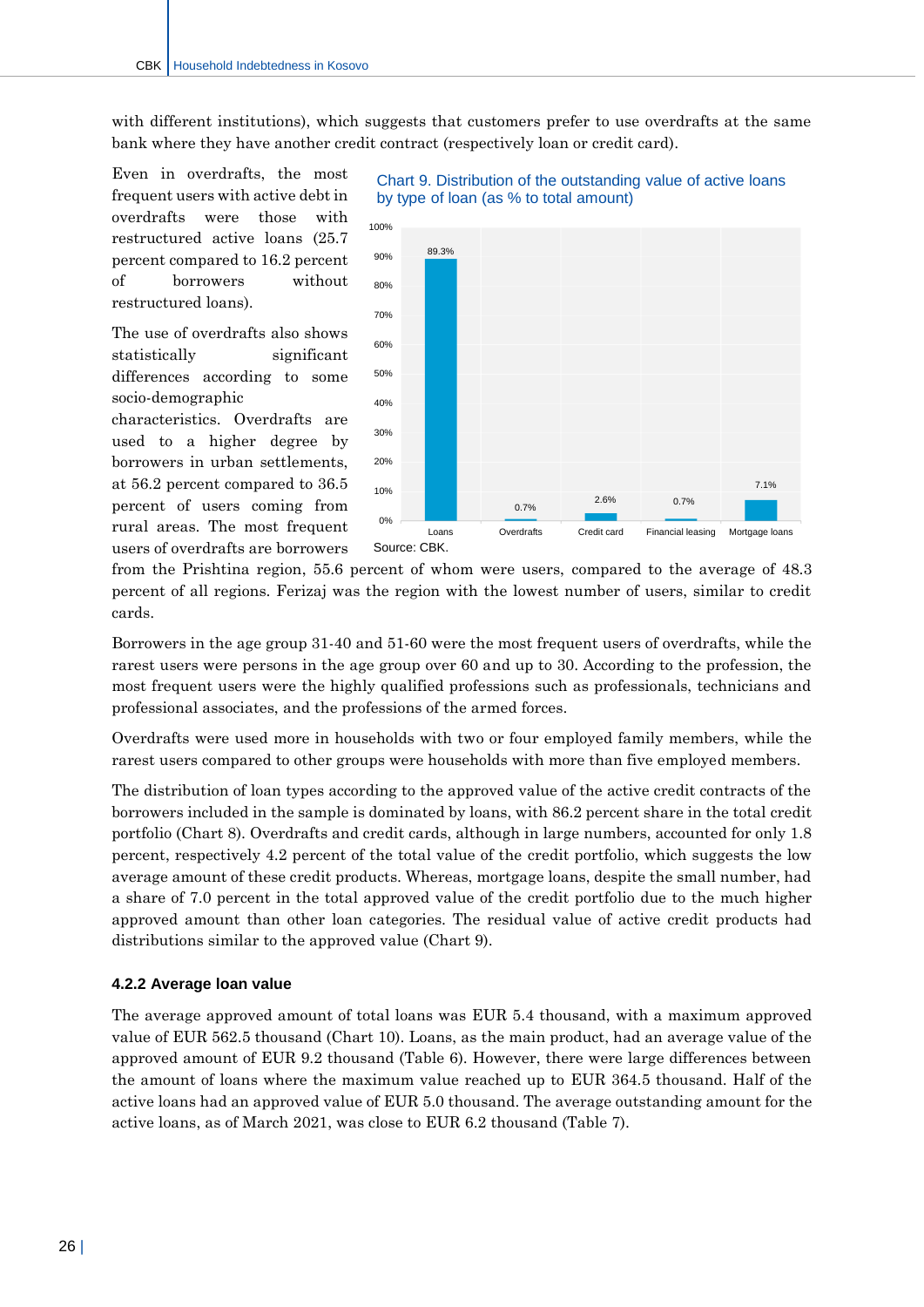The average amount of approved loans of the banking sector was higher, EUR 13.4 thousand, compared to the average of EUR 2.6 thousand in the microfinance sector. There were significant differences in the average loan amount even within the institutions of the banking group, in which case the largest banks in the market have a higher average of the approved loan amount, although there are also two smaller banks that have a small number of customers but with high amounts.



Similarly, there were differences within microfinance institutions,

reflecting the different lending strategies of institutions.

Overdrafts and credit cards had a low average value: half of them were worth less than 400 and EUR 500, respectively. The average outstanding value for overdrafts was EUR 120, while for credit cards EUR 316. The differences between the institutions in the average approved value of these two products were statistically significant. In the case of overdrafts, two of the banks had higher averages, especially compared to the bank with the lowest average. In credit cards, the average of one bank was significantly higher than the rest of the banks.

#### **Table 6. Descriptive statistics of the approved amount of active credit contracts, in EUR**

| Credit products   | Average | Median | <b>Minimum</b> | Maximum |
|-------------------|---------|--------|----------------|---------|
| Borrow ings       | 9,180   | 5,000  | 18             | 364,500 |
| Overdrafts        | 500     | 400    | -              | 5,200   |
| Credit card       | 769     | 500    | 100            | 12,000  |
| Financial leasing | 28,433  | 26,952 | 6,000          | 50,000  |
| Mortgage loans    | 78,230  | 53,000 | 577            | 562,500 |
| <b>Total</b>      | 5,363   | 1,000  | ٠              | 562,500 |

Source: CBK.

Other credit contracts such as mortgage loans and financial leasing, although fewer in number (24 and 6 observations respectively), had the highest average approved value as well as the outstanding value (Tables 6 and 7). In mortgage loans, the average approved amount is influenced by only one banking institution that has the highest average value.

| Credit products   | Average | <b>Median</b> | <b>Minimum</b>           | <b>Maximum</b> |
|-------------------|---------|---------------|--------------------------|----------------|
| Borrow ings       | 6,228   | 2,490         |                          | 356,339        |
| Overdrafts        | 120     |               | $\overline{\phantom{0}}$ | 4,065          |
| Credit card       | 316     | 143           | $\overline{\phantom{0}}$ | 9,921          |
| Financial leasing | 20,869  | 21,469        | 4,215                    | 43,925         |
| Mortgage loans    | 52,533  | 40,884        | 530                      | 279,593        |
| <b>Total</b>      | 3,534   | 498           |                          | 356,339        |

**Table 7. Descriptive statistics of the outstanding amount of active loans, in EUR**

Source: CBK.

Chart 10. Average of approved and outstanding debt, by type of loan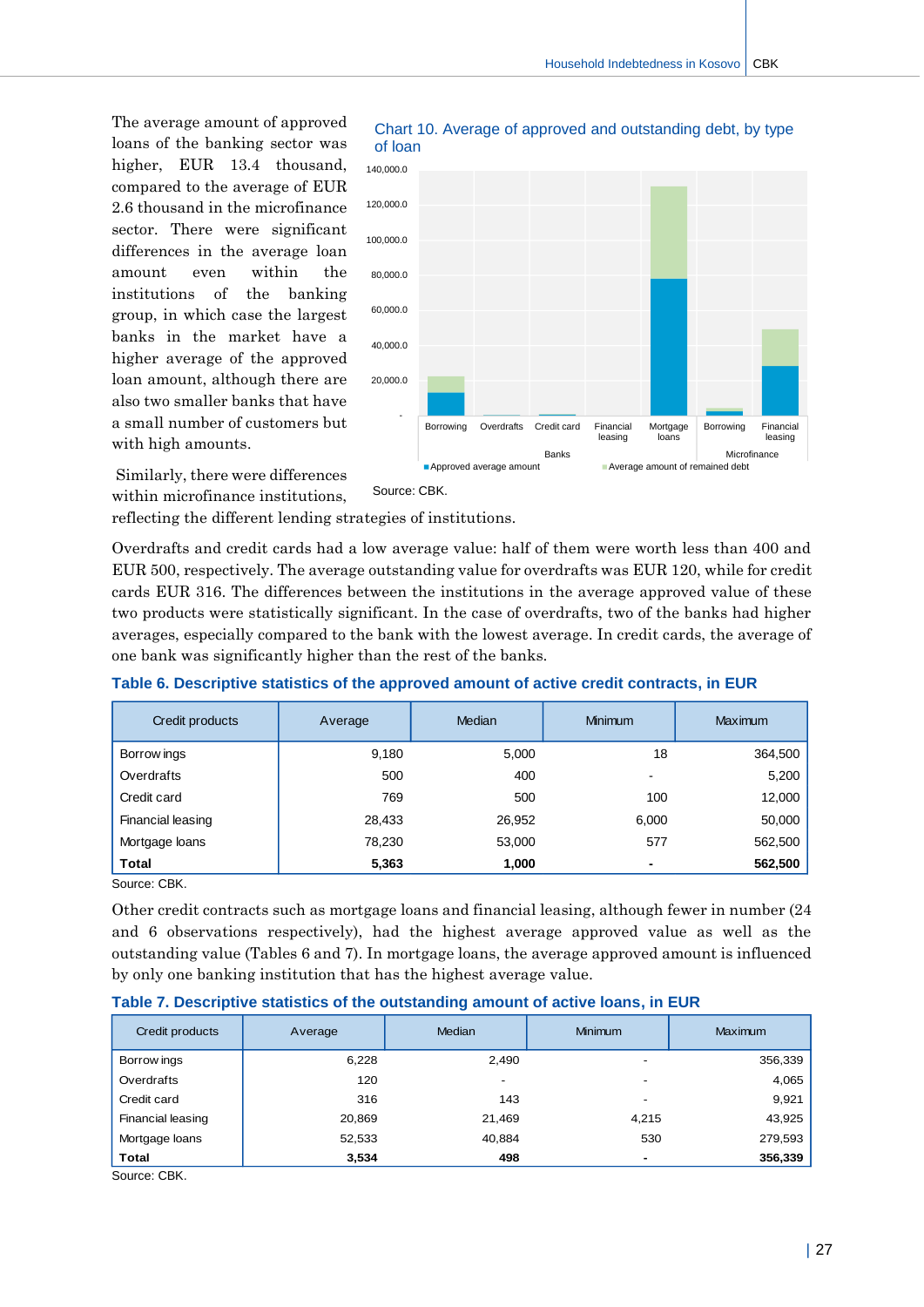#### **4.2.3 Duration**

The average duration of all active credit contracts was 5 years and 5 months. Mortgage loans, on average, had the longest term of 12 years and 3 months, followed by financial leasing of 11 years and 8 months. Overdrafts on average had a maturity of 7 years and 6 months, while credit cards 6 years and 4 months (Table 8).

| <b>Description</b>       | Average | Median | Maximum | <b>Minimum</b> |  |
|--------------------------|---------|--------|---------|----------------|--|
| <b>Borrowings</b>        | 4.2     | 3.0    | 25.0    | 0.1            |  |
| <b>Banks</b>             | 5.5     | 5.0    | 25.0    | 0.8            |  |
| Microfinance             | 2.1     | 2.0    | 5.3     | 0.1            |  |
| <b>Overdrafts</b>        |         |        |         |                |  |
| <b>Banks</b>             | 7.6     | 6.0    | 22.4    | 0.5            |  |
| <b>Credit card</b>       |         |        |         |                |  |
| <b>Banks</b>             | 6.4     | 5.0    | 16.5    | 1.3            |  |
| <b>Financial leasing</b> |         |        |         |                |  |
| Microfinance             | 11.8    | 11.1   | 20.2    | 3.2            |  |
| <b>Mortgage loans</b>    |         |        |         |                |  |
| <b>Banks</b>             | 12.3    | 11.3   | 25.3    | 5.2            |  |
|                          |         |        |         |                |  |
| <b>Total</b>             | 5.5     | 4.9    | 25.3    | 0.1            |  |
| <b>Banks</b>             | 6.4     | 5.0    | 25.3    | 0.5            |  |
| Microfinance             | 2.1     | 2.0    | 20.2    | 0.1            |  |

#### **Table 8. Duration of active loans, in years**

Source: CBK.

Loans, on average, had the shortest duration of 4 years and 2 months, but with significant differences within the category where the minimum duration is 1 month and the maximum 25 years. The average duration of loans in the banking sector was higher, 5 years and 5 months, compared to that in the microfinance sector of 2 years and 1 month.

Out of a total of 5,014 active contracts, close to half of them were approved in 2019 and 2020. In 2021, 8 percent of credit contracts were issued (Chart 11). Most contracts have not passed half of the maturity time, which means that they are in the first and second stage of payment (Chart 12).



Chart 11. Distribution of active loans by year of loan approval (in % of Chart 12. Distribution of active loans, by maturity credit contracts)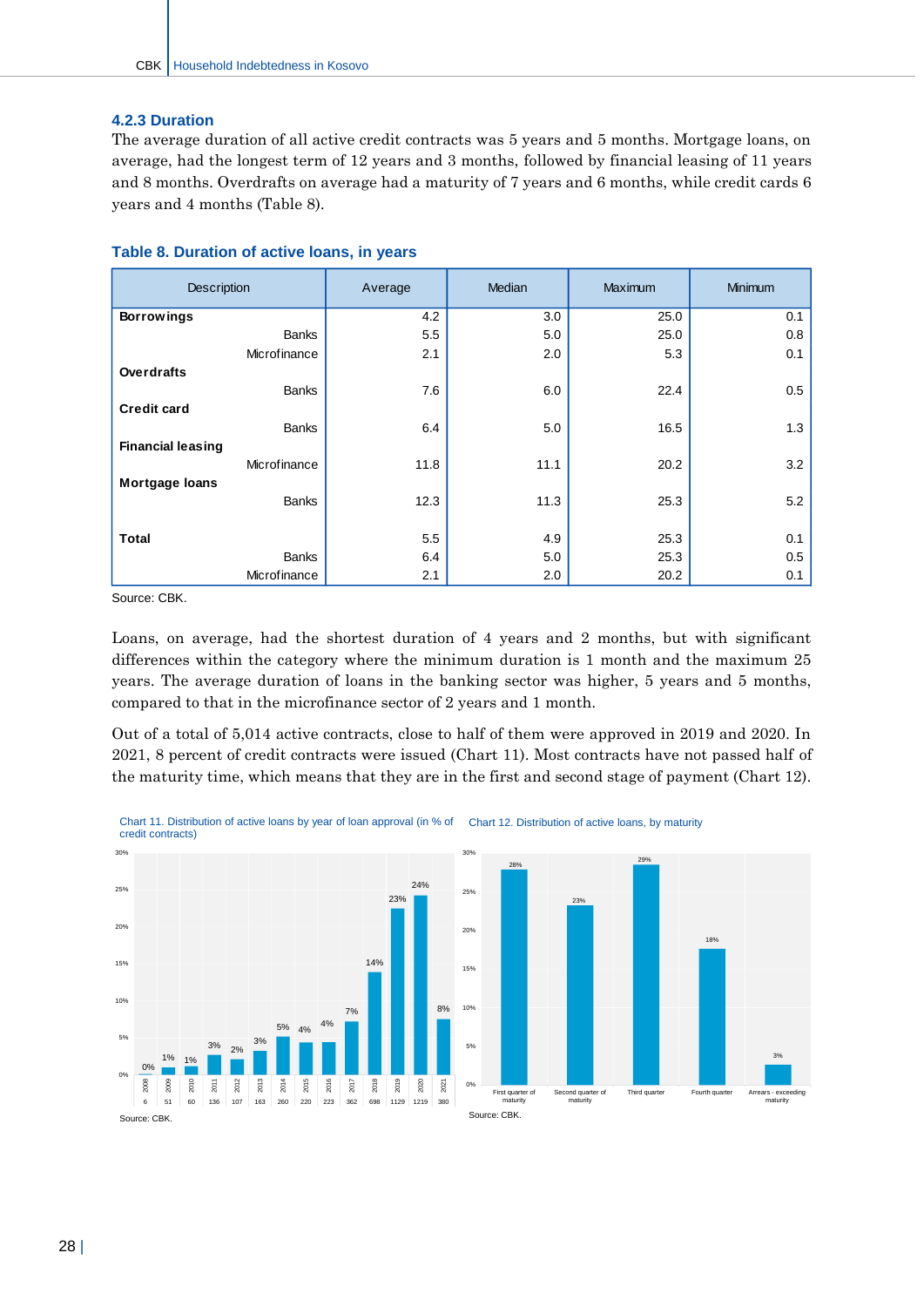#### **4.2.4 Purpose of the loan**

Active credit contracts, in most cases, respectively in 51.9 percent of cases, did not have a specified purpose (Chart 13).





Source: CBK.

This phenomenon is particularly pronounced in the banking sector, where 63.5 percent of loans issued had no specified purpose compared to only 6.0 percent in the microfinance sector. The difference between the sectors is explained by the high share in the banking sector of products such as credit cards and overdrafts, which have small amounts and the purpose of use is usually not specified: in 76.6 percent of cases of credit card usage and 70.2 percent of overdrafts the purpose is not specified (Chart 14).





Differences in the distribution of

loans by purpose are also pronounced within banking institutions, also influenced by the share of credit products, where of the total loans with no specified purpose, 80.7 percent of loans are issued by only one bank.

In case of non-inclusion of credit cards and overdrafts, the share of loans for other purposes in the total active credit contracts drops from 51.9 percent to 30.9 percent. Credit contracts for consumption purposes had the highest share of 28.8 percent, a result also influenced by the high share of credit cards and overdrafts which were mainly used for consumption purposes (Chart 14).

The highest approved and outstanding amounts are under loans for construction and housing purposes, due to the higher average value and longer maturity of these loans (on average this category has a maturity of 10 years compared to an average of 5.5 years of all credit contracts). Whereas, consumer credit, on average, have the lowest approved amount, EUR 3.9 thousand.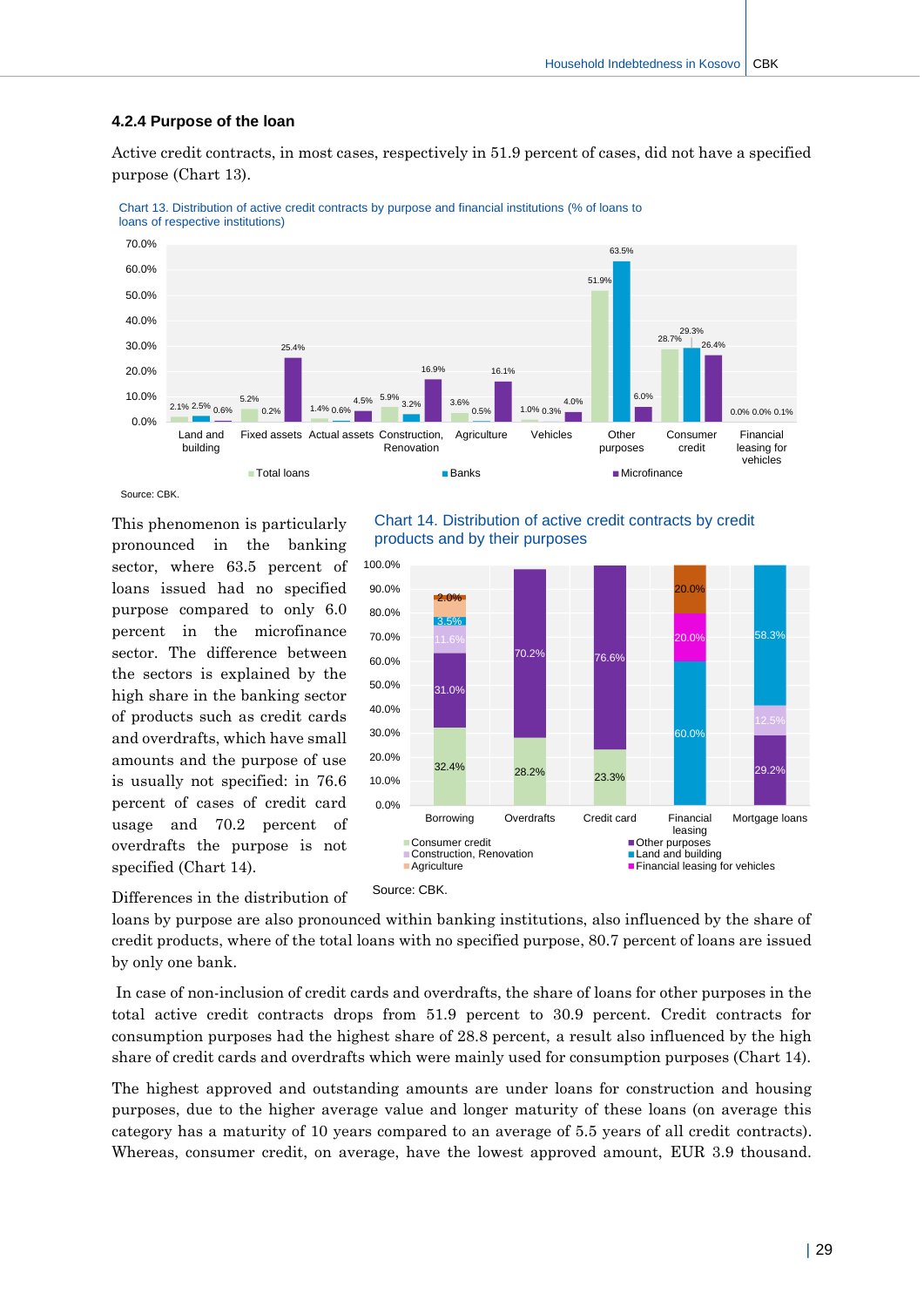Loans approved for other purposes, which are almost double the number of consumer credit, had an approved amount of close to EUR 3.8 thousand.

Chart 15 presents the loan purpose by type of financial institution based on the outstanding amount, in which case it is seen that on average banks constitute the largest part of almost each category.





#### **4.2.5 Collateral**

Less than one third (31.9 percent) of active credit contracts are collateralized with borrowers' own collateral.**<sup>16</sup>** The collateralization rate for all credit contracts is higher in the microfinance sector, 47.8 percent compared to 27.9 percent in the banking sector. This is due to the fact that in the banking sector are included credit cards, which are numerous in number and are uncollateralized credit product (Chart 16).

Mortgages and financial leasing, which are collateral-backed credit products (the value of the asset purchased serves as collateral), are almost completely collateralized. More than half of the loans are collateralized, while overdrafts have a relatively low collateralization rate of 14 percent. Analyzed by purpose, loan contracts for vehicles, land and building and fixed asset loans were most often collateralized. Consumer credit had a collateralization rate of 43.5 percent (Chart 17).

Collateralized credit contracts had a significantly higher





<sup>&</sup>lt;sup>16</sup> Information on collateral or other forms of security that others may have made available for these sample borrower credit contracts was not available.

 $\overline{a}$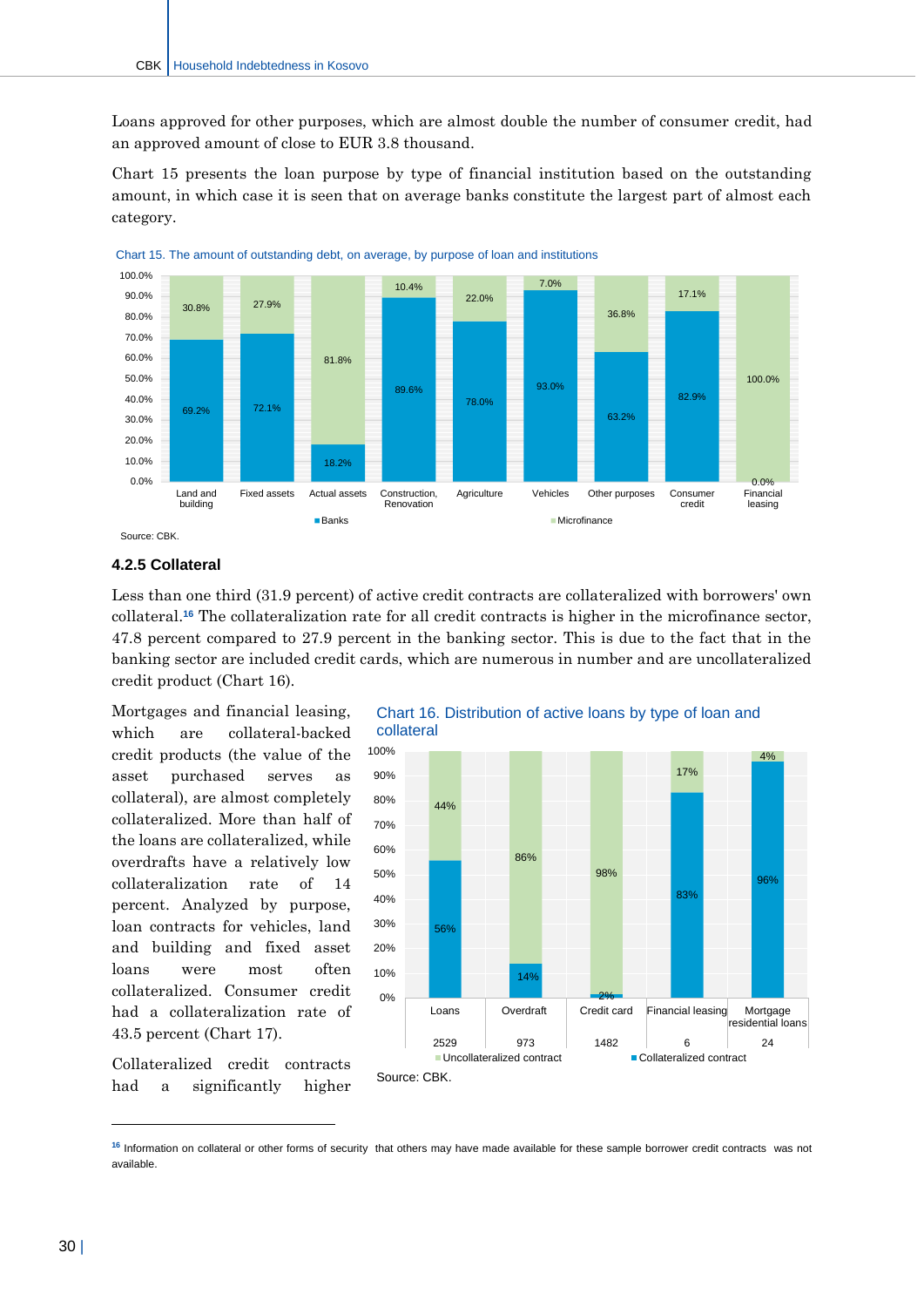average value, respectively EUR 12 thousand compared to the value of EUR 2.2 thousand of noncollateralized contracts. Differences in value were more pronounced within uncollateralized contracts, half of which were below EUR 600. Banking sector, despite the lower degree of loan collateralization, has a low average value of non-collateralized loans, half of which are below the value of EUR 500 (Table 9).

| <b>Description</b> | <b>Total</b>   |                  | <b>Banks</b>   |                  | Microfinance   |                  |  |
|--------------------|----------------|------------------|----------------|------------------|----------------|------------------|--|
|                    | Collateralized | Uncollateralized | Collateralized | Uncollateralized | Collateralized | Uncollateralized |  |
| Average            | 12,011         | 2,256            | 15,513         | 2,336            | 3,837          | 1,815            |  |
| Median             | 2,256          | 600              | 10,000         | 500              | 3,000          | 1,000            |  |
| Maximum            | 562.500        | 90.750           | 562,500        | 90,750           | 50,000         | 25,000           |  |

#### **Table 9. Approved value of active credit contracts, by collateralization and sector, in EUR**

Source: CBK.

The number of collateral units per credit contract, on average, was 1.3 (Table 10). Over 80 percent of collateralized contracts had 1 unit of collateral, while the maximum number of units per contract was 20. Among collateral-backed credit contracts, the highest probability of support with more than 1 unit of collateral was agricultural loans and those for vehicles.

The coverage ratio (value of collateral to approved loan value) of all collateralized credit contracts was on average 1.3.**<sup>17</sup>**



# Chart 17. Distribution of active loans by purpose of the loan



| <b>Description</b> | Number of units of<br>collateral for a credit<br>contract | Credit contract to collateral<br>coverage ratio | Number of units of<br>collateral for a credit collateral coverage of collateral for a<br>contract | Credit contract to<br>ratio | Number of units<br>credit contract | Credit contract to<br>collateral coverage<br>ratio |
|--------------------|-----------------------------------------------------------|-------------------------------------------------|---------------------------------------------------------------------------------------------------|-----------------------------|------------------------------------|----------------------------------------------------|
|                    | Total                                                     |                                                 | <b>Banks</b>                                                                                      |                             | Microfinance                       |                                                    |
| Average            | 1.32                                                      | 1.33                                            | 1.19                                                                                              | 1.15                        | 1.62                               | 1.7 <sub>1</sub>                                   |
| Median             | 1.0                                                       | 1.0                                             | 1.0                                                                                               | 0.8                         | 1.0                                | 1.3                                                |
| Maximum            | 20.0                                                      | 78.7                                            | 20.0                                                                                              | 0.0                         | 12.0                               | 0.0                                                |
| Minimum            |                                                           | 0.000013                                        |                                                                                                   | 78.7                        |                                    | 33.3                                               |

#### **Table 10. Credit contract to collateral coverage ratio and number of collateral units, by sectors**

Source: CBK.

 $\overline{a}$ 

The median of the collateral loan coverage ratio was 1.0, which suggests that for half of the credit contracts the value of the collateral is the same as the approved value of the loan. The number of collateral units as well as the coverage ratio was higher in the microfinance sector, whose credit products have a lower value. The collateral coverage ratio of loans also had significant differences

**<sup>17</sup>** Corrected for extreme values.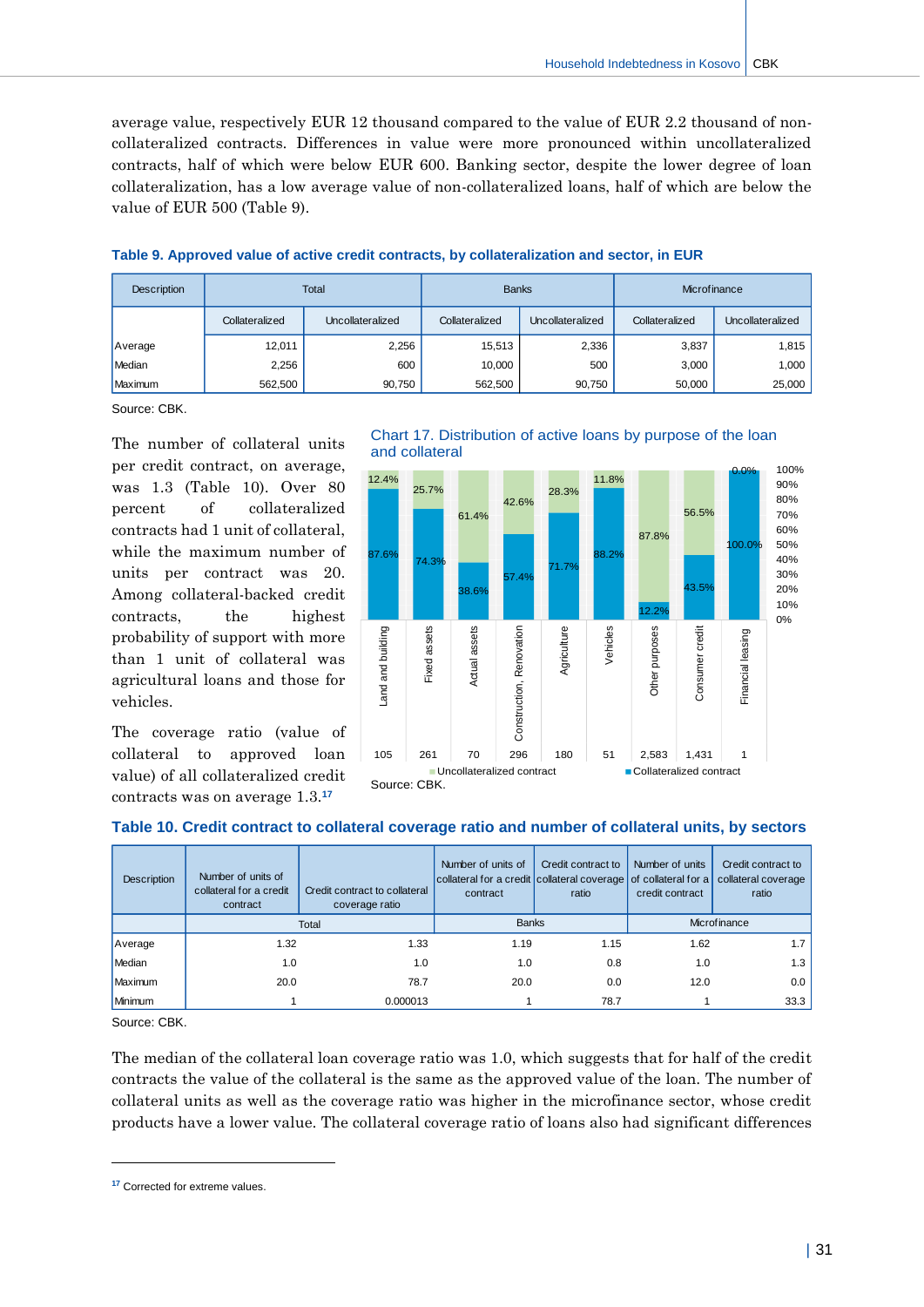depending on the purpose of the credit contracts where vehicle loans stood out with the highest collateral ratio relative to the loan value of 3.5 whereas construction and renovation loans with the lowest ratio of 0.6.

#### **4.2.6 Borrowers and the use of credit**

The majority of borrowers, or 73.3 percent, were multiple borrowers - borrowers with several active loan contracts. Borrowers with three credit contracts had the highest share within the total borrowers (Chart 18).

On average, the number of active credit contracts per borrower was 2.6, while the maximum number of active contracts that a borrower had was 9 (nine).



Nearly one third of the borrowers were clients in several institutions (two or more institutions) (Chart 19 and Chart 20). As expected, borrowers with the largest number of credit contracts were more likely to be clients of various institutions and the average number of institutions from which the borrower received loans increases with the number of loans. On average, a borrower had a credit contract with 1.44 lending institutions, while the maximum number of institutions from which a borrower had received a loan was 6. Of the total borrowers who were clients of more than one institution, 43.8 percent had 3 (three) or more active credit contracts, as opposed to only 5.1 percent for clients of one institution.



#### Chart 21. Distribution of borrowers, by type of institutions

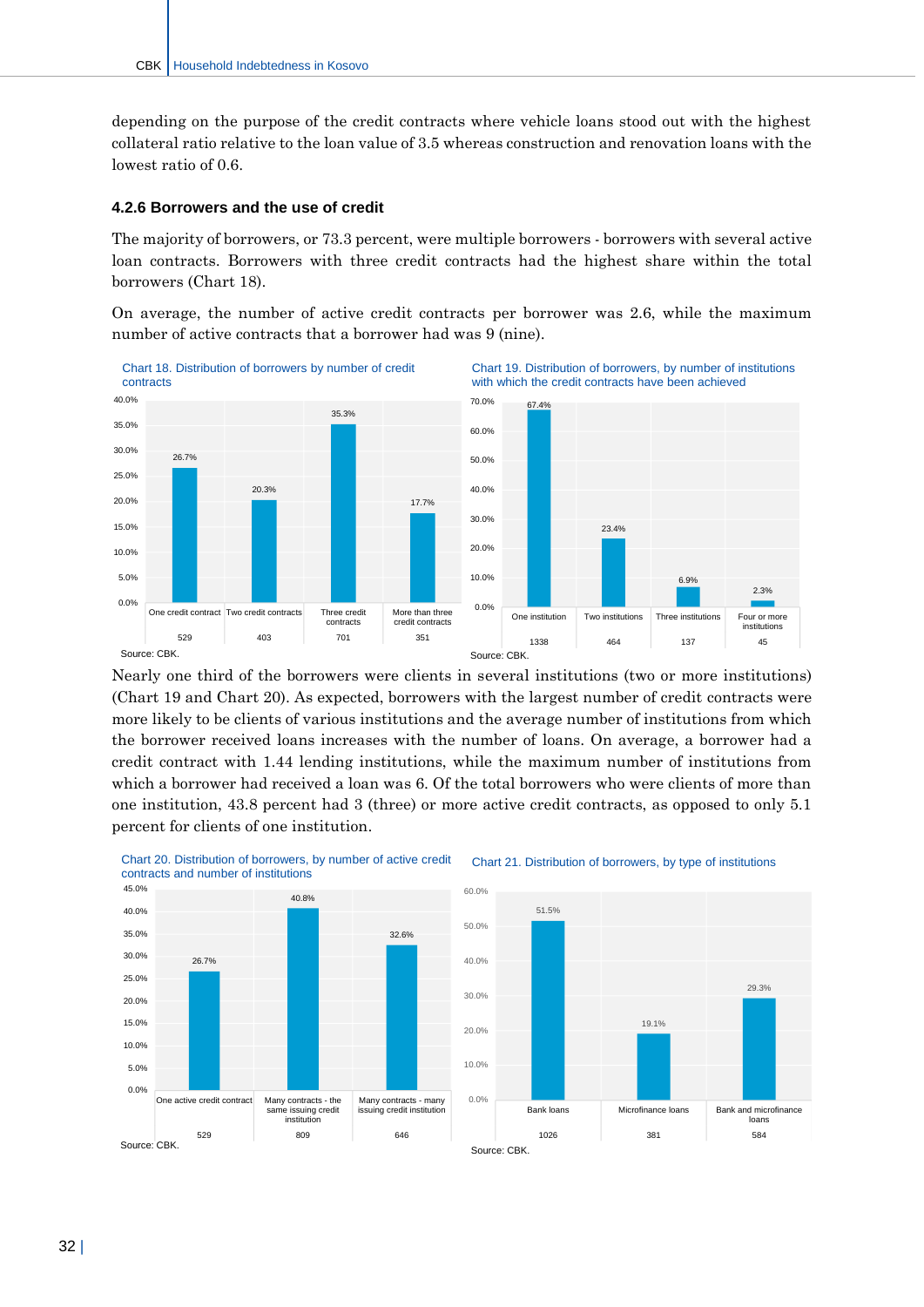More than half of the borrowers, or 51.5 percent, had credit contracts only in banks, while 19.1 percent only in microfinance institutions. The rest are joint clients of the banking and microfinance sector (Chart 21). Banking sector customers had a higher tendency for multiple borrowing (Chart 22).



High share of borrowers, 80.9 percent, are borrowers with credit history, respectively are "old borrowers" who have closed credit contracts. More than half of the borrowers with credit history had 1 to 3 closed credit contracts, while the maximum number of closed contracts was 26. The average years of experience / involvement in borrowing for borrowers with credit history is 6.3 years (maximum 20 years and 9 months), compared to 3.5 years for borrowers who have only active contracts (maximum 12 years and 2 months). Borrowers with credit histories had a higher tendency for multiple borrowing: 78.4 percent of them possess more than one active contract compared to 56.3 percent of borrowers without credit history. Of the borrowers with credit history, 20.6 had more than three active contracts compared to only 5.2 percent of borrowers without credit history.

Multiple borrowing was more pronounced in urban areas (Chart 23). The regions with the largest number of borrowers with more than one active credit contract turned out to be Prishtina and Prizren, followed by Peja (Chart 24).



Chart 24. Distribution of borrowers, by number of credit contracts and region

Source: CBK.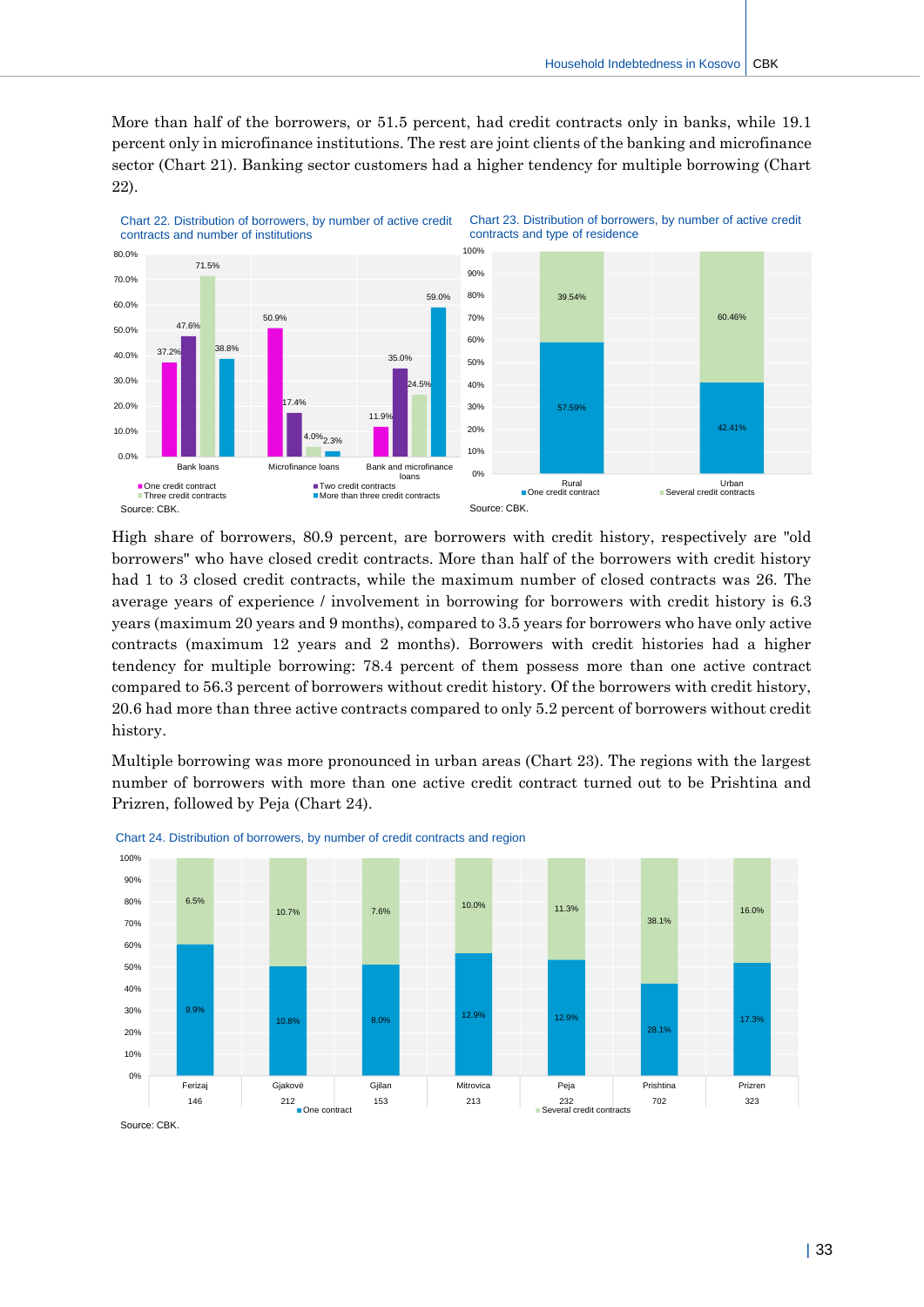Chart 25. Distribution of borrowers, by type of loan and group of lending institutions (as % of total borrowers)







 $\blacksquare$  % of total borrowers  $\blacksquare$  Bank loans  $\blacksquare$  Microfinance loans  $\blacksquare$  Bank and microfinance loans Source: CBK.

The distribution of borrowers by type of loan shows that 92.3 percent of customers had active loans

in their loan portfolio. Credit cards were the next most common credit product, with 63.7 percent of customers using this product. Whereas, from the entire sample of borrowings, 48.2 percent of borrowers turn out to have overdrafts (Chart 25).

The share of outstanding loan debt in the total outstanding value of the borrower's portfolio**<sup>18</sup>** was 88.9 percent. Whereas, the share of the outstanding value of overdrafts in the total portfolio of



borrowers was low, 0.7 percent. This is mainly due to the lower value of overdrafts, as well as due to the zero balance of many active overdrafts. It was similar with credit cards, the value of which accounted for only 2.6 percent of the total value of the borrowers' portfolio. The share of mortgage loans in the total loan portfolio was 7.1 percent (Chart 26). The average value of the monthly debt per borrower, respectively the average amount of the monthly installments of all active loans, was EUR 257.0. The median was EUR 201.5, which means that half of the borrowers had a credit installment for loans worth up to EUR 200 (Chart 27). Whereas, the average installment amount for all credit products, based on the assumption that the total amount owed for other products such as credit cards and overdrafts is a monthly installment, is twice as high, EUR 572.8, and the median is EUR 323.4.

#### **4.2.7 Co-borrowing**

 Nearly a quarter of borrowers, namely 23.5 percent, were involved in co-borrowing, most of whom had a co-borrowing role in only one credit contract (Chart 28). The maximum number of coborrowing contracts amounted to 29.

 $\overline{a}$ 

**<sup>18</sup>** Borrower portfolio means the sum of the value of all the borrower's active credit products.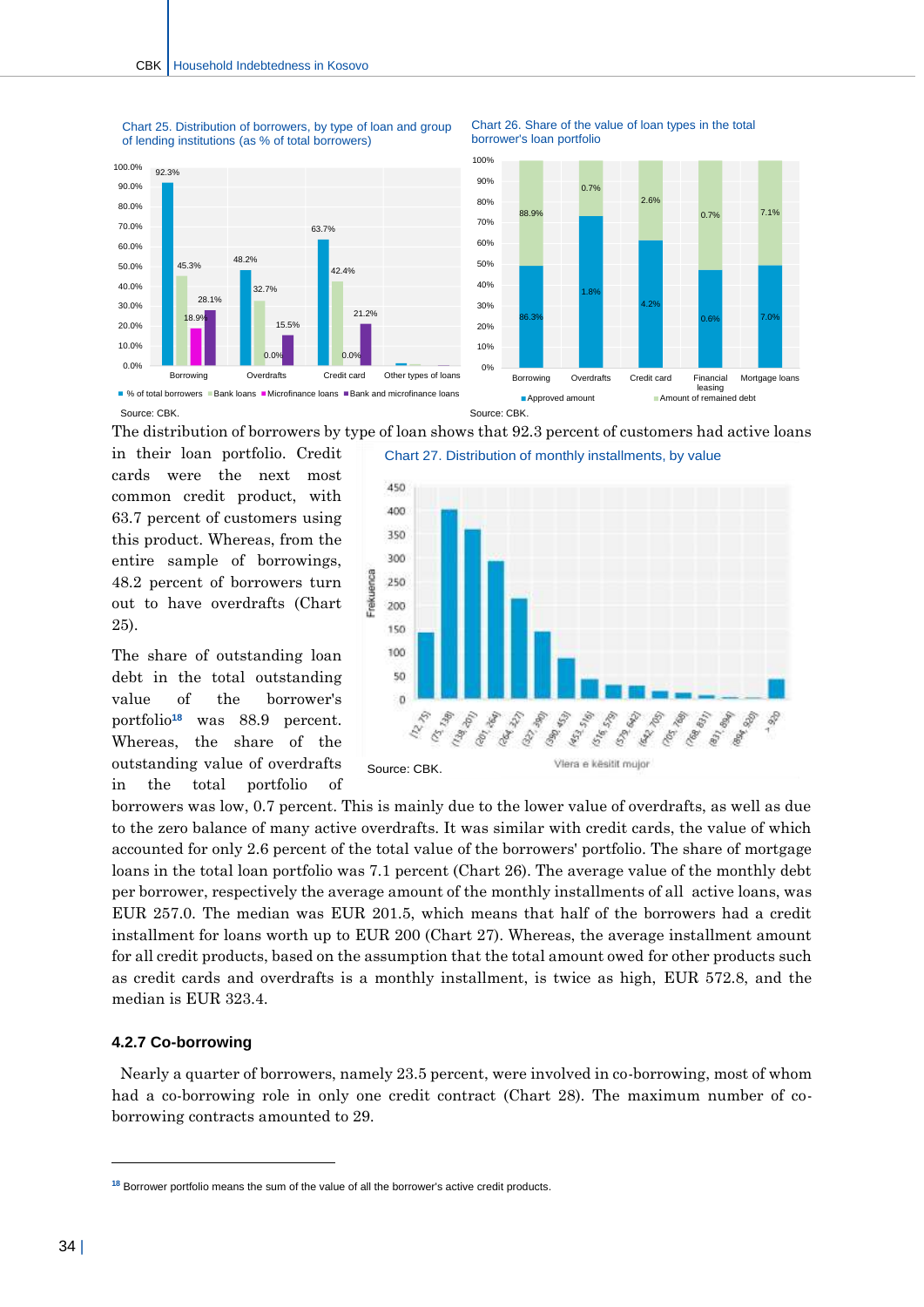

Chart 28. Distribution of co-borrowers by number of co-





Source: CBK.

borrowings

Multiple borrowers - with more than one active credit contract - were more likely to engage in coborrowing, 25.6 percent of whom were co-borrowers compared to 17.4 percent of those with an active credit contract. Also, the probability of involvement in co-borrowing rose with the increase in the number of active credit contracts (Chart 29).

Borrowers with active loans from more than one lending institution were relatively more likely to be involved in co-borrowing, compared to the customers of one institution.**<sup>19</sup>**

Differences in the probability of co-borrowing were more pronounced between borrowers with loans only in the banking sector and those in the microfinance sector. The latter had a lower probability of co-borrowing (17.06 percent compared to 24.9 percent for bank customers, as well as 25.0 percent for joint bank and microfinance customers).

Tendencies for involvement in coborrowing differed according to some socio-demographic characteristics. Women were more often involved in coborrowing compared to men, as well as borrowers in urban areas had more frequent tendencies to engage in co-borrowing compared to borrowers from rural areas (Chart 30). By region, borrowers from Prishtina were most often involved in co-borrowing (27.2 percent of them), while borrowers from the Gjilan region were least frequently involved in coborrowing (15 percent).

 $\overline{a}$ 



The average income of co-borrowers was EUR 160 higher than that of borrowers who were not involved in co-borrowing. Even the household income of co-borrowers were found to be higher than that of non-co-borrowers. Managers, as well as borrowers in high-skill occupations, such as professionals, who also have a higher salary, had a higher probability of co-borrowing.

**<sup>19</sup>** The difference is statistically significant at only 10 percent significance level.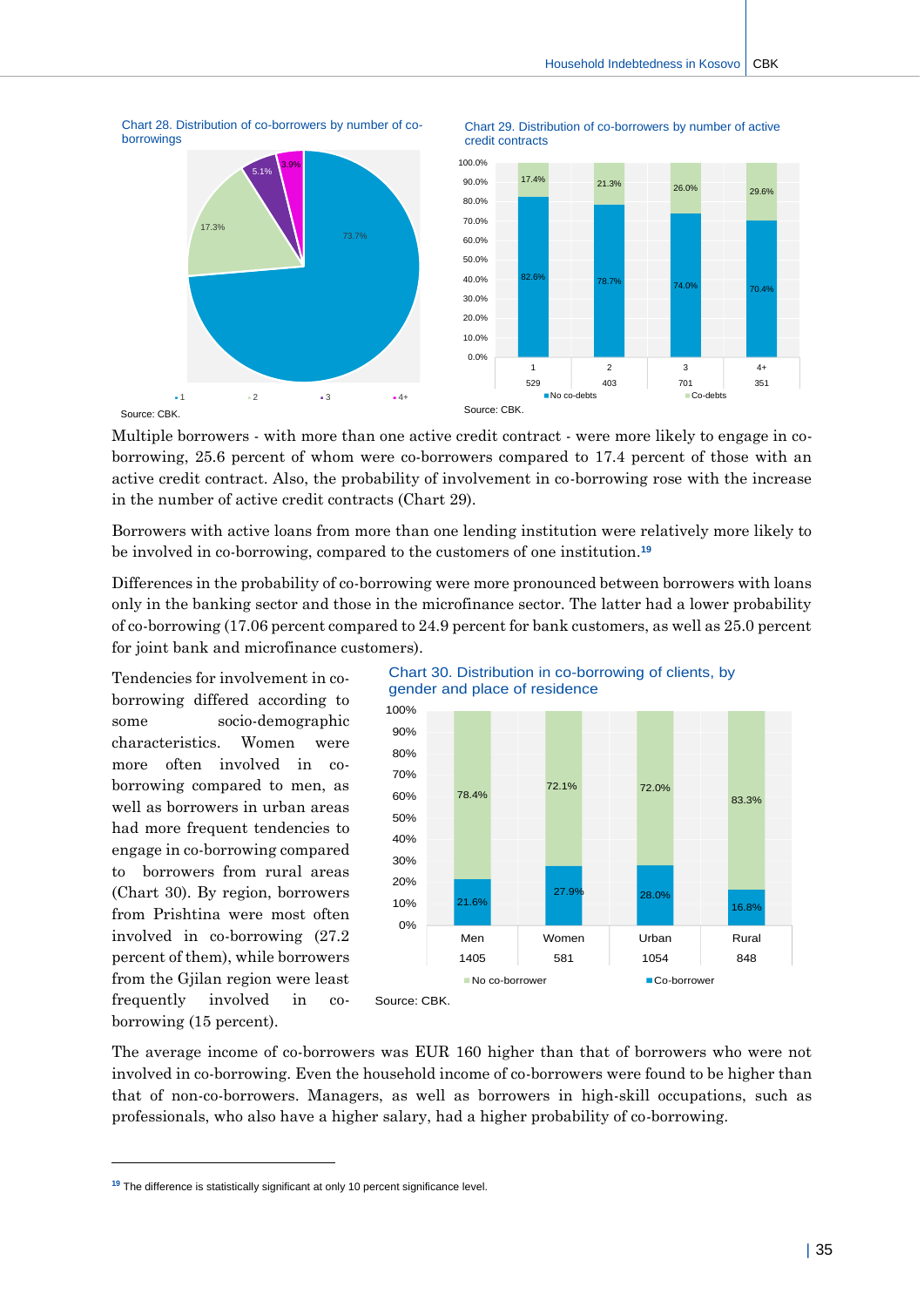Of the total borrowers, 38.4 percent were involved in the role of guarantor or co-borrower, while 5.7 percent in both roles simultaneously. Co-borrowers tended to be more often guarantors in other credit contracts (Chart 31).

In terms of the type of credit contract, co-borrowers were more often users of credit cards and overdrafts than non-coborrowers. Borrowers with credit histories had higher involvement in co-borrowing. Whereas, about 3.0 percent of the total coborrowers were involved in coborrowing with more than 30 days overdue.

#### **4.2.8 Guarantees for other customers**

The role of guarantor for other credit contracts was exercised by 20.6 percent of borrowers, most of whom were guarantors under a credit contract (Chart 32). The maximum number of guaranteed contracts was 15. Multiple borrowers - with more than one active credit contract - had a higher tendency to participate in guarantees, a tendency which increased with the increase in the number of credit contracts (Chart 33). Also, borrowers who had credit contracts with various lending institutions were the borrowers most often involved in guarantees. Customers with active loans in the banking sector

Chart 32. Distribution of borrowers, by number of guaranteed contracts (as % of total guarantors)



were more often guarantors compared to customers with loans only in the microfinance sector (Chart 34).

On a gender basis, men turn out to be more often guarantors than women (22.7 percent compared to 15.8 percent women guarantors). Whereas, the involvement in the guarantees did not show significant differences by place of residence and regions. By profession, the probability of being involved in guarantees was higher among office workers and assistants, as well as sales staff. The guarantee tendencies were higher among borrowers with more than 6 years of work experience, and among those at a later age (respectively age groups 41-50 and 51-60).



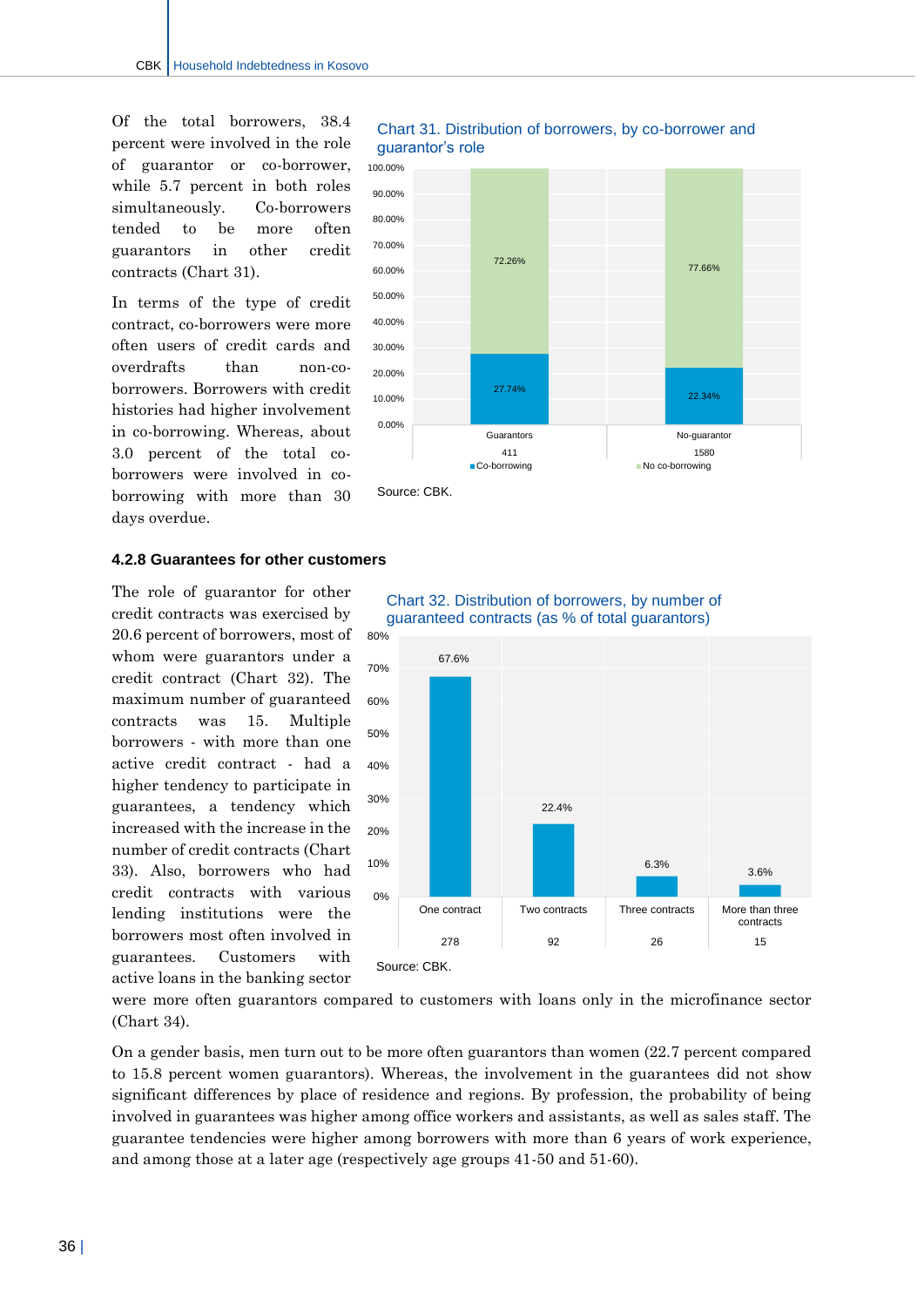

Chart 33. Borrowers' participation in guarantees by number of

their credit contracts (as % of total borrowers)





The average salary of borrowers who acted as guarantors for others was higher by EUR 188.3, while the average salary of households of guarantor borrowers turned out to be higher. As with coborrowing, customers with credit histories had higher involvement in guarantees. Regarding the type of active credit contracts, guarantors were found to be more frequent users of credit cards, overdrafts and other credit products. About 5.1 percent of guarantors were involved in guaranteeing credit contracts in arrears of more than 30 days.

#### <span id="page-37-0"></span>4.3. Debt repayment performance

#### **4.3.1 Repayment performance of active credit contracts**

Of the total active contracts, 94.0 percent had good payment performance, while 5.5 percent of them in arrears more than 30 days on payment. The share of contracts in arrears was higher in the microfinance sector, 13.1 percent, compared to 3.6 percent in the banking sector (Chart 35). However, differences in the degree of delays between institutions were significant.

In the banking sector, the maximum rate of overdue loans was 8.8 percent from one bank. Whereas, in the microfinance

Chart 35. Distribution of credit contracts in arrears (>30 days) by sectors



Source: CBK.

sector, the rate of loan arrears drops to 4.7 percent when loans issued by the two institutions whose operating licenses have been revoked are excluded**20**, one of which has a high rate of arrears of 83 percent. The maximum rate of arrears (loans more than 30 days overdue in relation to the active loans of the respective institution) among microfinance institutions with active licenses reaches 45.5 percent.

 $\overline{a}$ 

**<sup>20</sup>** Monego and Iute Credit.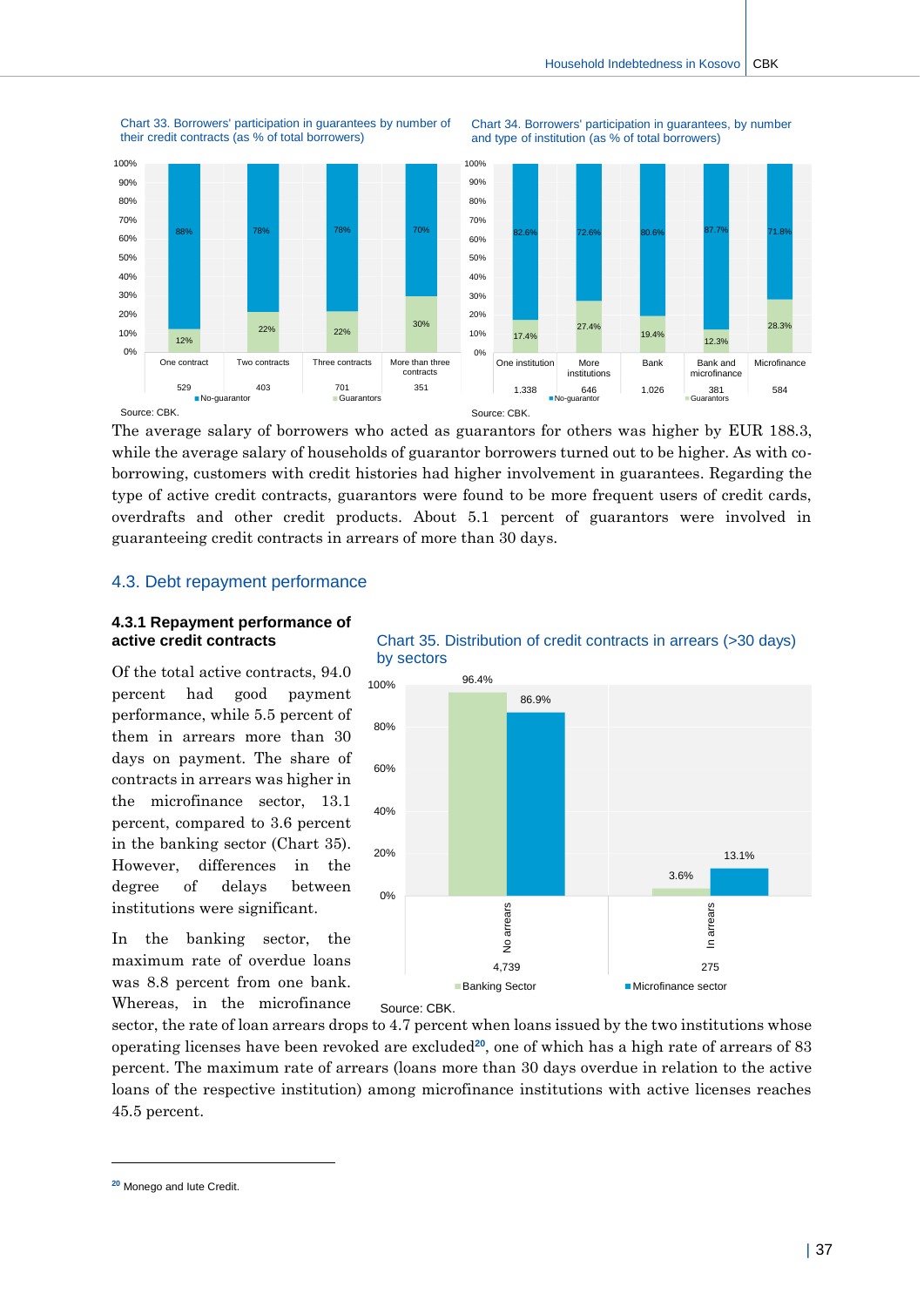Chart 36. Distribution of credit contracts in arrears (> 30





Loans are found to be the credit products with the highest percentage of arrears, influenced by the microfinance sector, respectively loans of one of the microfinance institutions whose operating license has been revoked. In the banking sector, credit cards are the product with the most cases of arrears, followed by loans (Chart 36).

Payment performance shows correlation with the maturity stage in which credit contracts are found. Credit contracts that were in the last quarter of the maturity period had the highest share of arrears (Chart 37). In general, it can be said that the





problems with overdue payments were much more pronounced in the second half of the contract maturity (when the credit contract has completed half the maturity time), which coincides with the fact that payment capacity is more difficult to predict for longer periods. However, contrary to expectations in relation to the straight relationship between risk and the duration of credit contracts, the average duration of contracts with arrears of more than 30 days was shorter (42 months) than that of contracts with good repayment performance (68 months).

In the banking sector, the difference between the duration of contracts with and without arrears is reduced almost completely when only loans are analyzed, while with the inclusion of credit cards and overdrafts the difference increases (the duration of contracts without arrears increases compared to contracts with arrears).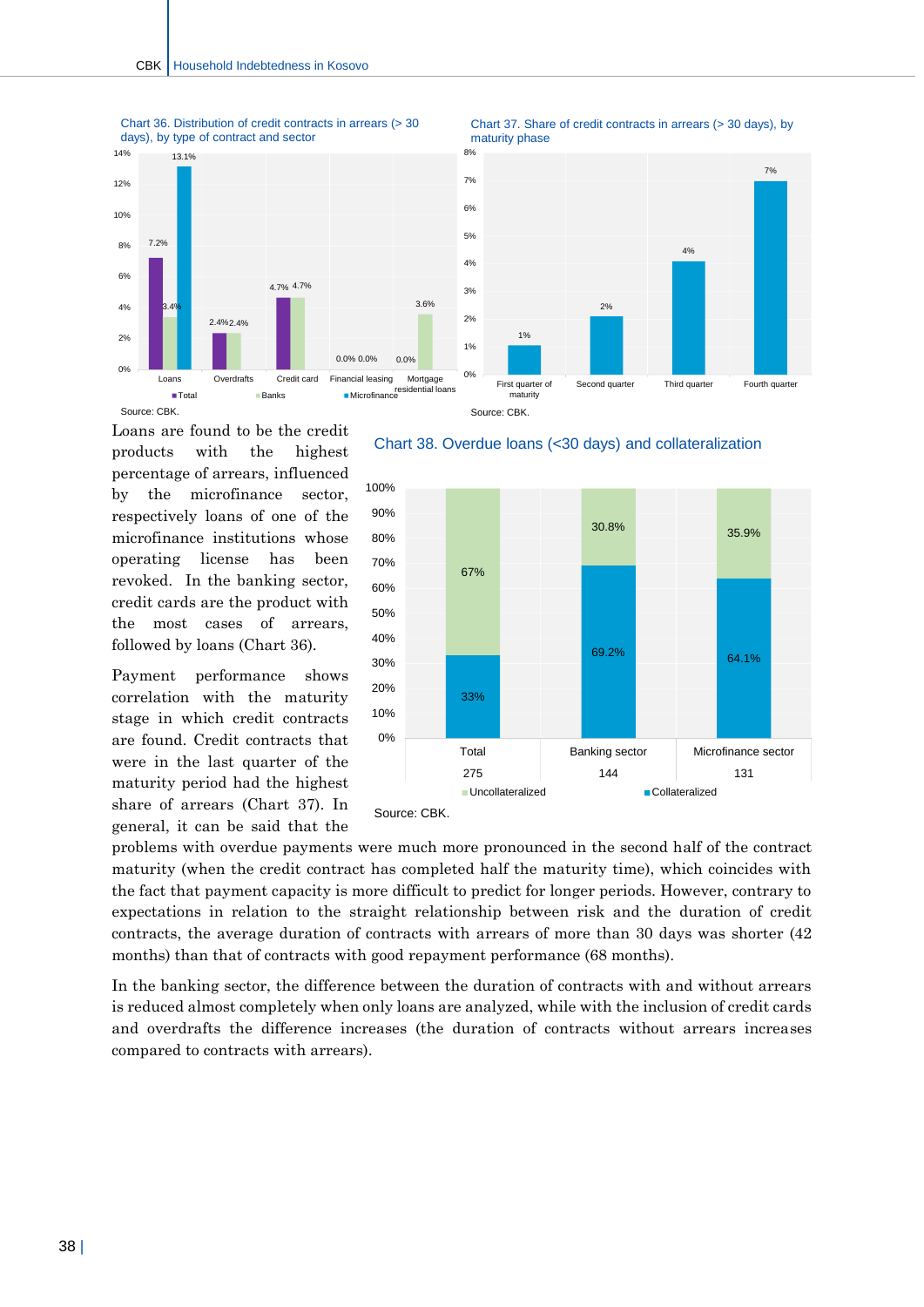In the microfinance sector, loans in arrears have a shorter maturity (average 16.8 months) compared to loans without arrears 26.3 months. These results may suggest that borrowers with higher risk are issued loans with shorter maturities, precisely because of the higher repayment risk.

Credit contracts in arrears result in much lower averages – in general as well as analyzed by different credit products - which suggests that financial institutions approve credit contracts with shorter maturity and value for borrowers with



#### Chart 39. Collateral value to loan value ratio

higher probability of repayment problems.





Chart 40b. Credit contracts in arrears (> 30 days) in the microfinance sector, by year of disbursement



High share of 75 percent of credit contracts in arrears has not resulted to be collateralized, both in the banking and microfinance sectors (70.1 percent in the banking sector and 80.9 percent in the microfinance sector). In the microfinance sector, which has mainly loans, with the exclusion of the two institutions whose operating licenses have been revoked, the share of overdue loans that are not collateralized drops significantly to 35.9 percent. While in the banking sector, the share of credit contracts in arrears that have not been collateralized drops significantly to 44.0 percent with the removal of credit cards, as a product with a high share but which is non-collateralized. If only banking sector loans are considered (excluding overdrafts and other types of credit products), the share falls further to 30.8 percent (Chart 39).

The coverage with collateral of all credit products in arrears was 0.33 percent, compared to an average of 0.42 for total active loans. Whereas, the coverage with collateral for all overdue but collateralized credit products was 1.33 percent, similar to the average for total active loans. Collateral coverage increases to 1.48, when only collateralized loans are considered but which are in arrears (Chart 40). In the banking sector the collateral coverage of overdue loans is lower than in the microfinance sector, 1.23 and 1.84 percent, respectively.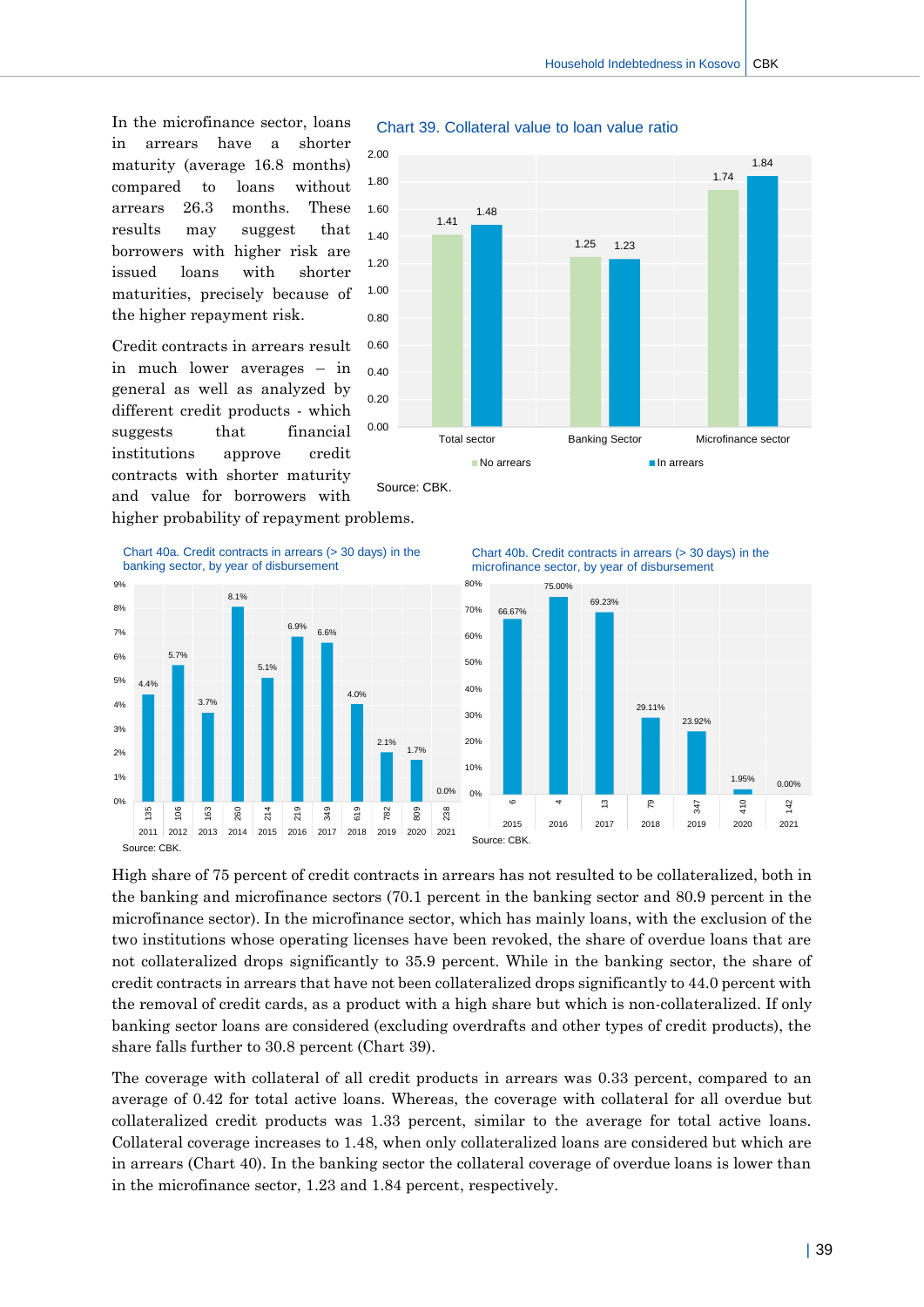

Chart 41b. Annual change of lending, microfinance sector





Source: CBK.

Credit contracts issued in 2017 and 2019 had the most cases of arrears (8.8 percent). Separately by sectors, contracts issued by banks in the period before 2019 had a higher rate of arrears, while from 2019 onwards the rate of arrears decreases (Chart 40a). Even in the microfinance sector we have a decrease in the rate of arrears of contract issued in the recent years (Chart 40b). This result, in addition to being related to the earlier finding that credit contracts have a higher probability of arrears in the second half of maturity, can also suggest an overall increase in risk assessment capabilities in recent years. Furthermore,

Chart 42. Credit contracts in arrears (> 30 days), by purpose and sectors



higher arrears of loans issued in 2014-2017 may be related to higher growth in lending (Chart 41a and 41b) and easing of credit standards and conditions (also suggested by the results of the bank lending survey), which may mean that access to loans may also be available to lower quality borrowers.

Differences by institutions are also important in the distribution of overdue loans by year of issue, in which case the highest rate of overdue loans of the banking sector, issued in 2014, is almost completely influenced by 2 institutions. In the microfinance sector, with the exception of two institutions whose licenses have been revoked, the rate of loans in arrears by year of disbursement falls significantly in 2018 and 2019 (11.5 percent and 3.54 percent).

According to the purpose for which the credit product is used, the most frequent arrears were found with credit contracts for current assets as well as those for consumption (Chart 42). Arrears in consumer loans are mainly affected by the microfinance sector, respectively by the arrears of two institutions with revoked licenses, the exclusion of which reduces the rate of arrears for consumer credit to 5.4 percent for the total sector. Construction and renovation and other purpose contracts had the lowest share of arrears.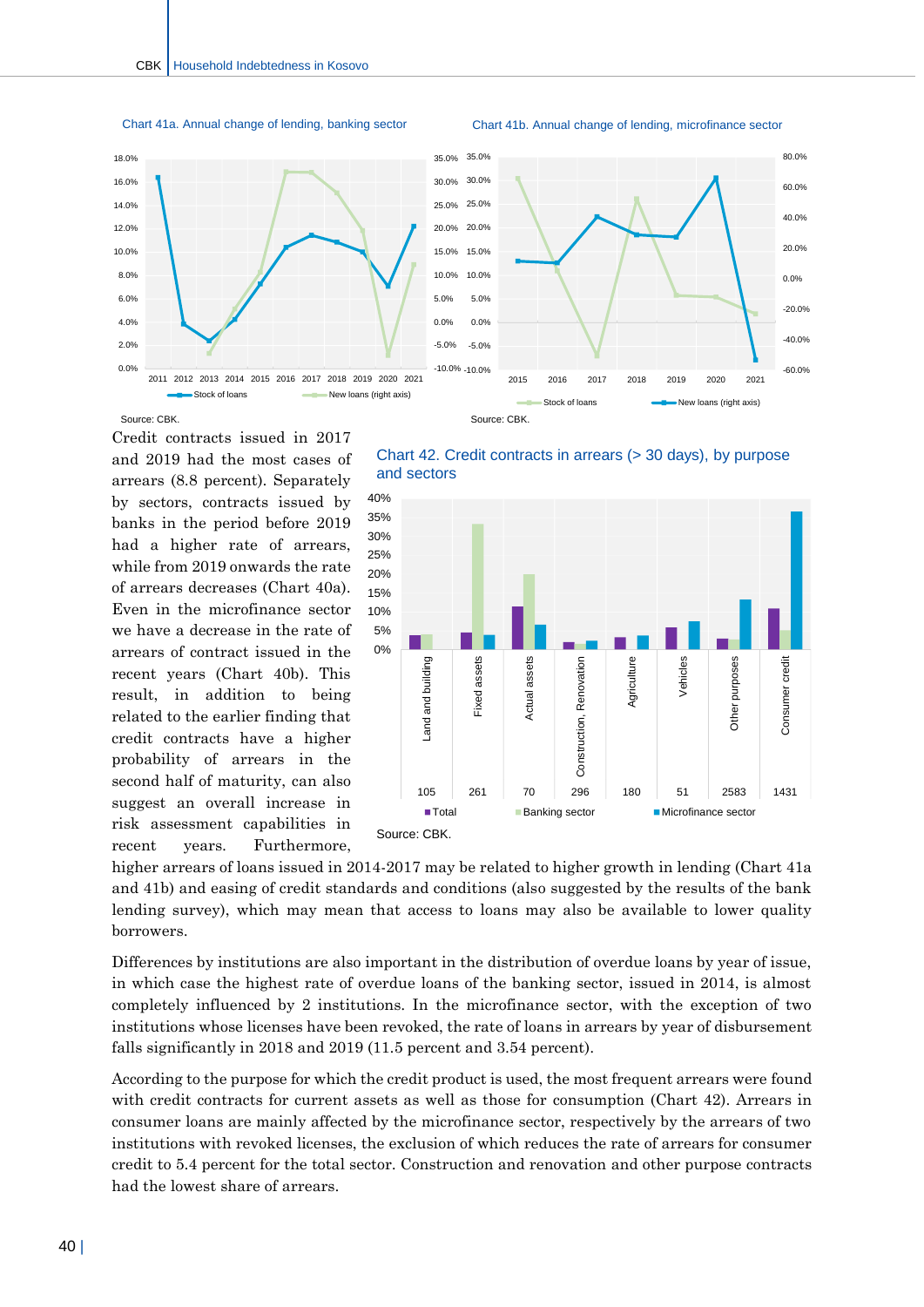#### **4.3.2 Borrower repayment performance**

Of the total borrowers, 9.5 percent had credit installments in arrears for more than 30 days (Chart 43). Within the arrears, the arrears of more than 180 days had the highest share.

Multiple borrowers tended to have the highest arrears, but from different institutions (Chart 44). The rate of arrears of borrowers increases significantly in cases when borrowers have active loans in several institutions, respectively 22.4 percent of these borrowers are in arrears, compared to only 2.0 percent of multiple borrowers but from the same institution. This result confirms the expectations



#### Chart 43. Distribution of borrowers by time of contracts in arrears (as % of total guarantors)

that the assessment of current payment performance and future payment capacity, for borrowers who are clients in several institutions at the same time, is more difficult, compared to borrowers who have several loans but from the same institution. Longer customer relationship with one institution reduces the asymmetry of information on customer behavior and income performance, placing it in a more favorable position for more adequate risk assessment.



Arrears were more frequent in the group of borrowers who had loans in the banking and microfinance sector at the same time, 16 percent of whom were in arrears compared to only 4.6 percent of customers only in banks and 12 percent of those only in microfinance (Chart 45). About 72 percent of the value of overdue loans belonged to borrowers with loans in banks and microfinance at the same time (Chart 46). Despite the higher number of arrears of customers only in microfinance compared to those only in banks, the share of amount of overdue loans was higher for bank customers due to the higher amount of overdue loans.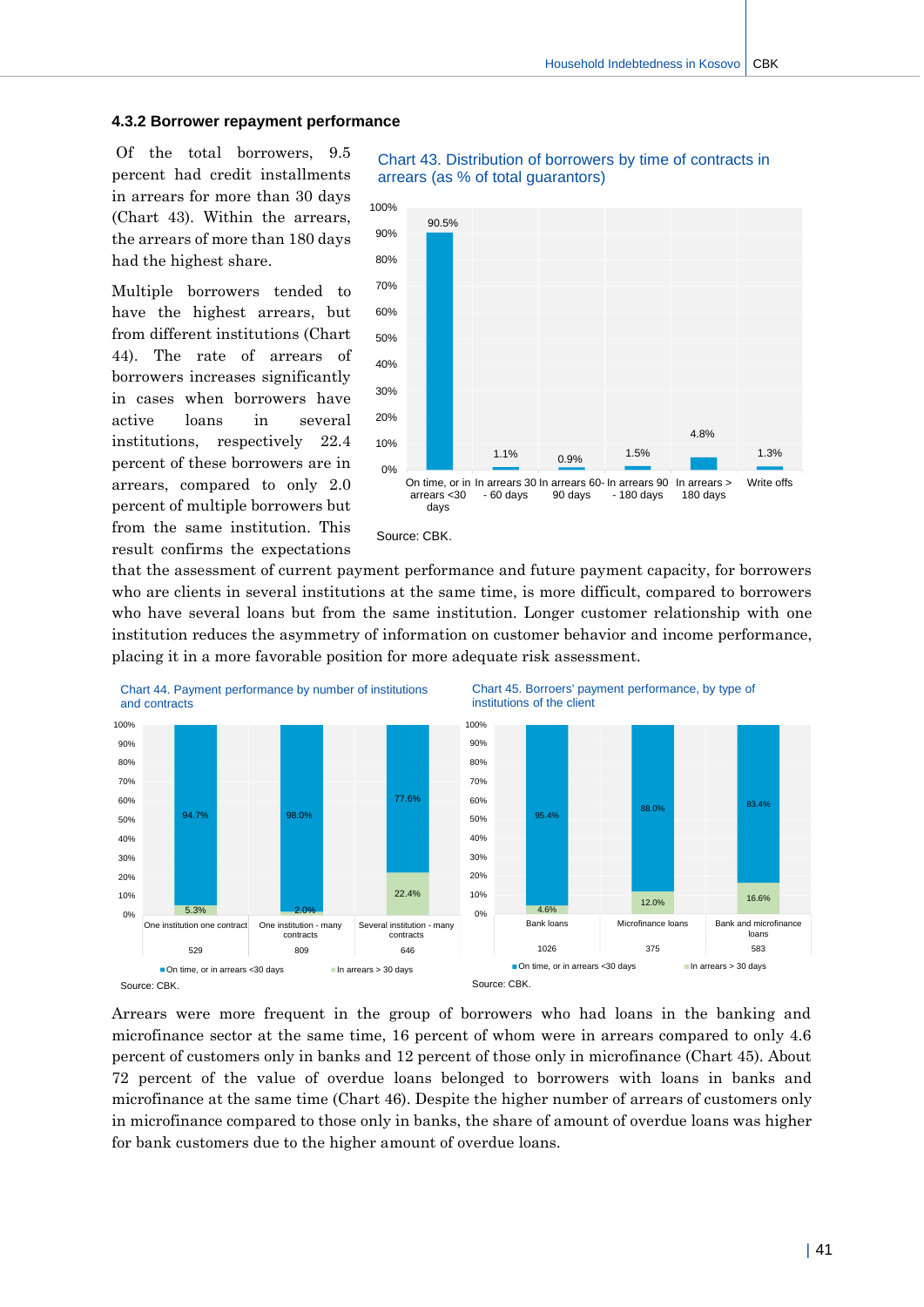

Chart 46. Client's outstanding debt by by arrears and type of institution (as % of the remaining amount in the respective categories in arrears)

The probability of borrowers' arrears generally increased with the increase in the number of credit contracts, with borrowers with more than three credit contracts having the most arrears (Chart 47). Men had more loan arrears than women (Chart A1, Annex 3). Payment performance did not differ significantly according to credit history or other socio-demographic characteristics such as status, type of residence, region or number of those employed in the household. Differences were pronounced between borrowers of different occupations: the rate of arrears was higher among









borrowers in lower-skilled occupations, which are also characterized by job instability, lower income and/or irregular income (Chart 48).

The payment performance of co-borrowing contracts and guarantees turned out to be correlated with the payment performance of borrowers under their credit contracts. The share of arrears among borrowers who were guarantors in credit contracts in arrears was higher, respectively 33.3 percent compared to 9.9 percent of borrowers who guaranteed contracts that had no arrears (Chart 48).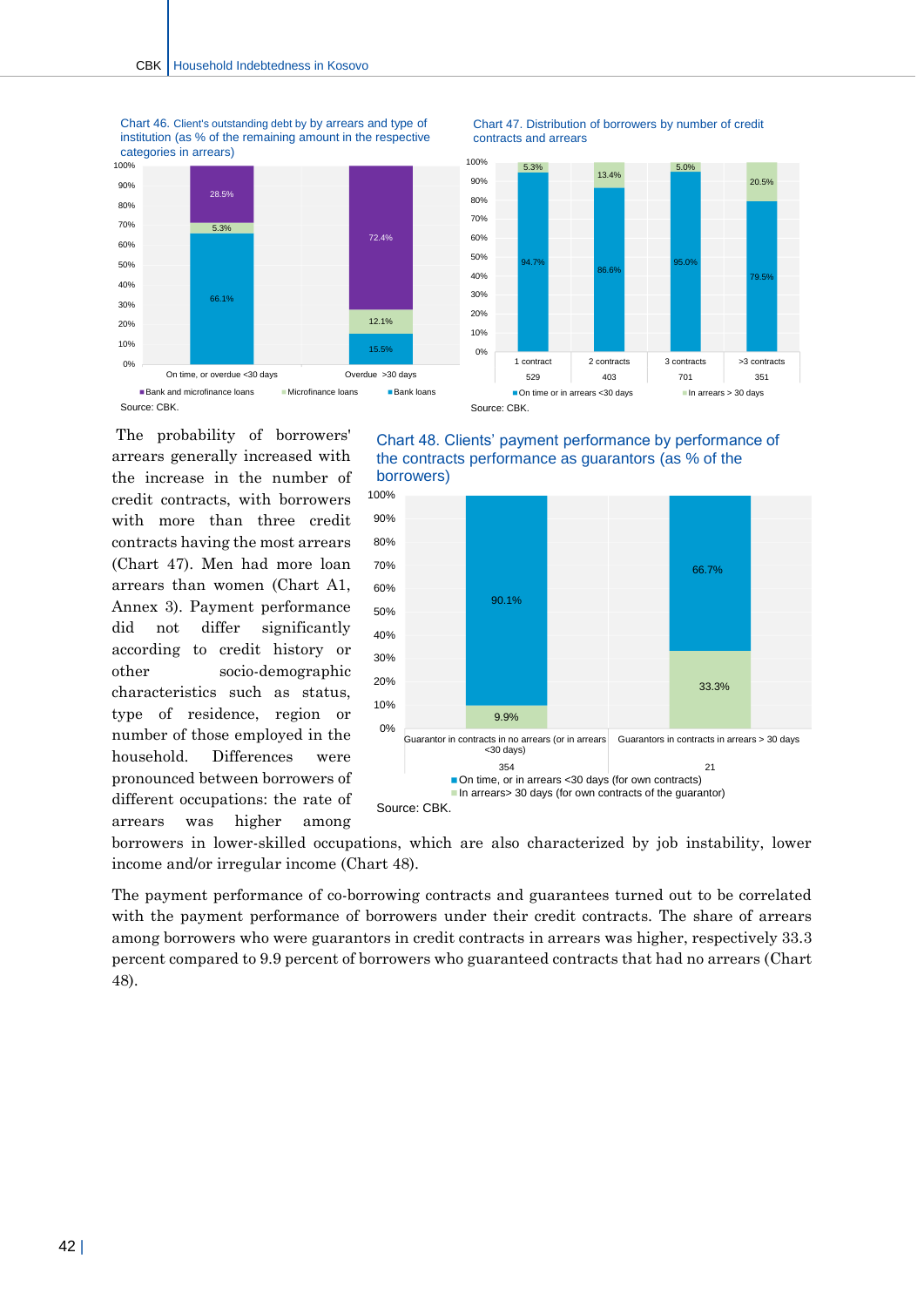Arrears were even higher for borrowers who were co-borrowers in contracts in arrears, in which case 57.1 percent of them were in arrears on their credit contracts compared to only 7.9 percent of borrowers involved in coborrowing without arrears (Chart 49). This result is expected due to the fact that in the case of coborrowing, contract payment commitments are shared and problems in paying the installment in co-borrowing may signal that the client is having financial difficulties which may also be reflected in the repayment of his individual loan, and vice versa.

#### **4.3.3 Credit repayment trends**

The share of all payments with more than 30 days in arrears in the total number of credit installment payments made during the respective year shows a steady trend of an average of 2.7 percent in the last ten years, although with an upward trend from 2018 (Chart 50). The years after the COVID-19 pandemic mark the highest rate of arrears, at 3.4 percent in 2020 and 4.0 percent in 2021.

The payments in arrears according to the time in arrears (credit ratings by days in arrears) show that arrears for shorter periods had the most

#### Chart 49. Clients' payment performance by performance of the contracts as co-borrowers (as % of the borrowers)



On time, or in arrears <30 days (for own contracts of the co-borrower) ■In arrears> 30 days (for own contracts of the co-borrower)

Source: CBK.



Chart 50. Share of repayment in arrears to total repayments, by years

stable trend with small oscillations over the years. While the longest delays, respectively over 90 days, had a stable trend until 2018, when their share started to increase.

In almost all years, the most frequent arrears were in duration of more than 180 days. However, a small proportion of these credit contracts result in losses, as depicted in Chart 51 where the share of losses was low, at 0.1 percent on average. Despite the increase in the share of arrears in the years after the COVID-19 pandemic crisis, the share of repayments has decreased, due to easing measures and credit restructuring.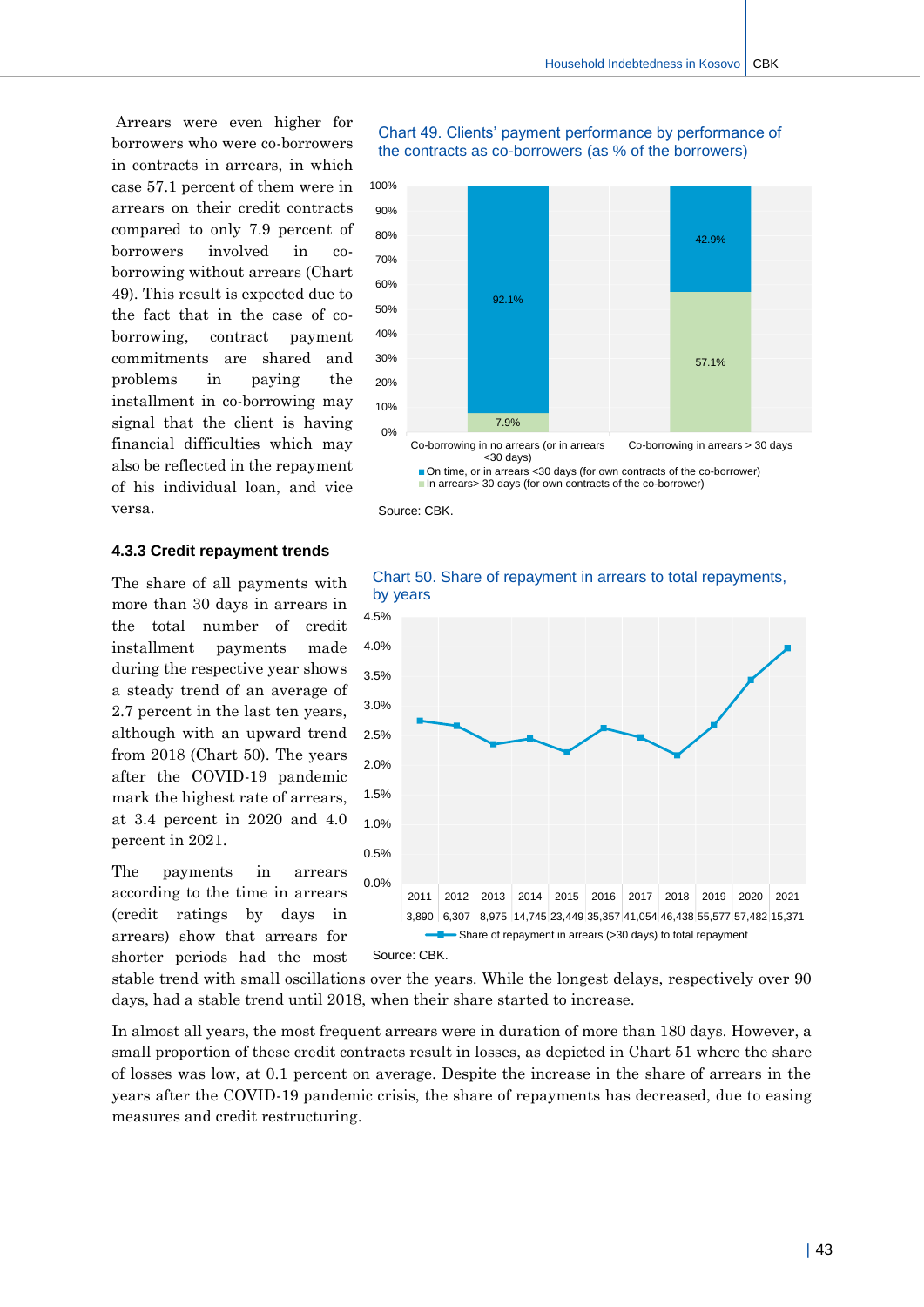Chart 52 shows the share of overdue payments by year of loan disbursement. Loans issued in 2012 and 2015 result in the highest share of arrears, compared to the average of 2.5 percent for the last ten years.



#### <span id="page-44-0"></span>4.4. Indebtedness level

#### **4.4.1 I Borrowers' indebtedness**

According to the main indebtedness index**<sup>21</sup>** which is based only on regular payment loan installments**<sup>22</sup>** , over-indebted borrowers- whose loan installment amount is higher than 50 percent of their gross monthly income – are 27.4 percent of borrowers. More specifically, 21.8 percent of borrowers are considered as at risk of over-indebtedness, because the share of debt to income ratio extends in the range of 50-75 percent. At the critical stage are 3.8 percent of borrowers, whose monthly debt exceeds 75 percent of income. Whereas, 1.8 percent of borrowers are insolvent since the amount of all





Source: CBK.

installments of their active loans exceeds monthly income (Chart 53).

In case of inclusion of all credit products for the calculation of the indebtedness, the share of overindebted borrowers is higher and is considered overestimated. This is due to the fact that the

-

<sup>&</sup>lt;sup>21</sup> The indebtedness index for the individual borrower is calculated for 90.7 percent of the clients of the selected sample, respectively for 1,805 observations.

<sup>&</sup>lt;sup>22</sup> Loans with irregular payment installments are excluded from the calculation because they are negotiated in such a way that the installment payment is made in several periods, which usually coincide with the collection of irregular incomeincome (mainly include Agro loans granted to individuals, which are characterized by seasonality in the collection of income and the installment payment is adjusted to these periods).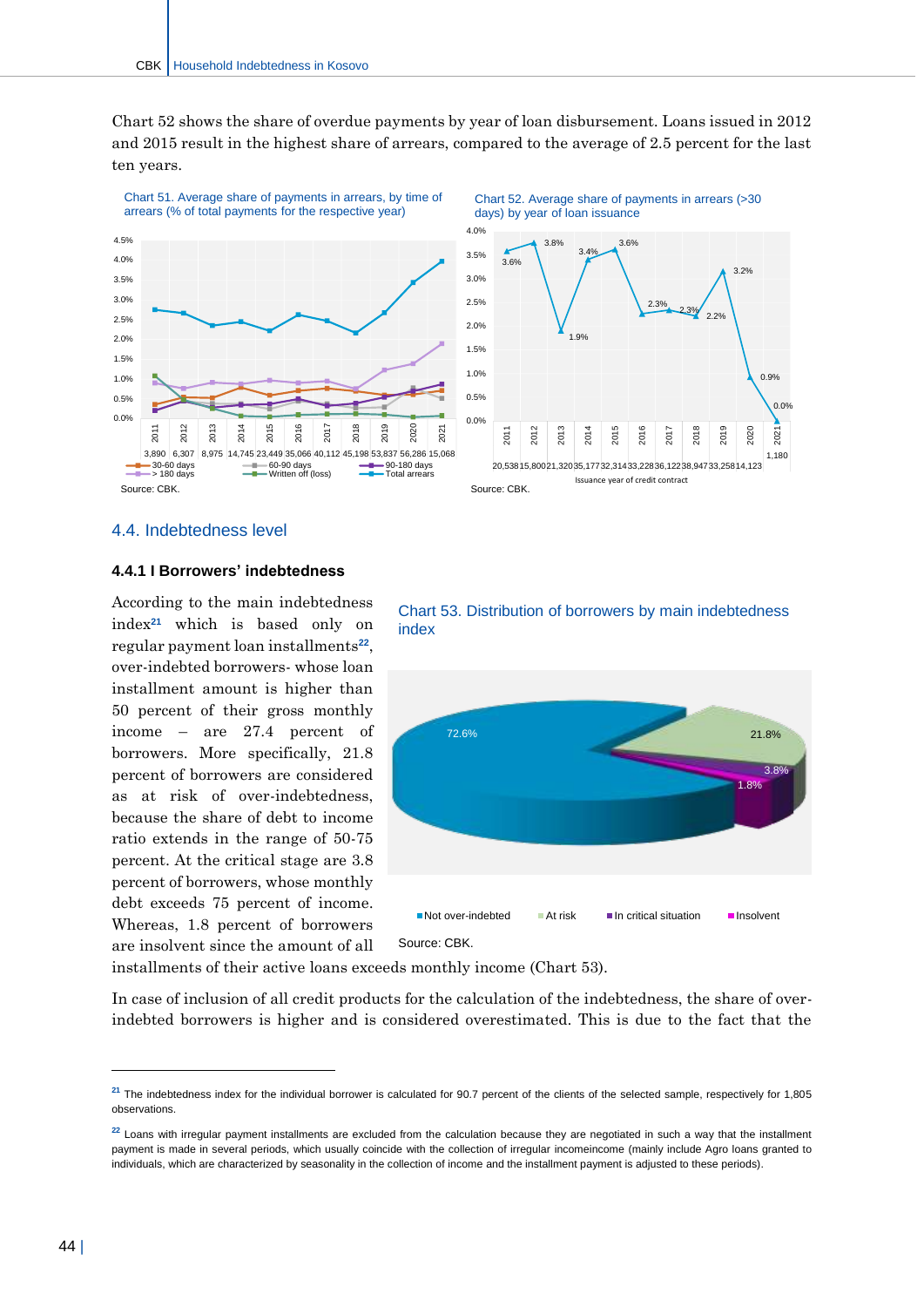monthly installment includes the total debt outstanding on the credit card/overdraft - in the absence of information but also due to the difficulty of identifying the number of installments for the repayment of the debt for these products - while the repayment of the debt for these products is usually done in installments (credit cards) or upon the maturity of the contract (overdrafts). The indebtedness results for all credit products, based on the above conservative assumptions, are presented in Charts 53a and 53b.



Whereas, the following analysis of the indebtedness level correlations with demographic characteristics and borrowing patterns is based on the main indebtedness index based only on loan debt. The level of indebtedness did not have statistically significant differences**<sup>23</sup>** according to most socio-demographic characteristics, namely gender, marital status, age, years of work experience, type of residence and region. The differences are highlighted analyzed by borrowers' occupations, and the level of monthly income.



Source: CBK.

 $\overline{a}$ 

Retirees, office workers and assistants were the groups with the highest share of over-indebted borrowers. Retirees also had the highest share in the group of insolvent borrowers (debt higher than income), followed by trained workers in agriculture, forestry and fisheries (Chart 54).

**<sup>23</sup>** Statistical significance was considered only for 1% and 5% confidence level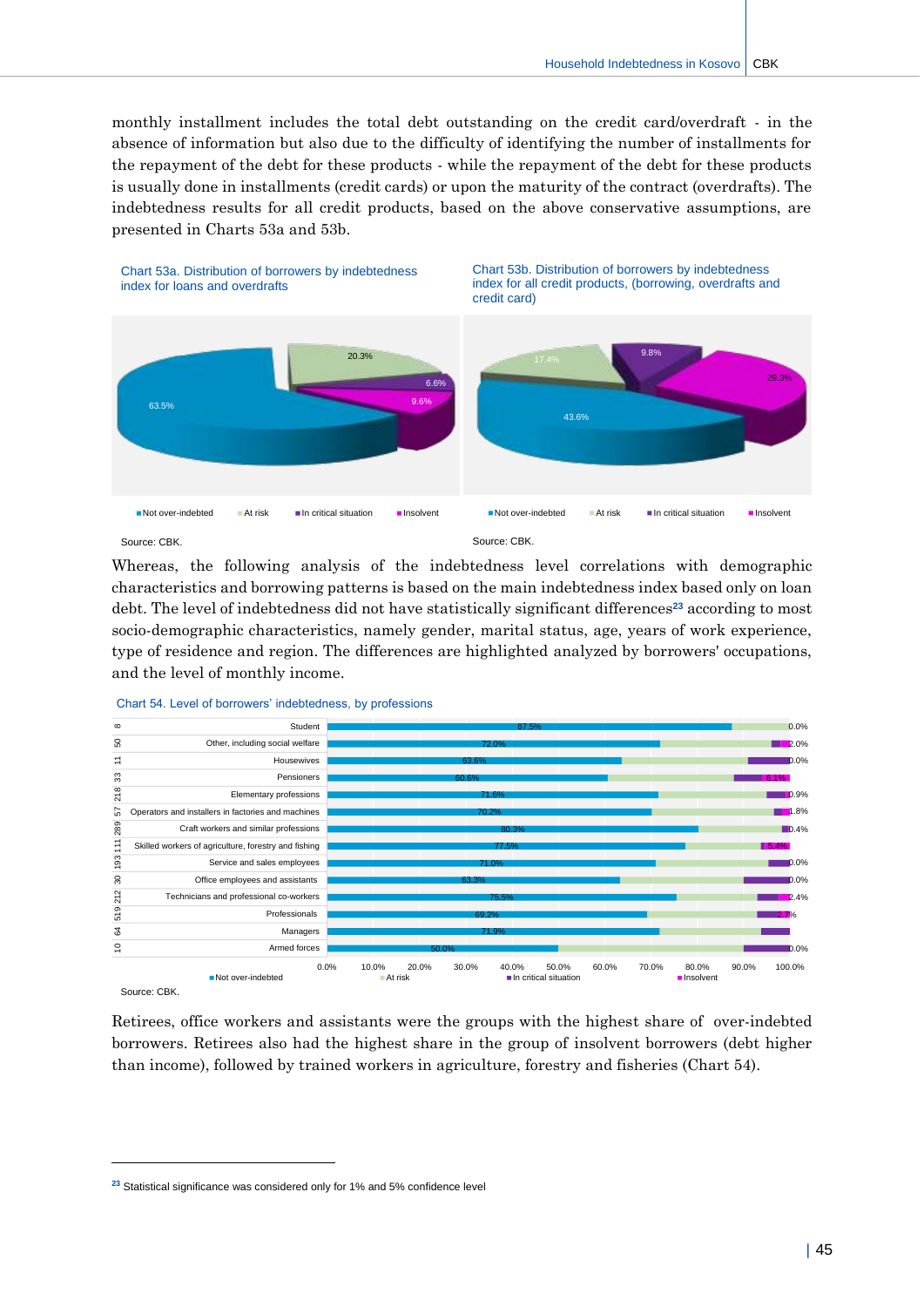The level of indebtedness is related to the level of income generated by different professions, in which case lower-income professions as well as those with higher seasonal income, such as agricultural workers, are found to be more over-indebted.

The group of lower income borrowers (up to EUR 170) were more over-indebted. A higher level of income of borrowers is associated with a lower level of over-indebtedness for groups with income up to EUR 1,000 (Chart 55).

The higher over-indebtedness in groups with income over EUR 1,000, compared to the group with income of EUR 750-999 which also has the lowest level of over-indebtedness, is explained to a large extent by the fact that these groups include individual borrowers with unregistered businesses, who work in the agricultural sector, and who generate irregular income but have high monthly installments. The other reason for the high level of insolvency that results in groups of high-income borrowers is multiple borrowing (high monthly installments). It should be noted that the payment



capacity of all groups of borrowers may have been strengthened by the involvement of coborrowers, which is not reflected in these results due to lack of information.**<sup>24</sup>**

The monthly installment value was on average lower for borrowers who do not have debt problems, while the increase in the installment value is associated with an increase in the borrower's indebtedness. Also, the amount of approved value for active loans as well as the amount of outstanding debt were on average lower for borrowers who did not have problems with overindebtedness and their level was progressively higher with higher indebtedness level (Table 11).

| Nivelet e<br>ngarkesës | Borrow er's net monthly<br>average income | Installment average value<br>of borrow ings | Approved average value<br>of outstanding borrow ings of outstanding borrow ings | Remained approved value |
|------------------------|-------------------------------------------|---------------------------------------------|---------------------------------------------------------------------------------|-------------------------|
| Not over-indebted      | 740.5                                     | 200.0                                       | 8.814.2                                                                         | 5,834.9                 |
| At risk                | 649.6                                     | 356.1                                       | 22,085.6                                                                        | 15,063.2                |
| In critical situation  | 632.3                                     | 492.2                                       | 36,876.6                                                                        | 27,546.2                |
| <b>Insolvent</b>       | 837.7                                     | 876.8                                       | 53.551.3                                                                        | 35,546.1                |

#### **Table 11. Indebtedness level and monthly income, monthly installment, approved value and loan outstanding value (in EUR)**

Source: CBK.

 $\overline{a}$ 

Over-indebtedness was more pronounced in multiple borrowers, namely the group with three or more active credit contracts (Chart 56). The over-indebtedness rate was almost twice as high for multiple borrowers with contracts from different institutions compared to borrowers with several

<sup>&</sup>lt;sup>24</sup> In assessing the repayment capacity of the loan/indebtedness of the individual, we do not have information whether there are co-borrowers involved in his/her loans. Therefore, the non-inclusion of co-borrowers, ie the income of co-borrowers, may affect the overestimation of the indebtedness of individuals.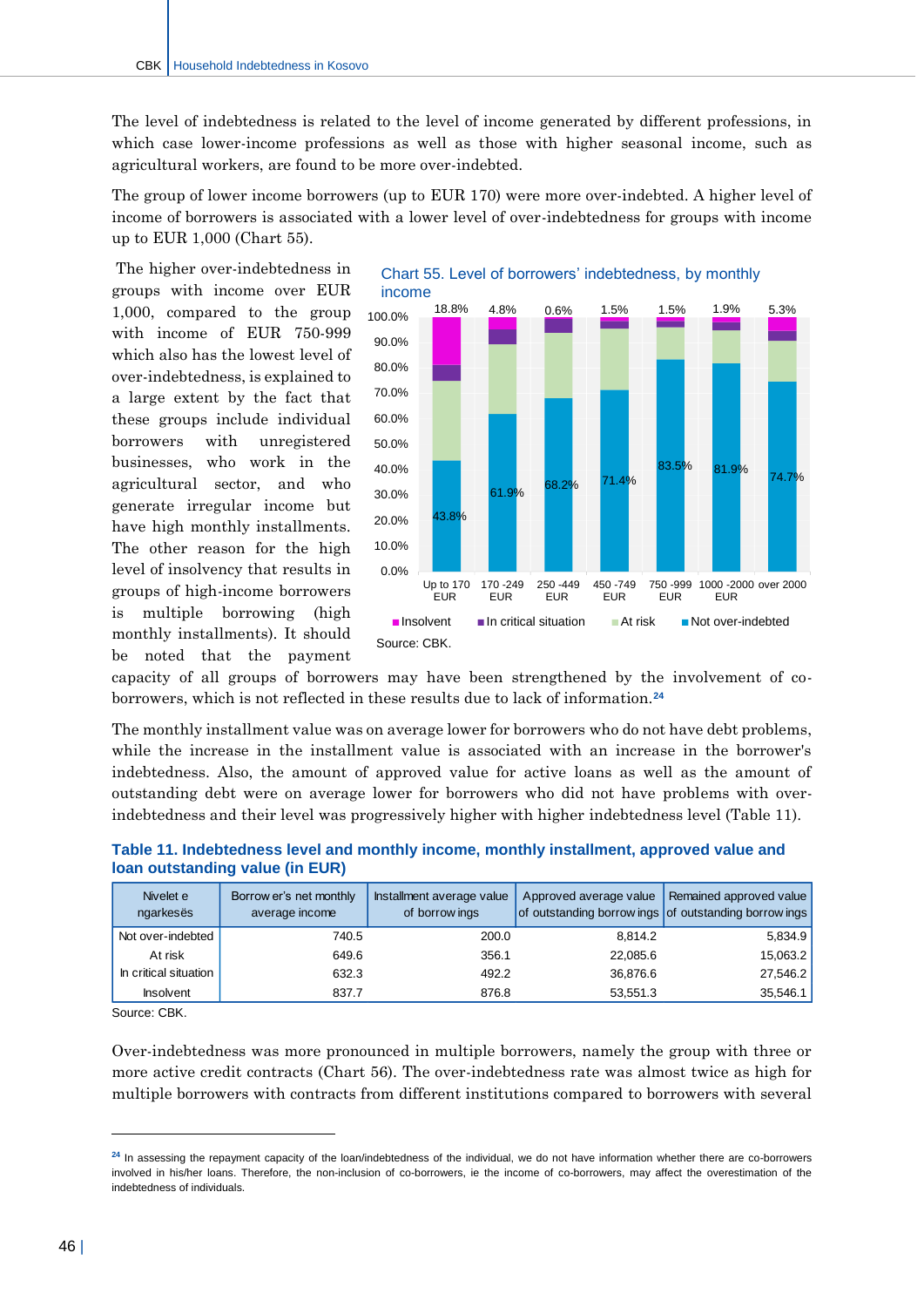59.5%

29.6%

 $\frac{3.6\%}{7.3\%}$ 

active loans but from the same institution: 40.5 percent and 24.2 percent, respectively. Nonsolvency was also significantly higher among multiple borrowers with loans in several institutions, 3.6 percent, as opposed to 0.8 percent among those with several loans but from the same institution (Chart 57).



Multiple borrowers, with parallel loans in the two lending sectors (banking and microfinance) were among the most over-indebted. Analyzed separately by sectors, borrowers with credit contracts only in the banking sector have a higher degree of indebtedness compared to those of the microfinance sector, 25.7 percent compared to 15.6 percent. The rate of insolvent borrowers is also significantly higher among borrowers with loans only in the banking sector: 1.7 percent compared to only 0.3 percent (Chart 58).



#### Chart 58. Level of borrowers' indebtedness, by type of institutions



correlation with higher indebtedness level. Overdue borrowers were over-indebted in 40.0 percent of cases, compared to 26.1 percent of borrowers without arrears. Also, cases of insolvency were more frequent among borrowers in arrears, of which 2.3 percent were insolvent compared to 1.7 percent of borrowers with regular payment performance (Chart 59).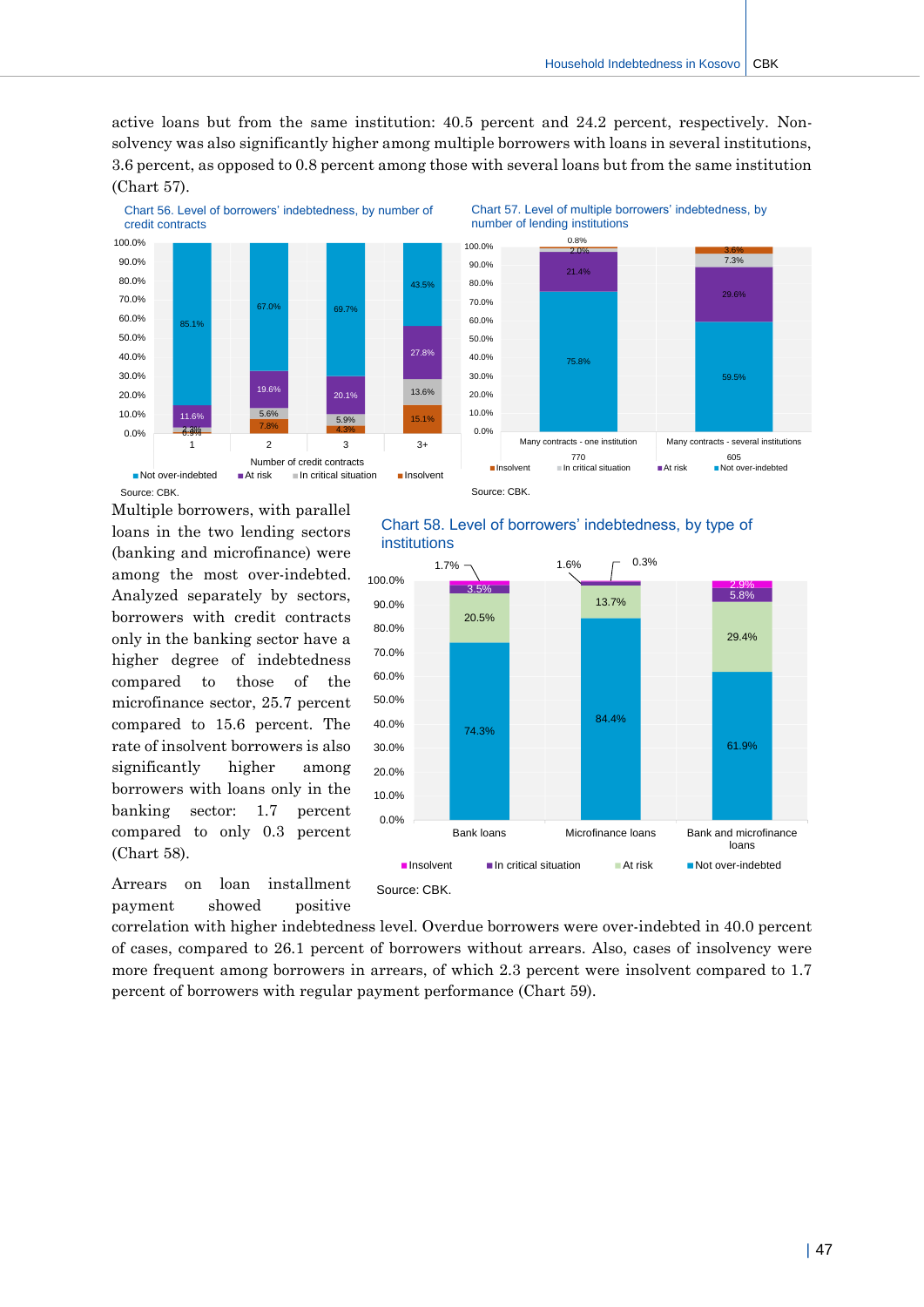

Chart 59. Level of borrowers' indebtedness, by credit classification

Chart 60. Level of borrowers' over-indebtedness, by loan collateral status







The level of indebtedness was higher for borrowers with collateralized loans, in which case 32 percent of them were overindebted, compared to 13 percent of borrowers who had not supported loans with collateral (Chart 60).

This result is related to the fact that uncollateralized loans have a much lower value than average collateralized loans (EUR 5,419, respectively EUR 12,159), therefore the installment for payment is lower (lower indebtedness). Also, this result may suggest that financial institutions have a more





Source: CBK.

#### Chart 63. Level of borrowers' indebtedness, by loan restructuring status



conservative approach to lending to borrowers with lower payment capacity (higher debt-to-income ratio) in cases where collateral is not presented as support.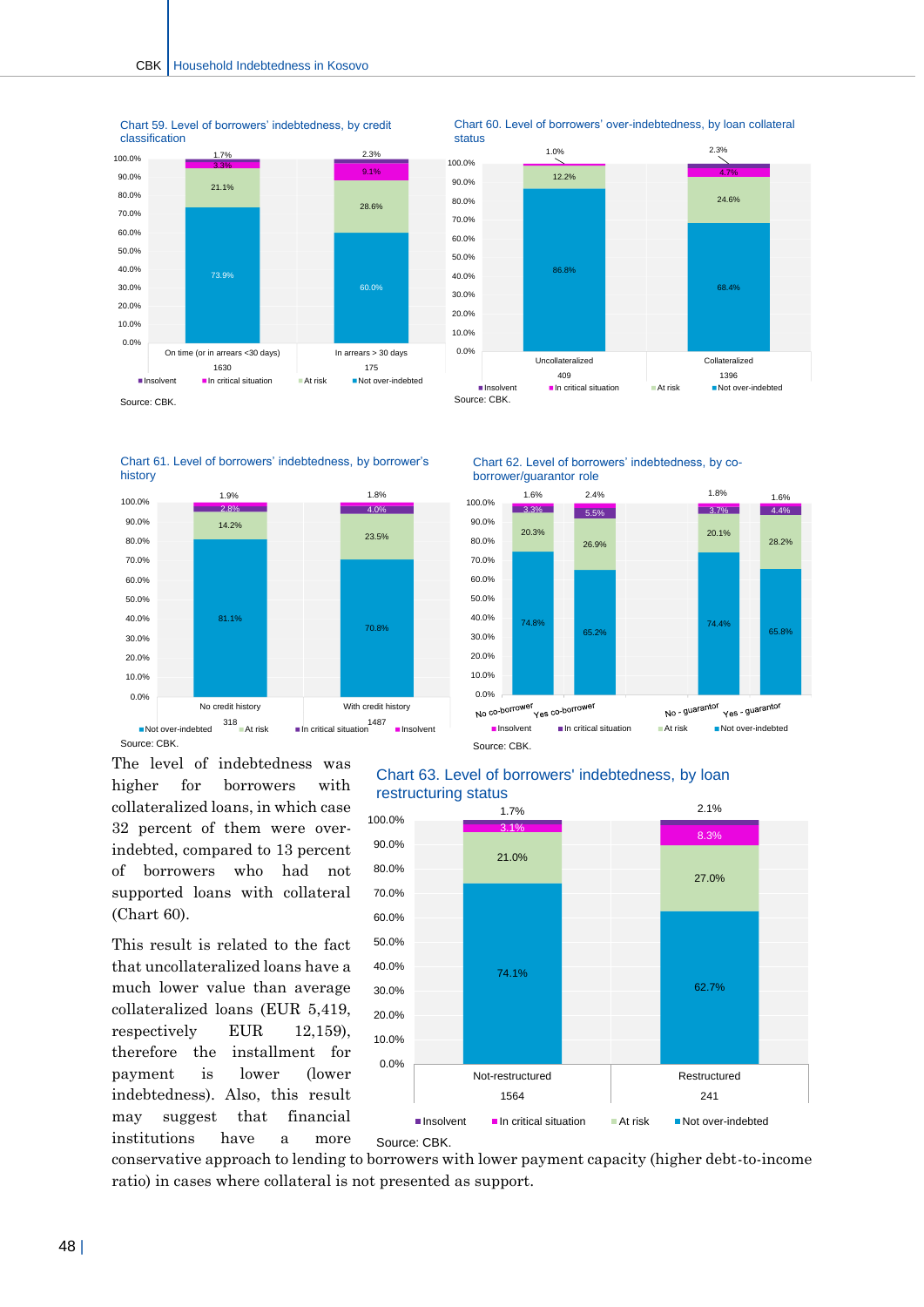Borrowers with credit history (liquidated credit contracts) were more likely to be over-indebted (Chart 61). This may be related to the fact that financial institutions are more conservative

(tolerate higher debt-to-income ratio) in lending to new customers, due to the higher probability of information asymmetry.

Borrowers who were coborrowers or guarantors in other credit contracts were more indebted (Chart 62). Respectively, the borrowers involved in co-borrowing and guarantees at the same time, had a higher degree of overindebtedness.

Borrowers with restructured loans, in line with expectations, are more over-indebted (Chart 63).**<sup>25</sup>**

Chart 64. Borrower's indebtedness before and after COVID-19 (same clients for whom information is available for the period before and after the outbreak of the pandemic)



Indebtedness of borrowers is

higher in the period after the COVID-19 pandemic (Chart 64). However, these results do not fully reflect the impact of the pandemic and should generally be taken with caution, due to the inconsistency of the time period that the data reflect.**<sup>26</sup>**

#### **4.4.2 Indebtedness of households**

The main indebtedness index for households is calculated for 87.9 percent of the sample of borrowers, respectively 1,751 observations. From this sample of households, 28.2 percent of them have resulted in equal income to that of the borrower. Most of these cases with equal income, 56.3 percent, have declared only one member employed in the respective household, which means that the indebtedness of the borrower simultaneously

-





#### Source: CBK.

reflects the indebtedness of the family. For 24.1 percent of observations with the same income of

**<sup>25</sup>** Information on restructured installments following the outbreak of the COVID-19 pandemic may not be complete. Financial institutions have submitted restructured installment information on loans that borrowers had in their institutions, but information on other borrowers' loans has been obtained from the CRK, where changes in installments as a result of the restructuring may not have been updated and reflected.

<sup>&</sup>lt;sup>26</sup> The time of recording of pre-pandemic income is not consistent between financial institutions. While some of them reported data in the last month before the pandemic outbreak, others reported borrowers' income as of the loan grant / approval date. Also, the data after the pandemic are incomplete (missing) and in many cases are collected in the form of a survey, which creates space for subjectivity.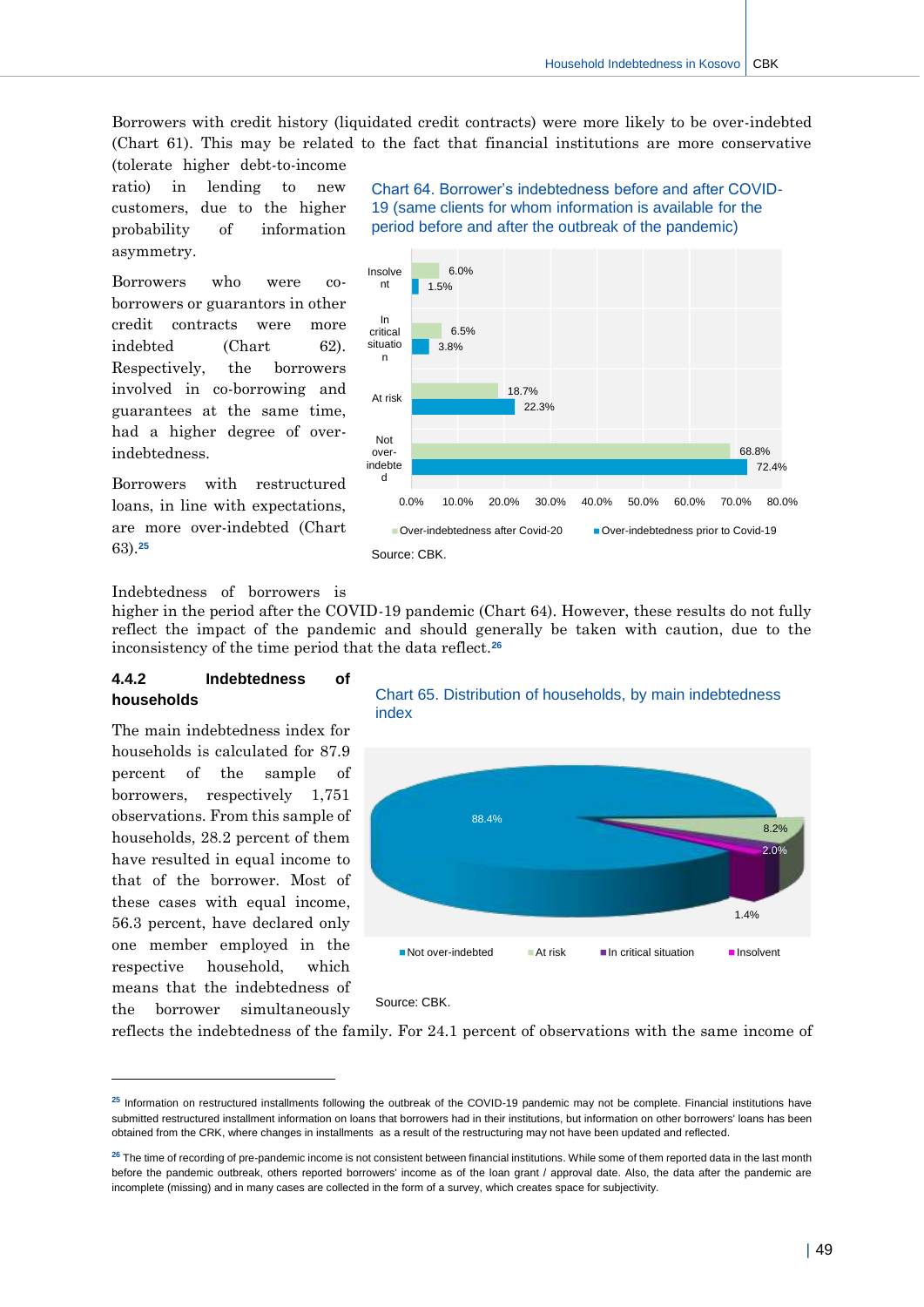the individual and the household, data on the number of employed members are missing. Whereas, 19.6 percent have declared more than one employed member, but their income is not reflected in the monthly family budget (Table 12).

| Table 12. Observations of the borrower with equal income and the respective household, by number of |  |  |  |  |  |  |
|-----------------------------------------------------------------------------------------------------|--|--|--|--|--|--|
| employed members                                                                                    |  |  |  |  |  |  |

| Number of household<br>employees | Number of observations with the same income for the<br>borrow er and the household | Number of observations with the same income for the<br>borrow er and the household (in % of total observations) |
|----------------------------------|------------------------------------------------------------------------------------|-----------------------------------------------------------------------------------------------------------------|
|                                  | 278                                                                                | 56.3%                                                                                                           |
|                                  | 66                                                                                 | 13.4%                                                                                                           |
| 3                                | 17                                                                                 | 3.4%                                                                                                            |
| 4                                | 4                                                                                  | 0.8%                                                                                                            |
| 5                                | 5                                                                                  | 1.0%                                                                                                            |
| 6                                |                                                                                    | 0.2%                                                                                                            |
|                                  | 4                                                                                  | 0.8%                                                                                                            |
| Mungojnë                         | 119                                                                                | 24.1%                                                                                                           |
| Total                            | 494                                                                                | 100.0%                                                                                                          |

Source: CBK.

According to the indebtedness index, which includes only loans, 11.6 percent of households are over-indebted. At risk of over-indebtedness, are 8.2 percent of households, while 2.0 percent are at a critical stage. The share of insolvent households, which have lower income than debts, turned out to be 1.4 percent (Chart 65).

As in the case of the indebtedness of individual borrowers, the share of over-indebted households is significantly higher when all credit products are included (Chart 65a and 65b), but for the reasons already elaborated above, we will only refer to the loan indebtedness.



The households of borrowers with several active loans, as well as issued by several different institutions, had higher probability and over-indebtedness level (Chart 66).

Problems with over-indebtedness became more frequent with the increase in the number of credit contracts, in which case the households of borrowers with more than three active credit contracts had the most cases of over-indebtedness (Chart 67).

The share of over-indebted households as well as the level of over-indebtedness was higher in the households of borrowers with active credit contracts with the banking and microfinance sector at the same time.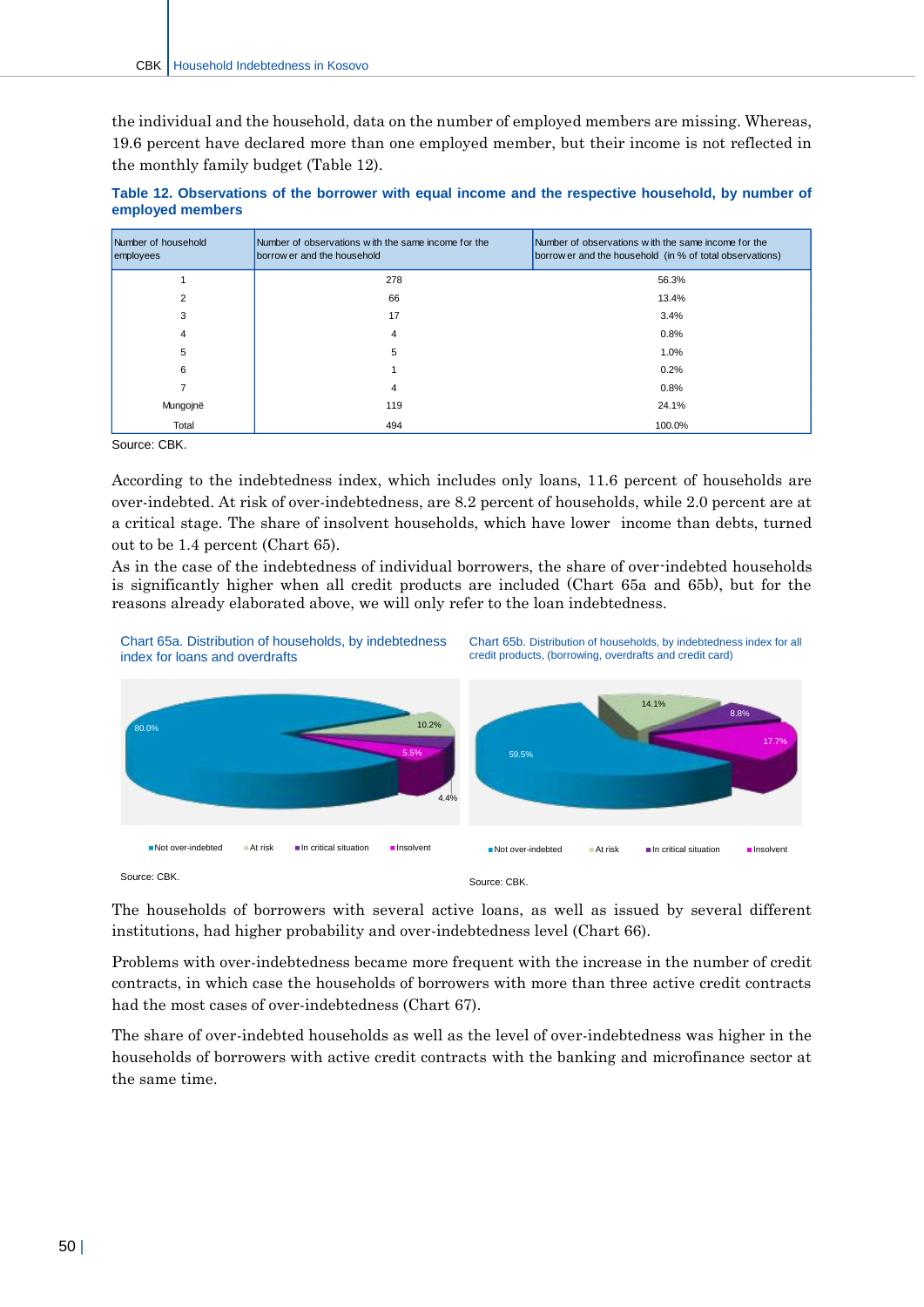Chart 67. Household indebtedness level, by number of credit



Chart 66. Household indebtedness level, by number of contracts (loans) and lending institutions

Analyzed separately by sectors, households of borrowers with credit contracts only in the banking sector had a higher tendency to over-indebtedness, compared to those of the microfinance sector (Chart 68).

The level of indebtedness is related to the payment performance. Households of borrowers with overdue credit installments were twice as likely to experience over-indebtedness. Also, insolvency cases were much higher in the group of households' borrowers with delays, respectively in 4.1 percent of cases compared to 1.1 percent of households of borrowers without delays (Chart 69).



While the individual borrower indebtedness did not differ significantly according to most sociodemographic characteristics, some of these differences are highlighted when considering the total household indebtedness. The level of indebtedness was highest in households where borrowers were separated, followed by households where the borrower was married (Chart A2, Annex 3). This result is influenced by the higher average monthly debt of separated borrowers despite higher income. While married borrowers turn out to be more over-indebted compared to unmarried ones, due to the higher installment despite similar income.

The households' level of indebtedness also differs according to the age group of the borrower, in which case the most over-indebted age group is over 60, followed by the age group 41-50 (Chart A3, Annex 3). Significant differences in the level of household indebtedness were marked also by regions, where the most over-indebted region is the region of Mitrovica (Chart A4, Annex 3).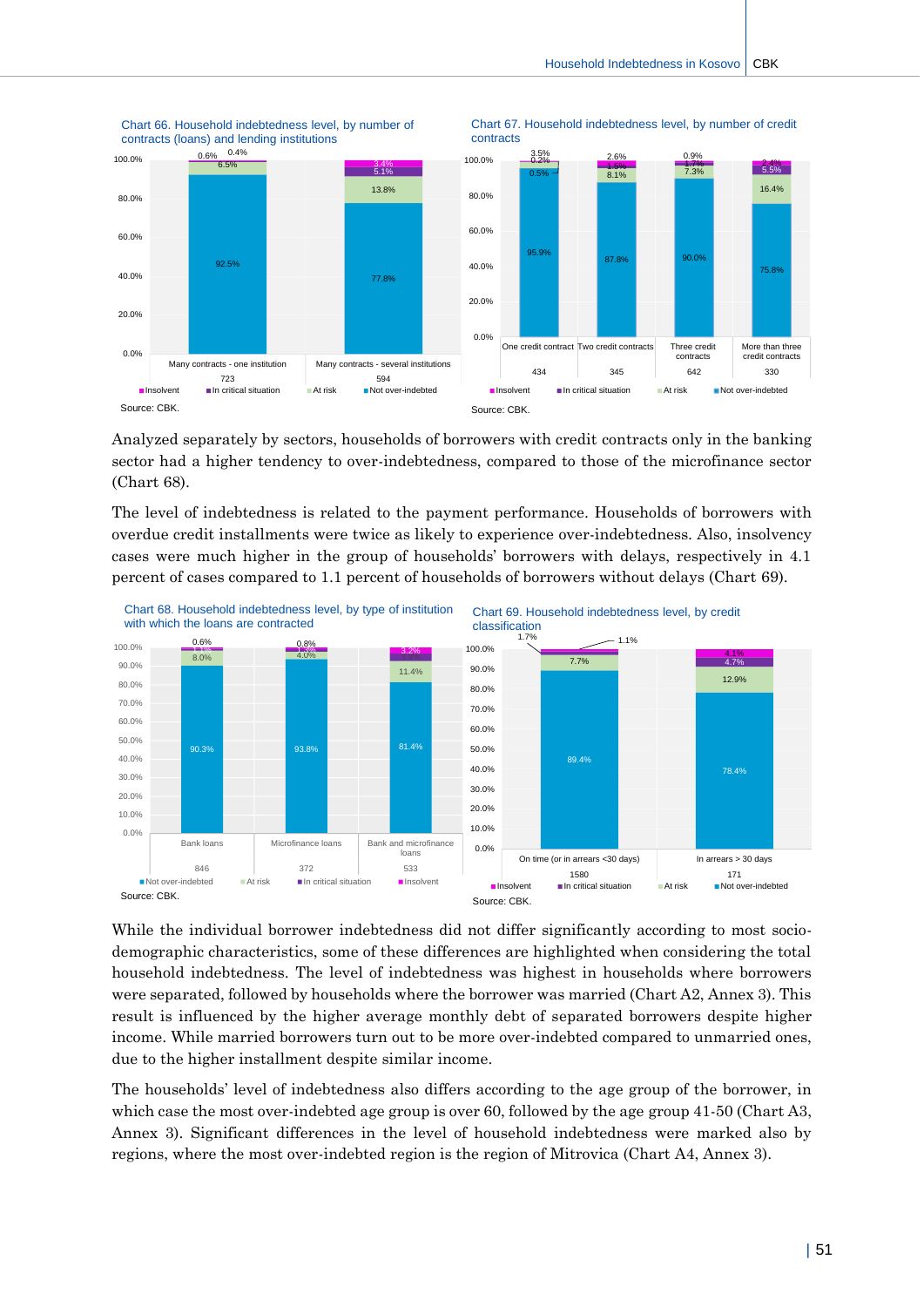

Chart 71. Household indebtedness level, by monthly

Chart 70. Household indebtedness level, by number of employed family members

According to the professions of borrowers, the differences are similar to the case of indebtedness of individual borrowers, where the households of pensioners, office workers, and assistants are the most over-indebted (Chart A5, Annex 3).

The share of over-indebted households decreased with the increase in the number of employed members in the household. Respectively, households with one employed member had the highest indebtedness level, and the indebtedness rate generally decreased with the increasing number of employed members (Chart 71).



Also, the share of over-indebted households decreased with increasing income level (Chart 72). However, unlike individual borrowers, in households, the average and median of income decreases progressively with increasing indebtedness levels.

However, the average value of the monthly installment, the approved amount, and the outstanding loan amount, the same as for individuals, is higher at the higher levels of overindebtedness (Table 13).

The indebtedness was very pronounced in the households of the collateralized borrowers. Only 2.8 percent of households with uncollateralized loans were over-indebted, and there was no case of insolvency. While 14.2 percent of households with collateralized loans were over-indebted (Chart 72). Also, the share of over-indebted households was higher in the group that had restructured loans (Chart 73).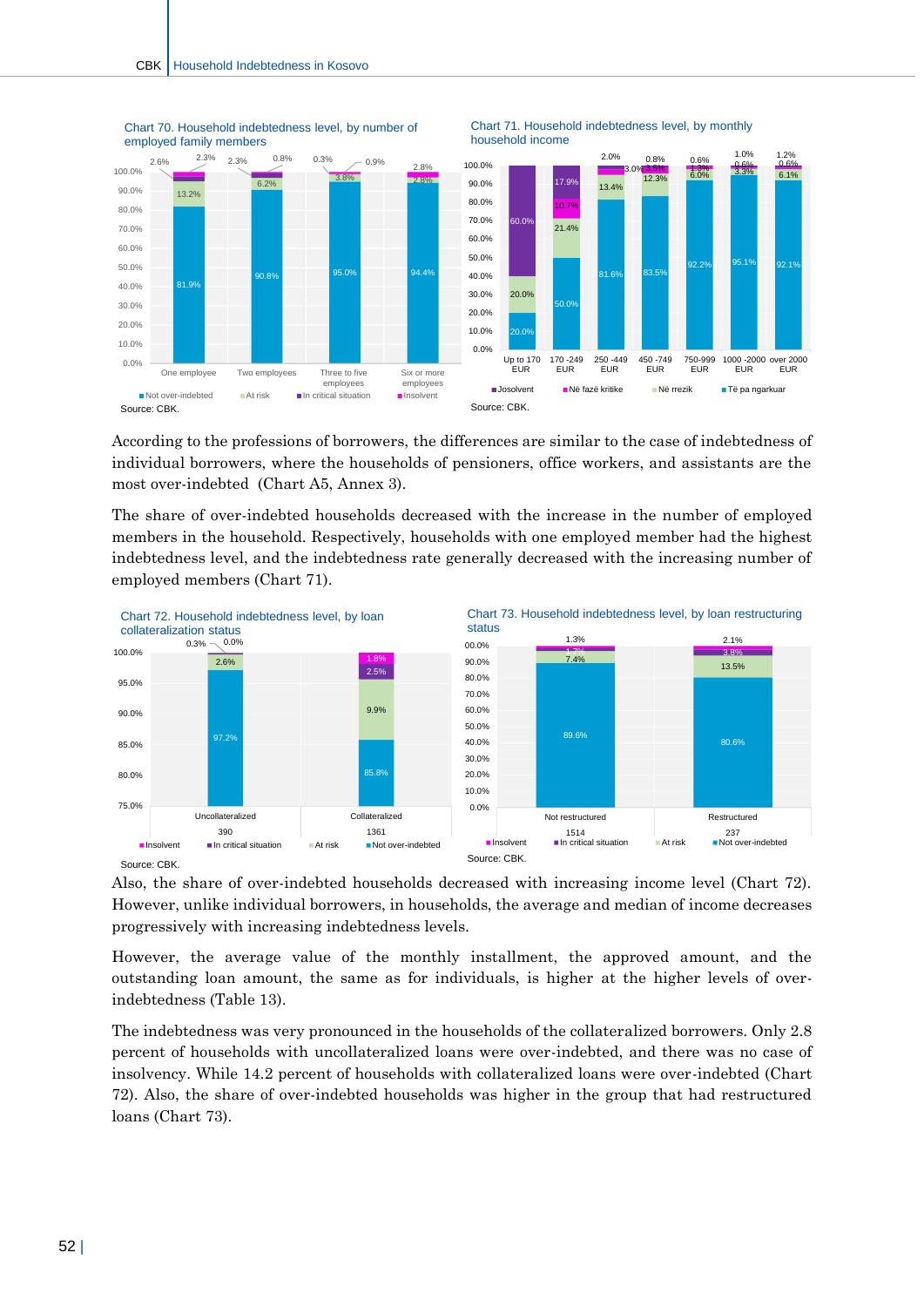| Over-indebtedness levels | of household | Average monthly income Installment average value<br>of borrow ings | Approved average value<br>of outstanding<br>borrow ings | Remained approved<br>value of outstanding<br>borrow ings |
|--------------------------|--------------|--------------------------------------------------------------------|---------------------------------------------------------|----------------------------------------------------------|
| Not over-indebted        | 1.094.8      | 225.6                                                              | 10.698.7                                                | 7,242.2                                                  |
| At risk                  | 909.7        | 550.3                                                              | 33.341.8                                                | 21,831.8                                                 |
| In critical situation    | 638.4        | 545.8                                                              | 32,380.6                                                | 25,657.7                                                 |
| Insolvent                | 681.4        | 1,499.1                                                            | 40,272.2                                                | 30,183.4                                                 |

#### **Table 13. Monthly income, monthly installment, approved value of active credit contracts, and outstanding value (in EUR), by household indebtedness rate**

Source: CBK.

In the case of indebtedness of individuals, despite the fact that over-indebtedness, was generally higher for borrowers with credit histories, insolvency cases were more common among the group of new borrowers. Whereas in the case of households, over-indebtedness, as well as the level of insolvency, are higher for the group of households where the borrower had an earlier credit history (Chart 74). The Indebtedness of households results higher in the period after the onset of the COVID-19 pandemic. Index of Indebtedness is higher on average by 2 percentage points for each of the indebtedness categories.



Source: CBK.

-

However, the post-pandemic indebtedness may not reflect all the changes in credit installments, respectively restructurings, due to the lack of complete information on restructured installments (Chart 75).**<sup>27</sup>**

#### **4.4.2 Net indebtedness index**

According to the net household indebtedness index**28**, the level of debt insolvency is high. Respectively, 13.7 percent of households are insolvent - debt value higher than net income from regular monthly expenses.

<sup>&</sup>lt;sup>27</sup> The restructured installments as a result of COVID-19 have been accepted by the Financial Institutions for the active loans of their clients (clients selected as a sample for the respective institution). However, for the calculation of the total debt of the client, respectively the household, are taken (collected) all installments of active loans that have appeared in the CRK. Therefore, other restructuring that borrowers may have had in other financial institutions may not have been reflected in the CRK.

<sup>&</sup>lt;sup>28</sup> The net household indebtedness index represents the ratio of the sum of the borrower's monthly installments to the net monthly household income (gross monthly income deducted for the regular monthly household living expenses, not including credit installments).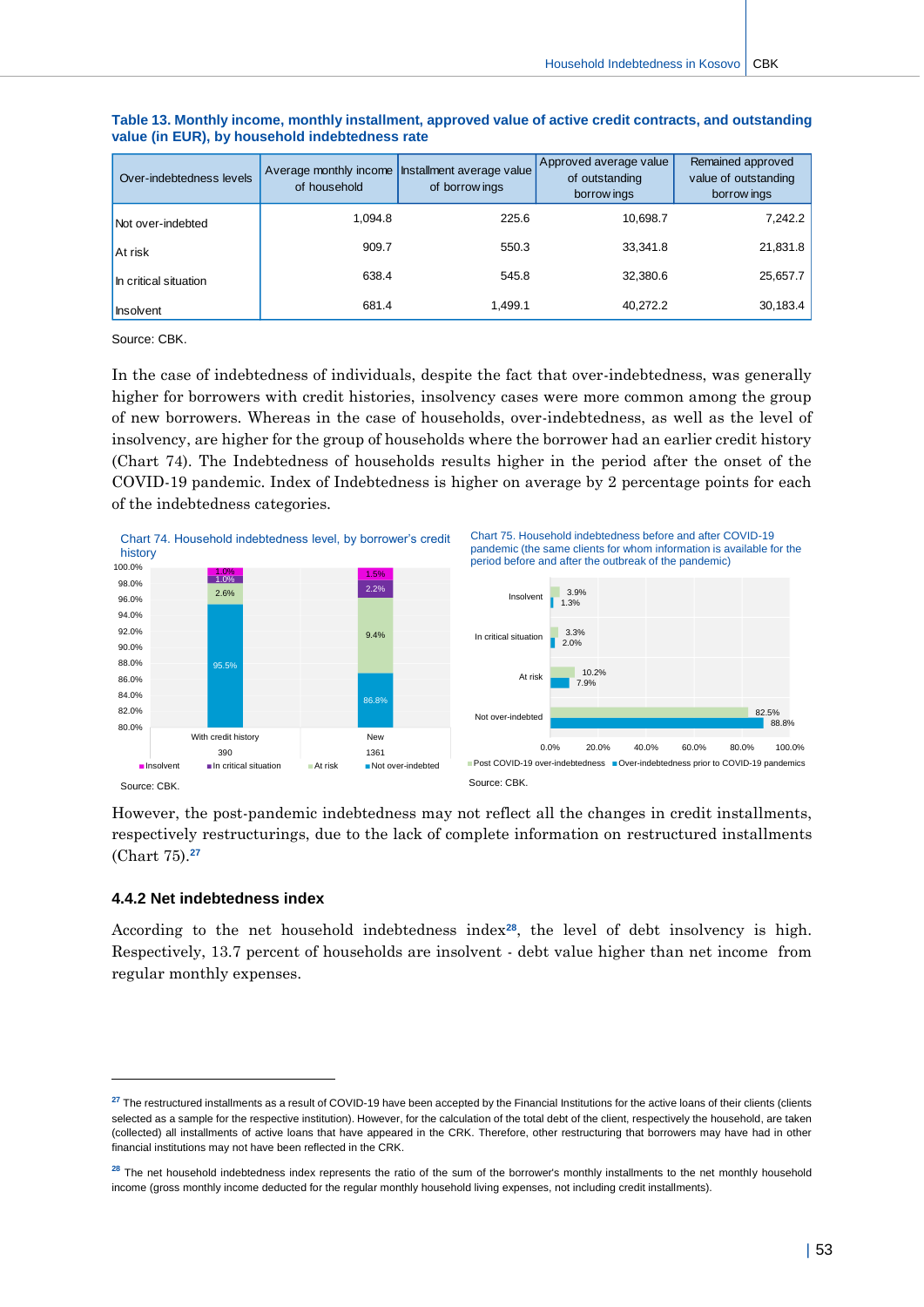

In 1.9 percent of cases, regular monthly expenses were reported to be higher than gross household income. The share of not over-indebted borrowers (amount of installments lower than 70 percent of net income) is at 70.1 percent (Chart 76). Similar to the case of the main index with gross income, even according to the net index, the level of indebtedness increases in the period after the outbreak of COVID-19 pandemic (for the same group of households for which we have pre- and postpandemic data). The share of households with a debt level that exceeds net income increases to 17.7 percent, compared to 13.2 percent before the pandemic (Chart 77).

The results of the net indebtedness index are believed to be significantly affected by the quality of the data, respectively the statement of expenses, but also household income, for which we do not have reliable mechanisms to prove them.

#### **4.4.3 Indebtedness according to the household survey**

Results of the household survey suggest that 60.3 percent of households do not have active loans. Over-indebtedness, respectively the use of more than 50 percent of household income in the payment of credit installments, was present in only 1.9 percent of cases. Whereas, 23.3 percent use less than 25 percent of household income in debt servicing. The share of households that use 20-50 percent of income in the payment of credit installments was 9.8 percent. Of the total respondents, 4.7 percent did not answer (Chart 78).

The share of households with no loans at all was higher in rural areas, but cases of overindebtedness were also more frequent (Chart 79). The share of borrowers who have no loan was highest in the lowest income group. Whereas, the indebtedness level was higher in the group with monthly household income of EUR 151-300 (Chart 80).





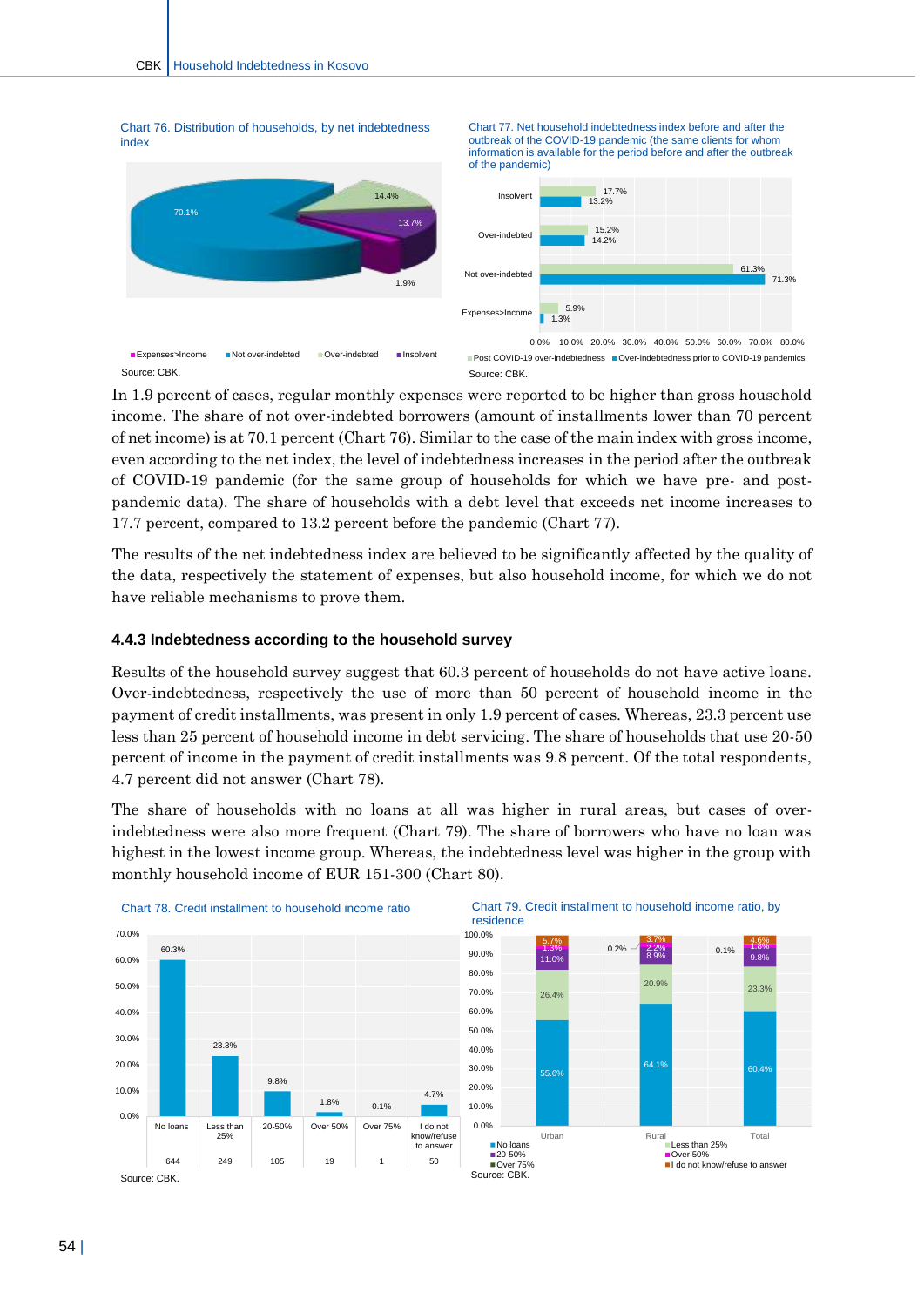

Chart 80. Credit installment to household income ratio, by level of household income

Within households that had active loans, 4.8 percent of them were over-indebted. The share of households using less than 25 percent of household income in debt servicing was 58.7 percent, while that of those using 20-50 percent of income in the payment of credit installments was 24.8 percent.

income

35.6%





Chart 82. Impact of COVID-19 pandemic crises on household











A high percentage of households with active loans, 11.7 percent, did not respond regarding the ratio of installment to income (Chart 81). Households were also asked about the potential effect of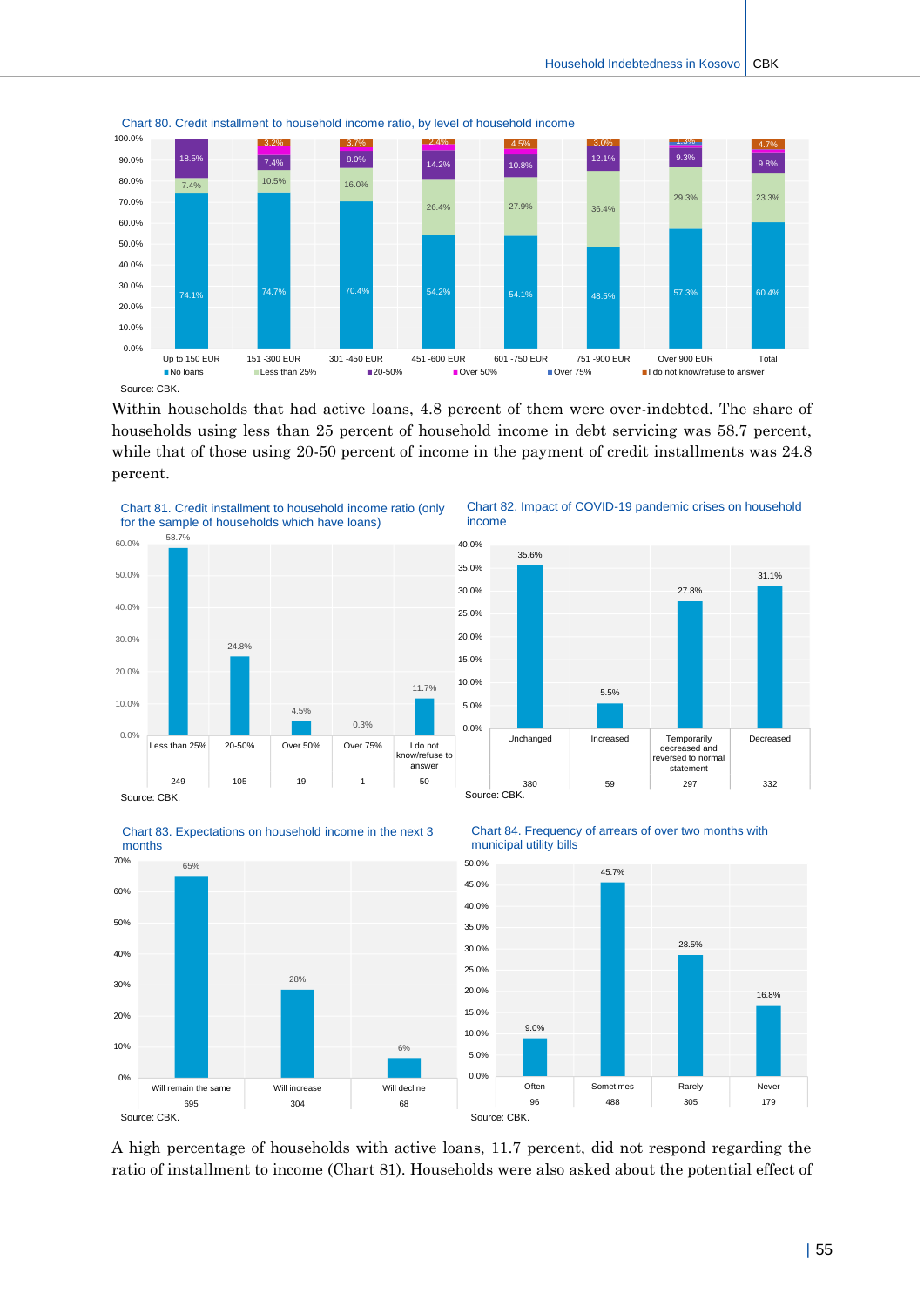the COVID-19 pandemic outbreak on household income level. One third, respectively 35.6 percent, stated that household income have not changed. On the other hand, slightly lower share - 31.1 percent - stated that their family income have decreased.

The remaining 27.8 percent said that there was a temporary decrease in income which recovered to the previous state, while 5.5 percent stated that household income increased (Chart 82). Moreover, when asked about the expectations for the level of their income in the next three months, 65.1 percent stated that they do not expect changes. The remaining 28.5 percent said they expect an increase in household income, while only 6.4 percent said they expect a decrease (Chart 83). Regarding the aspect of delays in the payment of regular monthly obligations for utility expenses (water, electricity, waste, property tax), the survey results suggest that 9 percent of households often have arrears of over 2 months in payment of these obligations.



Chart 85. Frequency in arrears of over 2 months with municipal utility bills, by household residency





Source: CBK.

A high percentage, 45.7 percent, stated that they are sometimes in arrears, while 28.5 percent said that they rarely have such arrears. The remaining 16.8 percent have stated to be regular payers, respectively they are never more than 2 months in arrears in paying such obligations (Chart 84). In terms of place of residence, households in rural areas had the highest share of frequent arrears (Chart 85). The lower the household is income, the higher the share of frequent delays are (Chart 86).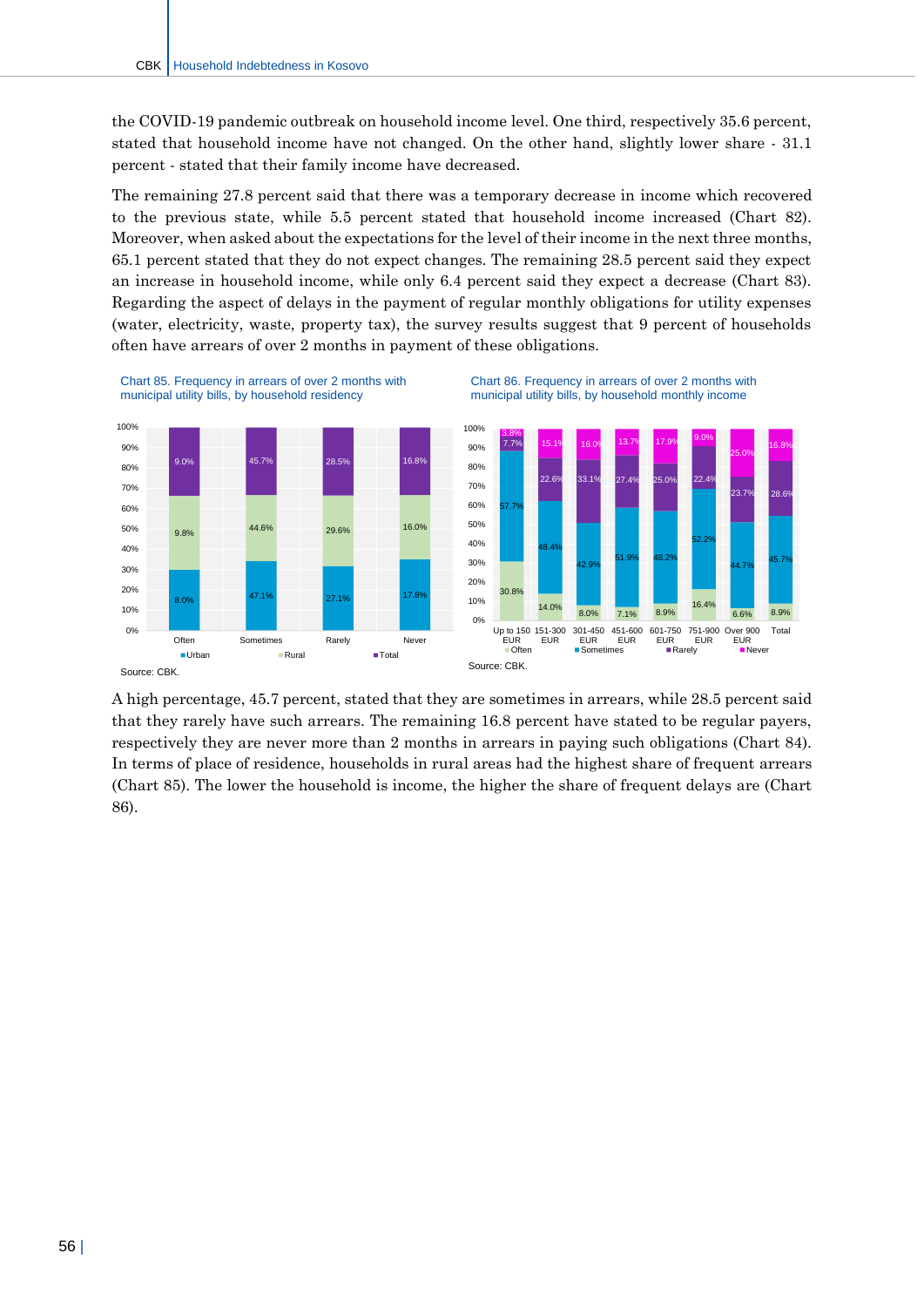## <span id="page-57-0"></span>**5. Conclusion**

Lending in Kosovo has grown at an accelerated pace in recent years, with an average annual growth of 10 percent for banks in the five years before the outbreak of the COVID-19 pandemic and 23 percent for micro-finance institutions. The increase of financial intermediation and the continuous developments in the credit market are enabled by the favorable macroeconomic conditions, the abundant financing assets (favorable liquidity), and increased competition in the financial sector. However, the double-digit increase of loans, especially lending to households, has also raised the issue of the potential indebtedness of borrowers. Over-indebtedness of borrowers, in addition to the direct risk it poses to the stability of the financial sector, also has social and psychological consequences for affected customers and society as a whole. Moreover, in the face of the challenges of the COVID-19 pandemic in Kosovo, the role of lending as a mechanism to support economic recovery increased further. However, the rapid growth of lending even at this stage may further increase the indebtedness on borrowers, with potential consequences in the medium-term.

In this study, an attempt was made to measure the indebtedness of borrowers and their households, as well as the possible effects of the COVID-19 pandemic on the financial condition of borrowers/households. Borrowers' indebtedness does not have a standard definition and way of assessment, so in this study, a combination of indicators were used to assess different aspects of the indebtedness, in order to achieve a more realistic picture of the problem. The key indicator is considered to be the indebtedness index, which is calculated as the ratio of the debt amount for the monthly payment (all monthly loan installments) of the borrower to the monthly income. Alternative indebtedness indicators are delays over 2 months in the payment of credit obligations, possession of more than four credit contracts, as well as the indebtedness index with net income. In addition to the study with data from lending financial institutions in Kosovo and the Credit Registry of Kosovo, the conducting of a short household survey was commissioned, for an alternative assessment of the debt situation.

The findings of the study suggest that the share of over-indebted households**<sup>29</sup>** lies in the range between 27.4 percent when only the borrower's income are taken into account, and 11.7 percent when the whole household income are taken as a basis. The assessment of the indebtedness level based only on the borrowers' income may reflect an overestimation of the indebtedness situation, due to the not-including of co-borrowers income. On the other hand, in assessing the level of indebtedness with household income, due to the lack of information on the potential debt of other family members, we may have an underestimated picture of the level of indebtedness. Therefore, for the above reasons related to the lack of data but also the quality of data received through the survey, it cannot be suggested for a specific level of over-indebtedness, but it is suggested that the degree of households loan over-indebtedness extend in the interval between the results of the borrower index of indebtedness and the household index of indebtedness. The share of borrowers' at risk of over-indebtedness- the monthly loan installment accounts for 50 to 75 percent of monthly income- is suggested to be in the range of 21.8 percent (only with borrower income) and 8.2 percent (household income). At the critical stage - with a debt to income ratio of 75-100 percent - are 3.8 percent (only borrowers' income), respectively 2.0 percent (household income). Cases where borrower installment expenses completely exceed gross monthly income by passing into the insolvent state are presented in 1.8 percent of the borrower sample and 1.4 percent of households.

However, the results of the household survey conducted in different household samples give a lower level of household indebtedness. Of the surveyed households, 60.3 percent stated that they do not have active loans at all and only 1.9 percent spend more than 50 percent of household income on

 $\overline{a}$ 

<sup>&</sup>lt;sup>29</sup> The amount of monthly installments for loans exceeds 50 percent of monthly income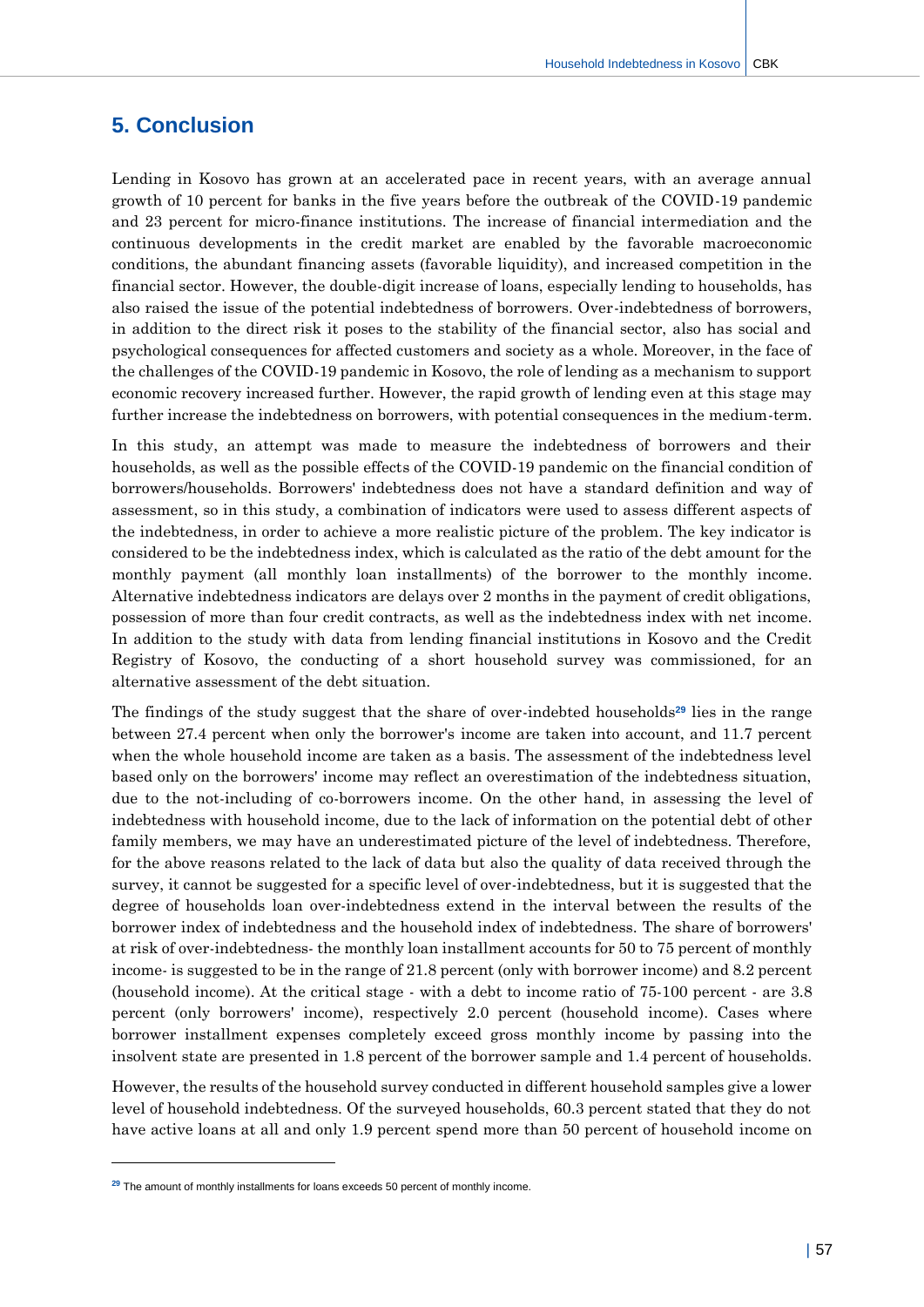loan installments. The share of over-indebted households increases to 4.8 percent when only households with active loans are considered.

The study suggests that the COVID-19 pandemic crisis has increased household indebtedness. The indebtedness index is higher after the outbreak of the pandemic by an average of 2 percentage points for each of the indebtedness categories. The effect of the pandemic outbreak on the decline in household income is also supported by a household survey, which suggests that income have decreased in about one third of respondents, while 27.8 percent of respondents have reported a temporary decline in household income which have been restored to the previous state.

The study suggests that over-indebtedness is associated with multiple borrowing and poorer payment performance. Over-indebtedness tendencies were higher for borrowers' households with late payment of credit installments. Problems with payment performance as well as overindebtedness also became more frequent with multiple borrowing, especially from different institutions. The highest levels of indebtedness, critical and insolvency cases, were in almost 90 percent of cases expressed among multiple borrowers from different institutions. Analyzed separately by sectors, the share of overdue borrowers was higher in the microfinance sector, while the over-indebtedness was more pronounced in the borrowers of the banking sector.

The study also attempted to measure the correlations between borrowing models, namely sociodemographic and socio-economic characteristics with over-indebtedness, respectively payment performance. For many socio-demographic characteristics, there were no significant (statistically significant) differences in the tendencies for over-indebtedness or late payment of loans. But some characteristics such as occupation, age group, and income level, consistently turned out to be related to over-indebtedness and payment performance. Within the borrowing models, collateralization, credit restructuring, credit history, as well as roles as co-borrowers and guarantors were important.

However, it should be re-emphasized that the study does not present an influential correlation of these factors in the various indicators of over-indebtedness, but only a comparative association of the level of over-indebtedness between groups of borrowers according to socio-demographic, socioeconomic characteristics and contractual specifics (borrowing models).

#### <span id="page-58-0"></span>5.1. Study Limitations

The results of the study are subject to some limitations in terms of the quality of available data and assumptions made in accordance with the shortcomings encountered. Relevant limitations have been taken into account in the interpretation of the results, and depending on the judgment of their impact on the quality of the results, the importance of the interpretation of the indicators has been determined.

Consequently, the main indebtedness index is considered the index based only on regular payment loan installments. **<sup>30</sup>** In the case of inclusion of all credit products, the indebtedness is higher and is considered over-estimated. This is due to the fact that the monthly installment includes the total debt owed on the credit card/overdrafts - in the absence of information for determining the monthly installments - while the outstanding debt is usually structured in installments (credit card) or paid only at product maturity (overdrafts).

The interpretation of the indebtedness results according to the borrower's income is suggested to be supplemented with results based on the data of the whole household unit, and not to be interpreted in isolation. This is due to data limitations for both indicators.

 $\overline{a}$ 

**<sup>30</sup>** Loans include: various purpose loans, mortgage loans and financial leasing.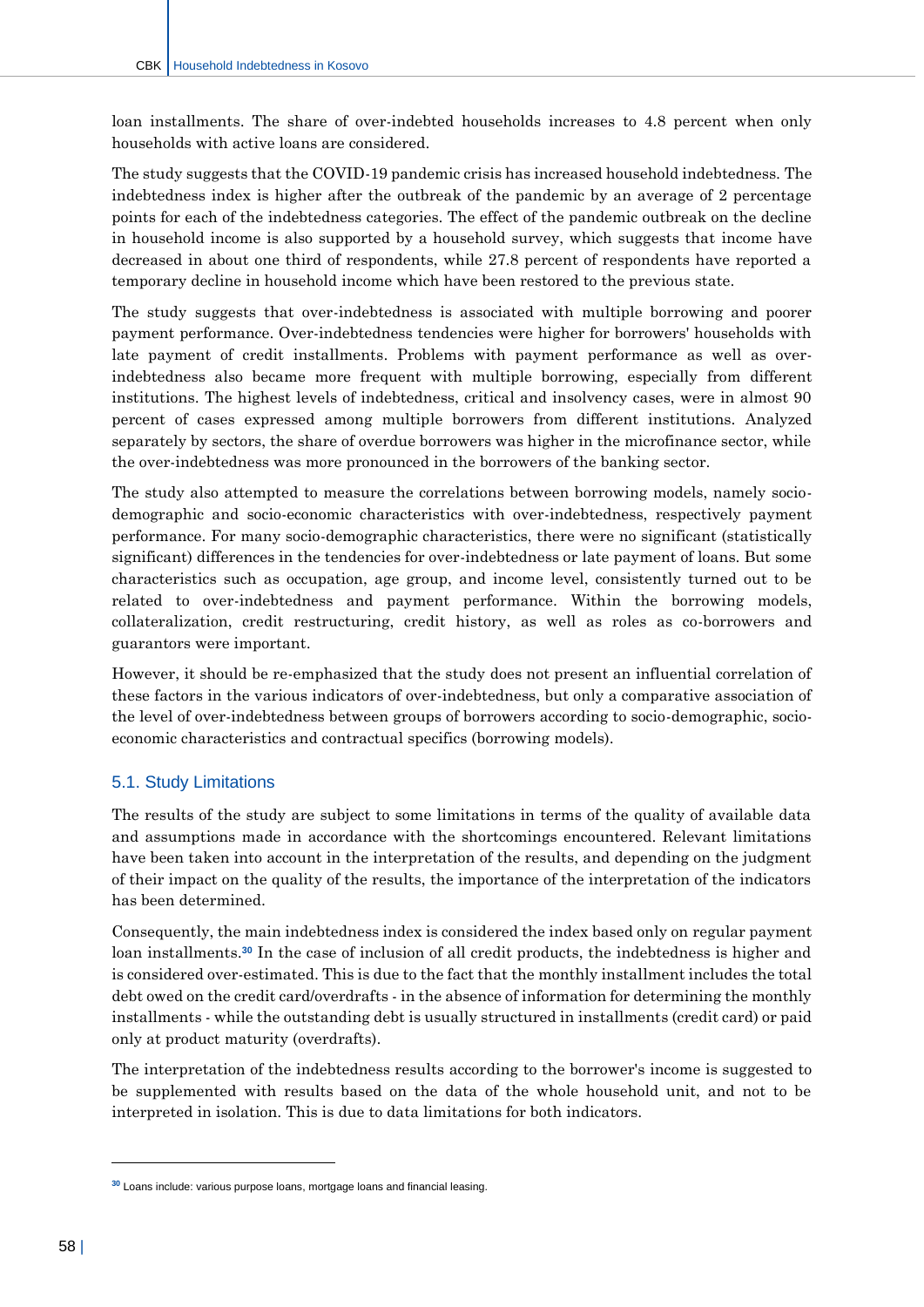In the case of the borrower, there are several aspects of data quality that need to be noted: the lack of information on co-borrowings and the possible inconsistency of the time of reporting / updating data on the borrower. Regarding co-borrowing, there are no cases when the loan is co-borrowed and it is not known whether the co-borrowers income are included in the income reporting to the CRK. In case of inconsistency, the borrower's income are recorded by the financial institutions at the time of loan disbursement, and if they are not updated throughout the duration of the loan, then they do not reflect any changes in income at the time of providing study information, which is consequently an issue that affects the underestimation or overestimation of the indebtedness.

In the case of the household, there is a lack of information on the potential debt of other members of the household, which may be reflected in the underestimation of the over-indebtedness. Furthermore, financial institutions have expressed doubts about the quality of household data received from customers, in the absence of mandatory mechanisms for reporting this data, as well as mechanisms for their confirmation (unlike the case with data/income of borrowers who are obliged to document them by contract in the case of loan application and are easily confirmable through the bank balance). Based on the above suspicions, contradictions have been encountered in the data reported for households such as the case of discrepancy between household income and the number of employees in the household (household income is reported to be the same as that of borrowers, despite the fact that more than one employed member in the household unit has been reported). Furthermore, the monthly household living expenses in 1.9 percent of cases have exceeded the gross monthly household income, regardless of the level of income, and therefore create uncertainty in the interpretation of the indebtedness results according to the net index.

The above data dilemmas are also reflected in the assessment of the indebtedness following the outbreak of the COVID-19 pandemic. Due to the lack of information on the time when income were updated and the lack of restructured installments, it was assumed that income remained unchanged from the time of disbursement and the installments are the same. However, in cases where this assumption does not stand, the comparison before and after the COVID-19 pandemic may not reflect the effect of the pandemic, but of previous changes in the financial condition of borrowers.

The study is also limited in the possibility of correlation between different indebtedness indicators. The study does not inform on the cause-and-effect relationship of variables, but only on the comparative interpretation of payment performance and the level of indebtedness between certain groups according to socio-demographic characteristics and characteristics of credit contracts. Furthermore, the methodological and sample differences between the indebtedness index of the study and the household survey commissioned by the CBK, although complementary, limit the comparison between them.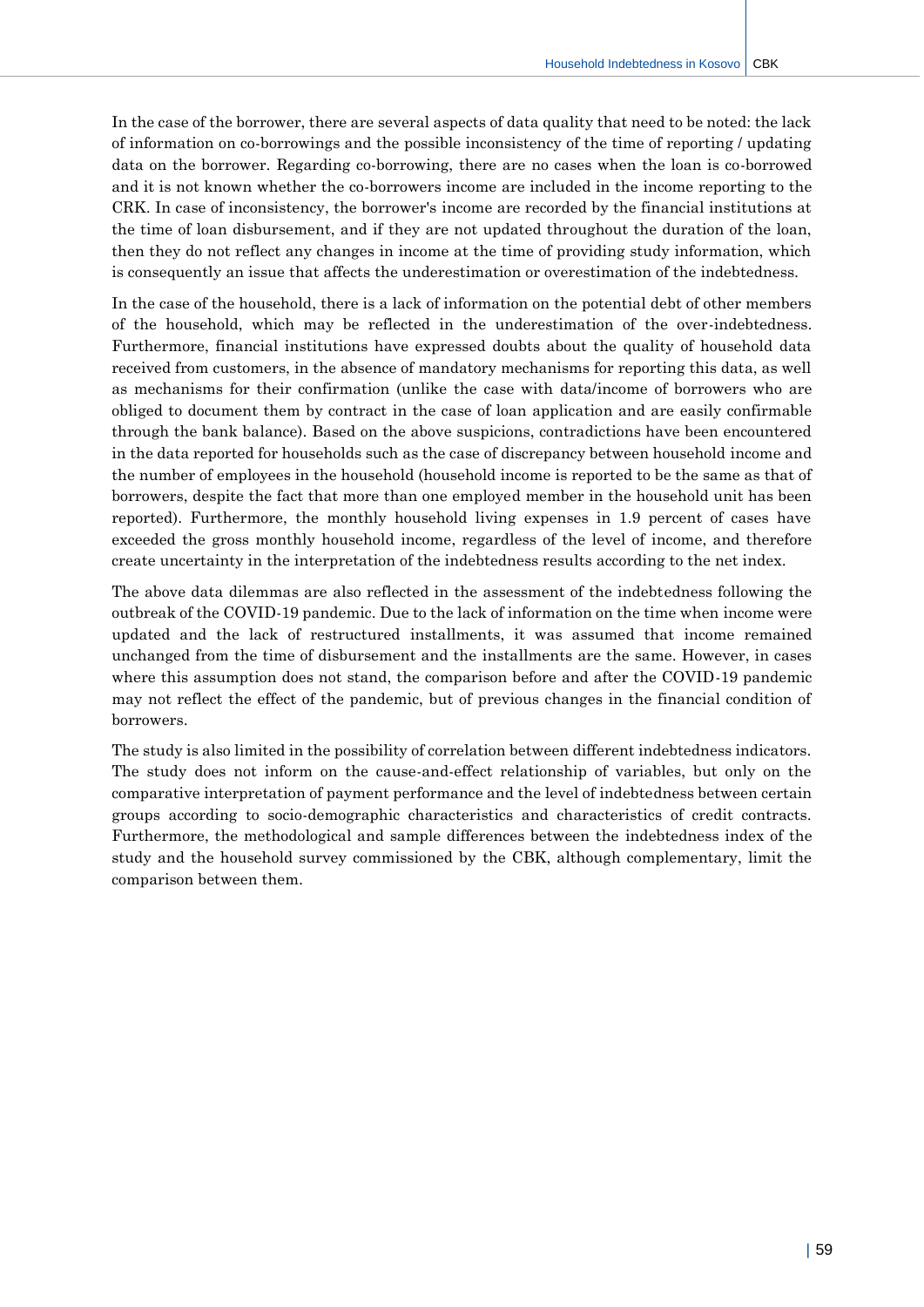## <span id="page-60-0"></span>**6. Recommendations**

Indebtedness of households is a multidimensional and complex concept. The many factors that influence the indebtedness and the interrelationship between them makes the assessment process challenging. The risk of household over-indebtedness should be assessed from many aspects, collecting, processing and analyzing the data from many indicators in order to understand and reflect the situation entirely. The complex nature of the problem, but also the many limitations in the data for the household unit, emphasize the need for interaction of institutions, respectively the engagement of all relevant stakeholders in collecting and providing quality data.

Recommendations regarding the possible measures that can be taken by stakeholders, which arise naturally from the findings of the study, as well as from consultations of materials and relevant parties, are presented below:

#### **- Enhancing the regulatory framework for narrowing the data gap and improving quality**

Indebtedness at the household level is an aspect of national interest. Therefore, it is recommended to initiate an inter-institutional discussion on possible modalities of providing qualitative information on the debt and income of the household unit. Furthermore, it is recommended to discuss the creation of a national database on the payment performance of regular municipal expenses (water, municipal taxes, electricity) of households, information that is important in assessing the credit risk and the risk of over-indebtedness of households.

#### **- Increasing access to finance and ongoing financial education**

Financial education is considered as a factor with high effectiveness in preventing overindebtedness, helping clients to improve financial management and increasing access to finance. The results of the household debt survey commissioned by the CBK suggest a high share of households with no loan. Therefore, all stakeholders should be engaged in removing barriers to access to finance through continuing financial education and the adoption of nonexclusive policies.

#### **- Continuous application of responsible lending practices**

Pursuing responsible lending practices, respectively responsibly assessing the repayment capacity of borrowers represents the most typical and direct manner of preventing the problem of over-indebtedness. Financial institutions are recommended to be responsible in applying, documenting and monitoring the Debt-to-Income (DTI) ratio, Debt- Service-to-Income (DSTI) ratio and Loan-to-Value (LTV) ratio indicators, adhering to internationally standardized methodologies for calculating these indicators in order to ensure consistency and comparability between periods and institutions.

#### **- Active approach of financial institutions in preventing and addressing overindebtedness from multiple borrowing**

The literature recommends that borrowing debt to pay off / ease the existing indebtedness is not the solution to the problem of over-indebtedness. The results of the study suggest that the possession of several active credit contracts, as well as multiple borrowing from different institutions (banks and microfinance) is associated with higher indebtedness levels and poorer payment performance. Lending institutions must pay particular attention in assessing the repayment capacities of clients in cases of reviewing the new credit applications (including products like credit cards) to enable the repayment of existing debts, since this practice, although in certain cases can help borrowers to overcome the temporary financial problems, it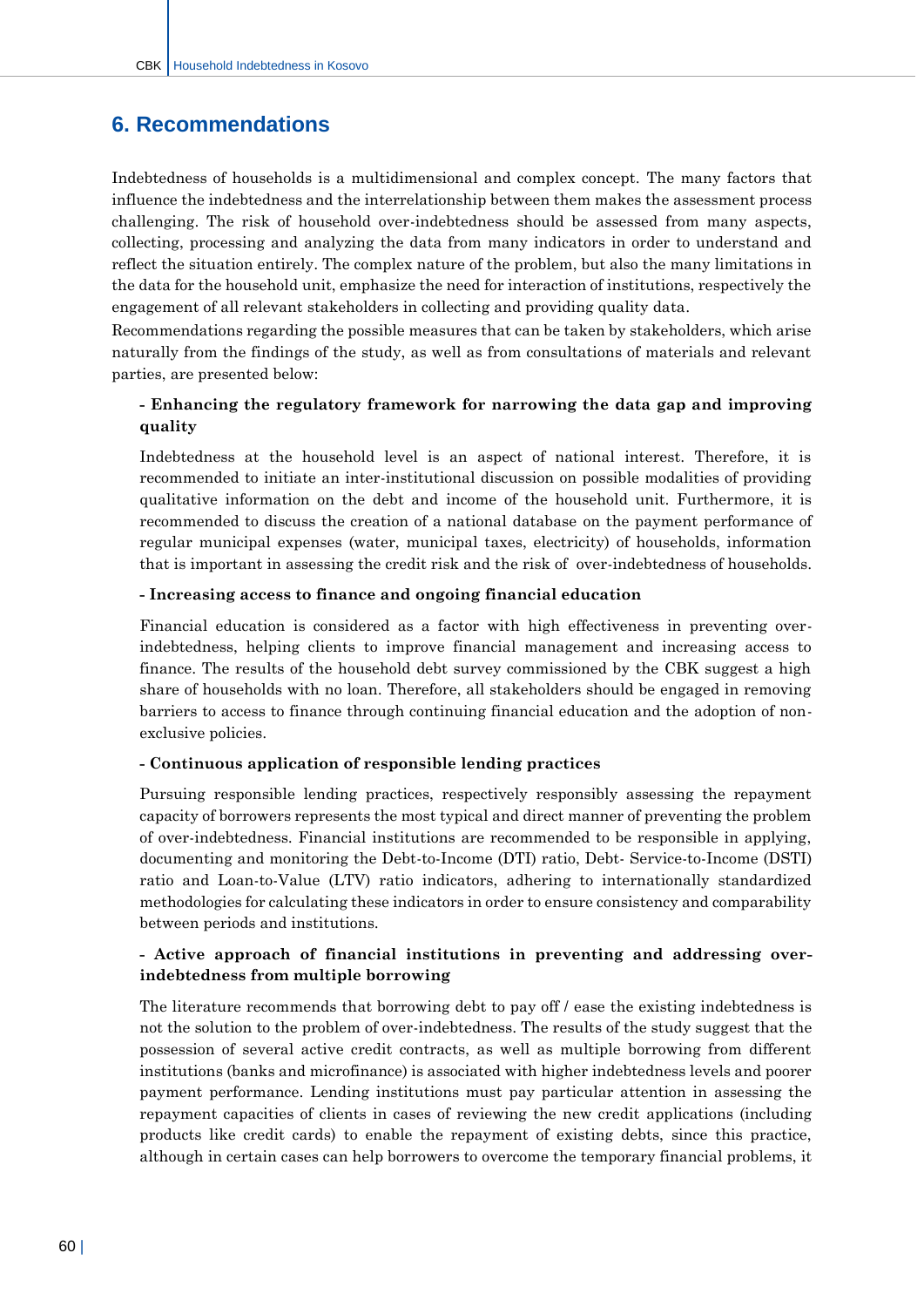can also worsen the financial situation and the overall debt repayment capacity of the borrowers.

#### **- Application of standard methods of registering and documenting the information**

In assessing income of the borrowers by an institution, the application of predefined standard procedures is encouraged. Documentation of gross income with contracts, as well as the application of a standard methodology on assessing of additional income and income of coborrowers would help in providing higher quality data for comparison and analysis of the overindebtedness situation. It is also suggested that lending institutions monitor any possible changes in customer income on a regular basis over the duration of the loan contract and report these changes to the CRK.

#### **- Continuous commitment to improving data quality**

Credit institutions as well as the CRK to be continuously engaged in increasing the quality of data and possible expansion to include as many data fields and additional information. In line with this, adequate classification of data and their coding is recommended in order to enable their analysis, as is the case with the field of professions of borrowers. Also, the coding / classification should be carefully examined to reflect the real needs of the use, as well as to avoid the bypassing of information in the relevant code / classification (in the field of credit purpose, there is a high participation of non-specification, respectively classification into 'other').

#### **- Adaptation of reporting quality control practices**

The study identifies a high degree of discrepancy between certain data between the two databases, namely the CRK and the information sent by financial institutions. To some extent, this may be the result of a time dimension problem (different reporting times), but it is largely suggested to be a consequence of reporting errors. The most significant discrepancies resulted in the cases of credit installments, the outstanding amount, the borrower's income, the purpose of the loan, the profession and the municipality. Therefore, to avoid these problems, more frequent or rigorous quality controls are recommended.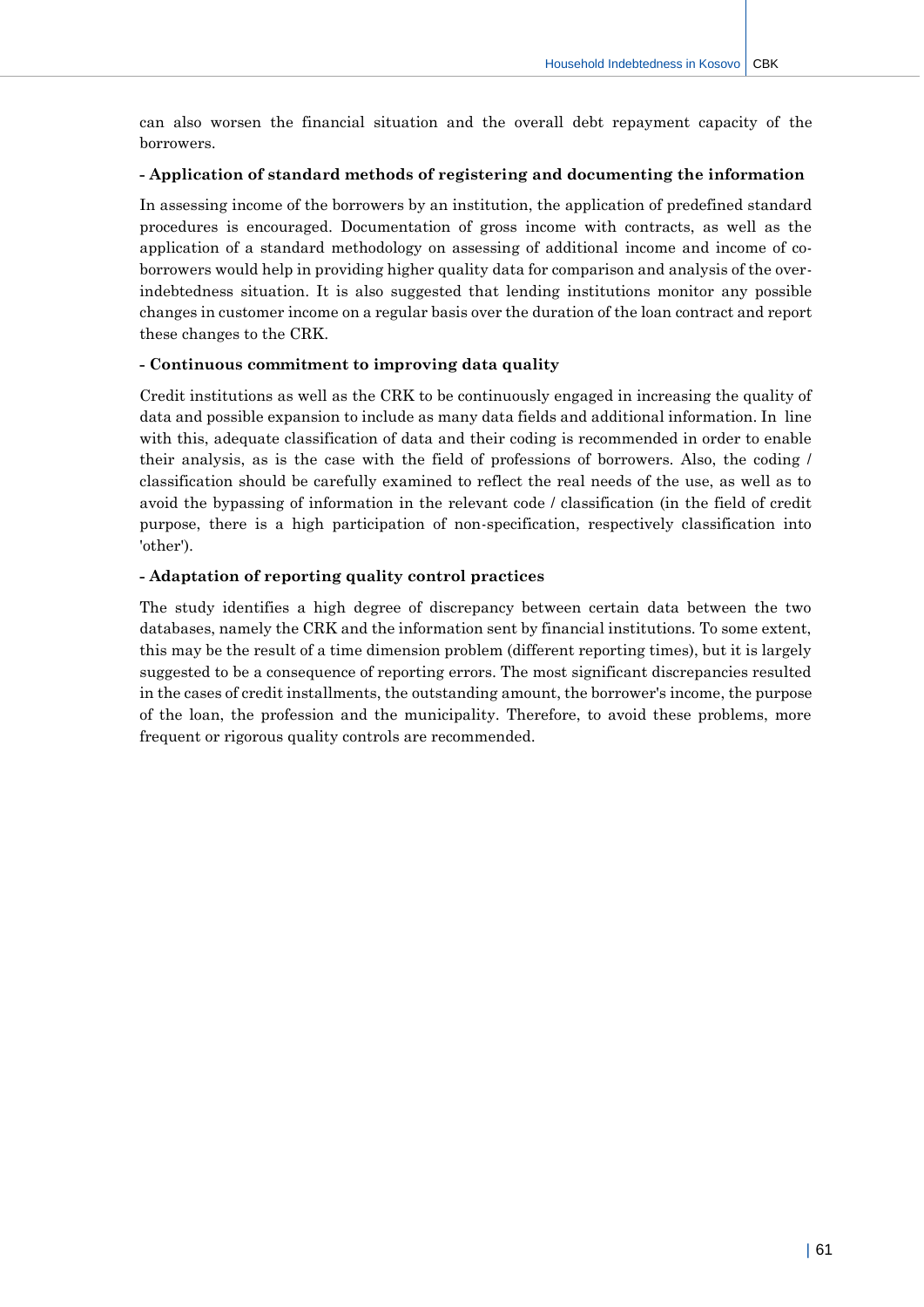## <span id="page-62-0"></span>**7. Reference**

Central Bank of the Republic of Kosovo, Department of Statistics (2021).

Central Bank of the Republic of Kosovo, Credit Registry of Kosovo (2021).

Business Innovation and Skills Department of the United Kingdom Government (2010) *Overindebtedness in Britain*: Second follow-up report.

D'Alessio, G.,& Iezzi, S. (2013), *Household Over-Indebtedness: Definition and Measurement with Italian Data*, Bank of Italy.

European Commission (2008a), *Towards a common operational European definition of overindebtedness.*

European Commission (2010), *Over-indebtedness: New evidence from the EU-SILC special module*, Research note 4/2010.

European Fund for Southeast Europe (2011), *Study on Indebtedness of Microcredit Clients in Kosovo*.

European Fund for Southeast Europe (2012), *Risk of Over-indebtedness of MSE Clients in Kosovo.*

Haas O. J. (2006), *Over-indebtedness in Germany*, Working Paper No. 44, International Labour Organisation: Geneva.

Maloku, K (2015). *Indebtedness of banking clients in Kosovo, no.1. Central Bank of the Republic of Kosovo: Prishtina.*

Sierminska, E. (2014). *Indebtedness of households and the cost of debt by household type and income group. Research note 10/2014.* European Commission: Brussels.

OXERA (2004). *Are UK households over-indebted?.* Commissioned by the Association for Payment Clearing Services, British Bankers Association, Consumer Credit Association & Finance and Leasing Association.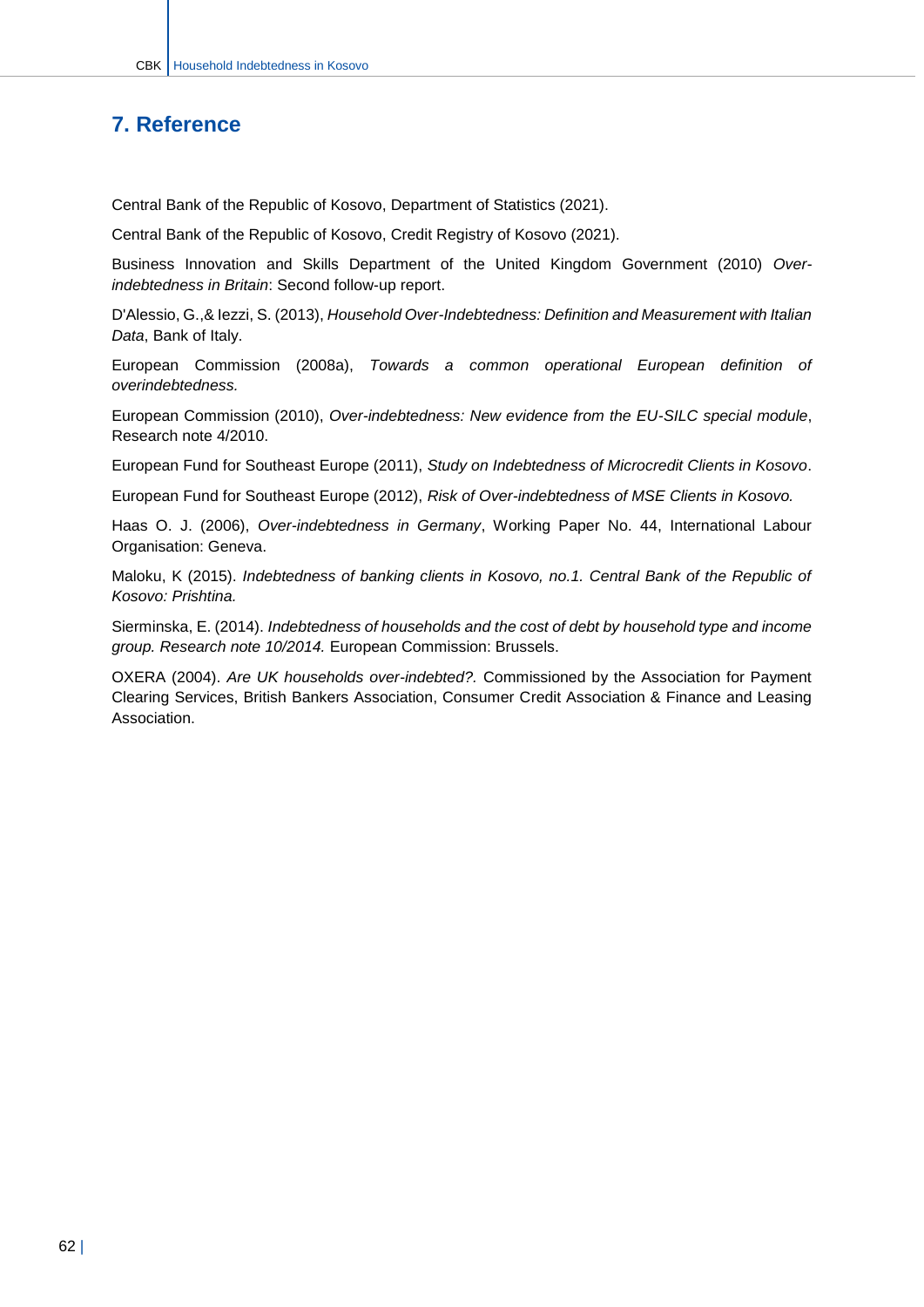## <span id="page-63-0"></span>**Annexes**

|                                                          | Prior to COVID-19 |        | Post COVID-19 |        |  |
|----------------------------------------------------------|-------------------|--------|---------------|--------|--|
| Socio-demographic characteristics of individual borrower | Average           | Median | Average       | Median |  |
| Man                                                      | 687               | 531    | 726           | 537    |  |
| Woman                                                    | 536               | 470    | 605           | 478    |  |
| Not married                                              | 590               | 491    | 642           | 500    |  |
| Married                                                  | 664               | 530    | 706           | 531    |  |
| Divorced                                                 | 1,051             | 629    | 1,150         | 629    |  |
| Urban                                                    | 695               | 535    | 788           | 570    |  |
| Rural                                                    | 576               | 488    | 570           | 481    |  |
| Prishtina                                                | 726               | 560    | 829           | 600    |  |
| Mitrovica                                                | 655               | 500    | 681           | 550    |  |
| Prizren                                                  | 619               | 500    | 658           | 500    |  |
| Ferizaj                                                  | 560               | 470    | 574           | 500    |  |
| Gjilan                                                   | 543               | 500    | 576           | 483    |  |
| Gjakovë                                                  | 560               | 474    | 574           | 474    |  |
| Peja                                                     | 613               | 509    | 609           | 500    |  |
| Armed forces                                             | 462               | 430    | 566           | 503    |  |
| Managers                                                 | 1,068             | 616    | 1,123         | 650    |  |
| Professionals                                            | 745               | 565    | 874           | 600    |  |
| Technicians and professional co-w orkers                 | 662               | 499    | 768           | 563    |  |
| Office employees and assistants                          | 531               | 420    | 556           | 471    |  |
| Service and sales employees                              | 574               | 512    | 573           | 511    |  |
| Skilled w orkers of agriculture, forestry and fishing    | 704               | 567    | 614           | 524    |  |
| Craft w orkers and similar professions                   | 580               | 500    | 605           | 500    |  |
| Operators and installers in factories and machines       | 556               | 500    | 552           | 500    |  |
| Elementary professions                                   | 483               | 400    | 479           | 400    |  |
| Pensioners                                               | 321               | 268    | 339           | 310    |  |
| Housew ives                                              | 589               | 434    | 516           | 290    |  |
| Other, including social w elfare                         | 609               | 500    | 624           | 485    |  |
| Student                                                  | 550               | 476    | 608           | 550    |  |
| < 30 years of age                                        | 537               | 432    | 570           | 450    |  |
| 30 - 40 years of age                                     | 661               | 516    | 733           | 526    |  |
| 40 - 50 years of age                                     | 740               | 550    | 789           | 537    |  |
| 50-60 years of age                                       | 625               | 520    | 650           | 530    |  |
| > 60 years of age                                        | 560               | 522    | 592           | 514    |  |
| 0-5 w ork experience                                     | 494.5             | 425    | 549           | 450    |  |
| 6-10 years                                               | 661.4             | 508    | 707           | 504    |  |
| Over 10 years                                            | 704.3             | 563    | 789           | 580    |  |
| <b>Banks</b>                                             | 633               | 501    | 725           | 534    |  |
| Microfinance                                             | 669               | 520    | 609           | 500    |  |

#### **Annex 1. Monthly income of borrowers, disaggregated by socio-demographic and socioeconomic characteristics**

Source: CBK.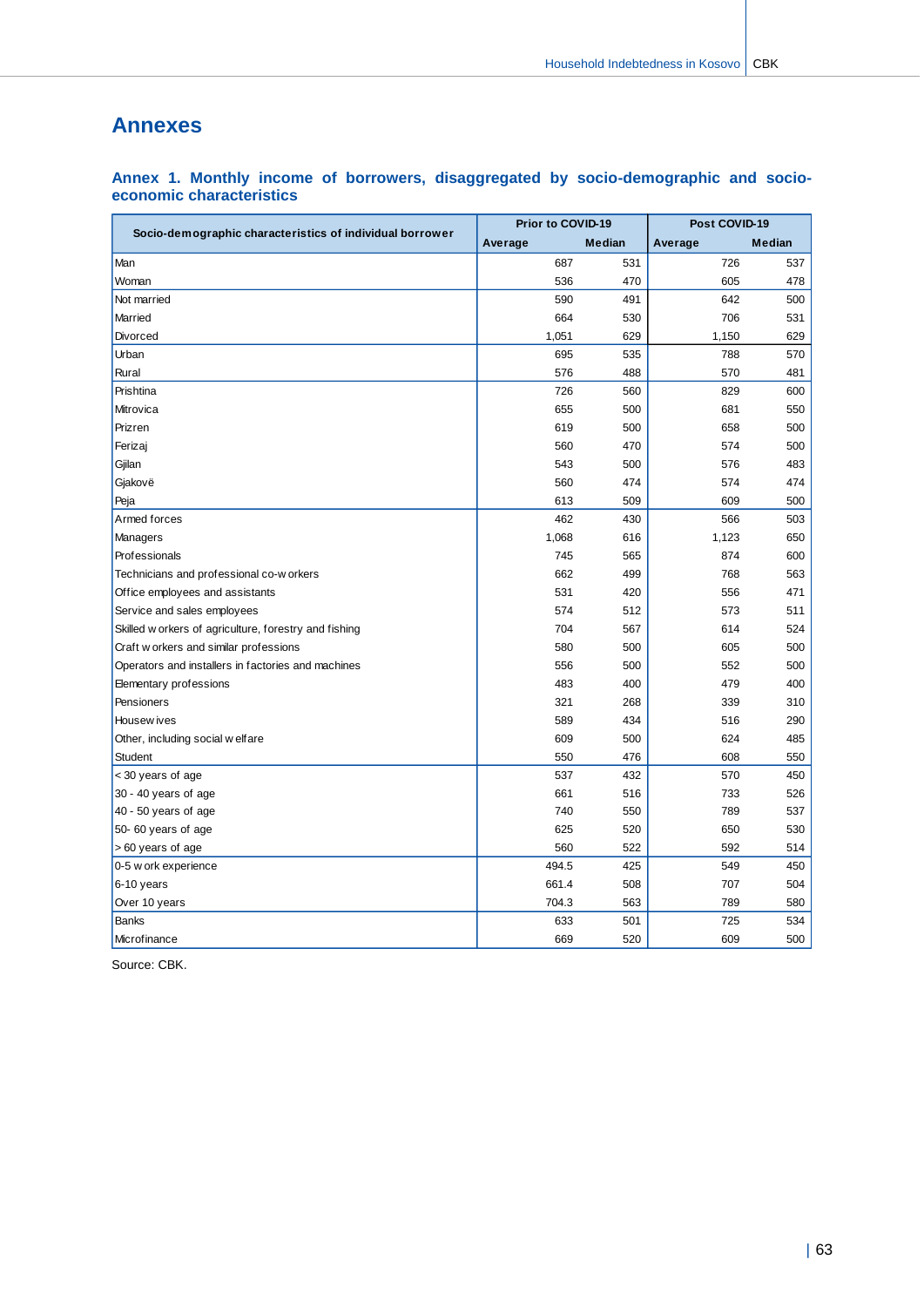|                        |         | <b>Prior to COVID-19</b> | Post COVID-19 |               |  |
|------------------------|---------|--------------------------|---------------|---------------|--|
| <b>Description</b>     | Average | <b>Median</b>            | Average       | <b>Median</b> |  |
| Man                    | 422     | 325                      | 455           | 350           |  |
| Woman                  | 404     | 300                      | 441           | 350           |  |
| Not married            | 413     | 310                      | 449           | 350           |  |
| Married                | 420     | 320                      | 452           | 350           |  |
| <b>Divorced</b>        | 342     | 265                      | 411           | 400           |  |
| Urban                  | 466     | 350                      | 508           | 400           |  |
| Rural                  | 358     | 300                      | 376           | 300           |  |
| Prishtina              | 482     | 392                      | 537           | 400           |  |
| Mitrovica              | 364     | 295                      | 402           | 300           |  |
| Prizren                | 419     | 300                      | 440           | 350           |  |
| Ferizaj                | 399     | 350                      | 415           | 350           |  |
| Gjilan                 | 345     | 300                      | 370           | 350           |  |
| Gjakovë                | 355     | 300                      | 354           | 300           |  |
| Peja                   | 393     | 300                      | 430           | 320           |  |
| 1 (only the borrow er) | 311     | 274                      | 340           | 300           |  |
| 2 employees            | 442     | 365                      | 479           | 400           |  |
| 3-5 employees          | 587     | 486                      | 634           | 500           |  |
| Over 5 employees       | 536     | 450                      | 538           | 450           |  |
| <b>Banks</b>           | 452     | 350                      | 497           | 400           |  |
| Microfinance<br>$\sim$ | 333     | 300                      | 340           | 300           |  |

#### **Annex 2. Monthly household expenses, disaggregated by socio-demographic and socioeconomic characteristics**

Source: CBK.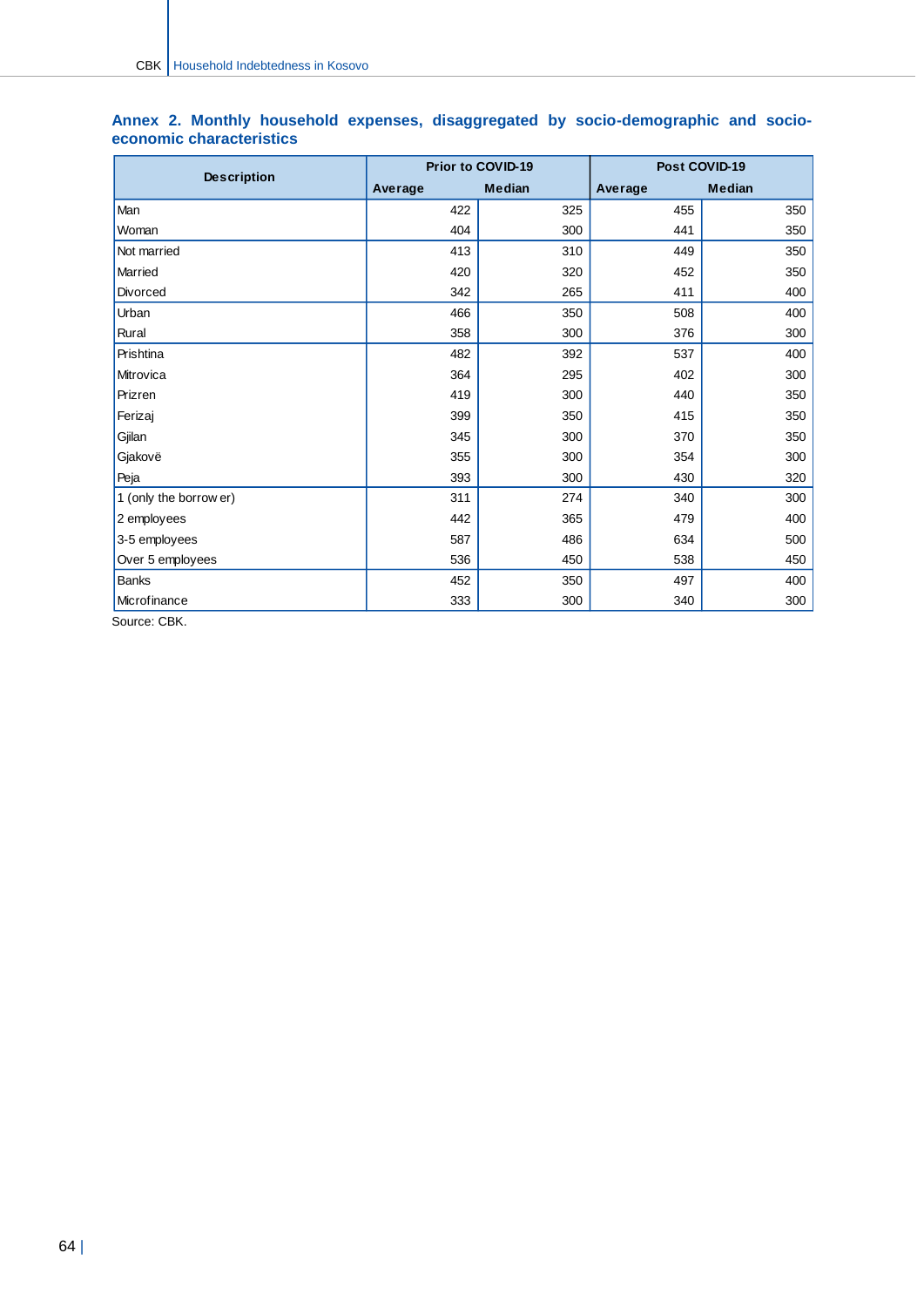#### **Annex 3. Additional charts**

Chart A1. Borrowers' payment performance, by gender



Source: CBK.





Source: CBK.



#### Chart A3. Distribution of households by over-indebtedness index and borrower's age

| 65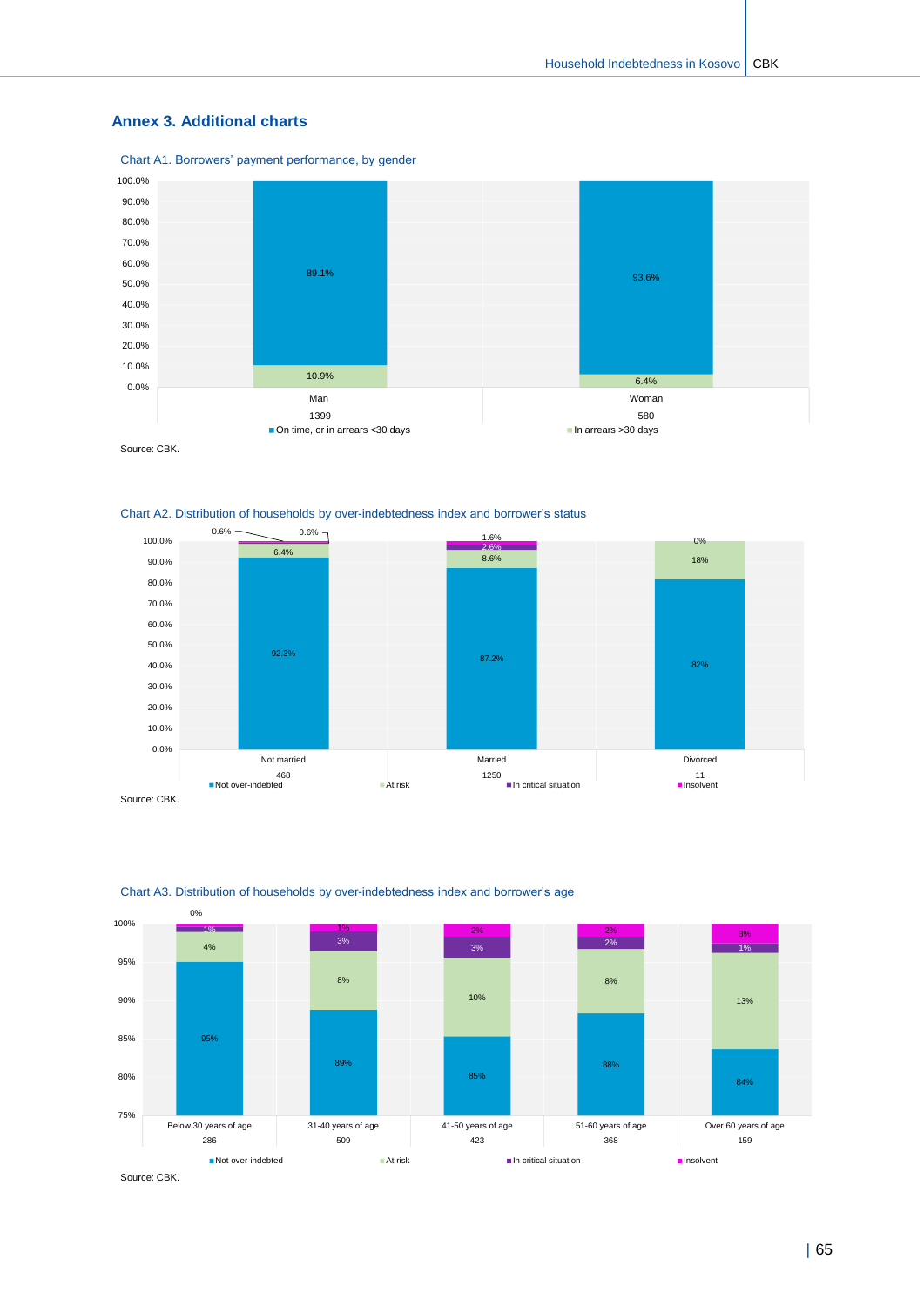



Source: CBK.

#### Chart A5. Household indebtedness, by indebtedness index, by the borrower's professions



Source: CBK.